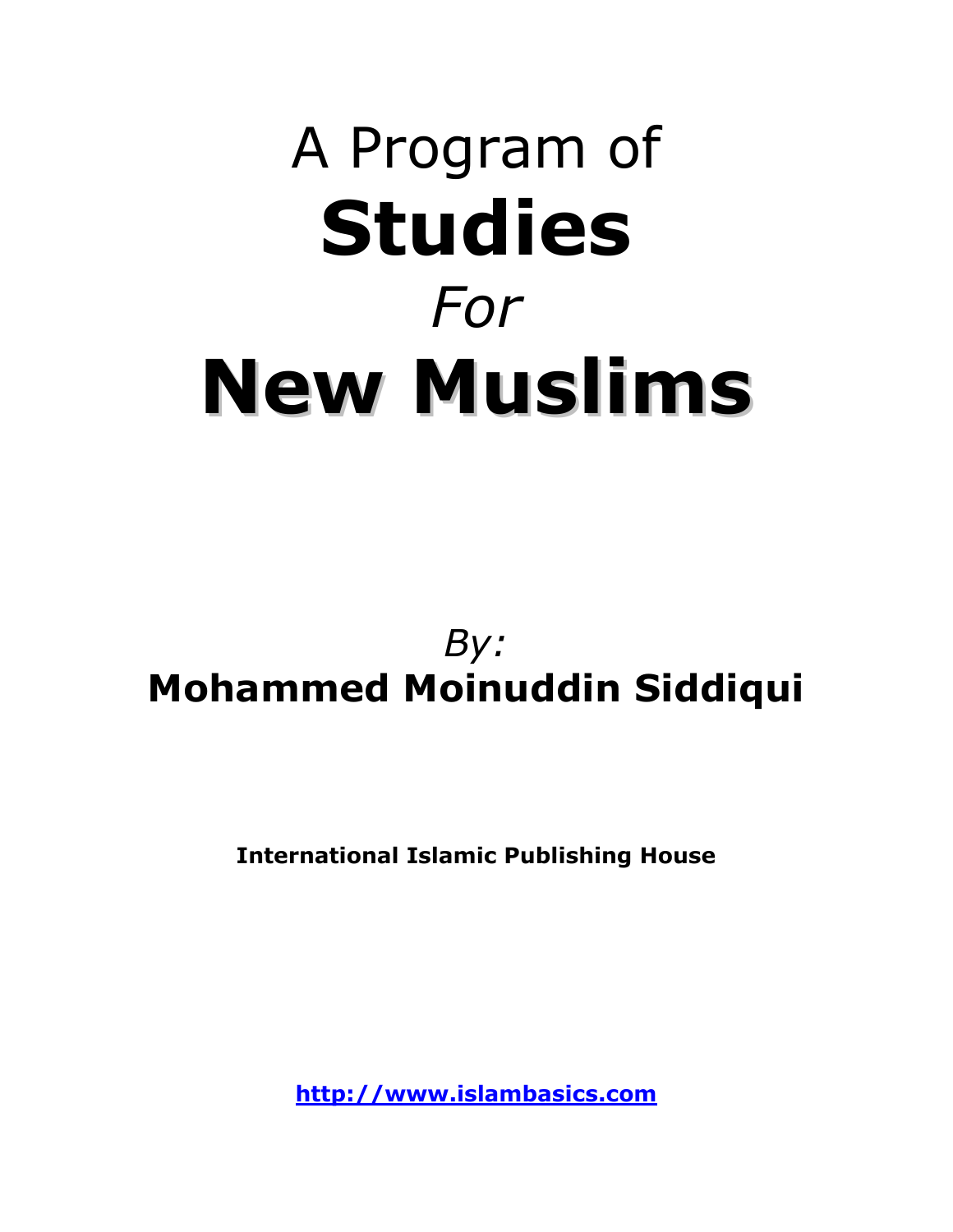## TABLE OF CONTENTS

Introduction Objectives and Methodology

#### PART I: ISLAMIC TEACHINGS

- 100 Introduction to Islam
- 101 Islamic Beliefs (al-'Aqa'id)
- 102 Prophets of God
- 103 Islamic Worship (al-Ibadat)
- 104 Islamic Manners
- 105 Islamic Morals
- 106 Tazkiyyah
- 107 Family life in Islam
- 201 Jihad.
- 202 Al-Halal wa al-Haram
- 301 The Islamic Social System
- 302 Economic System
- 303 Political System

#### PART II: THE QUR'AN AND THE SUNNAY

- 100 Al-Qur'an
- 101 Practice Reading of the Qur'an in Arabic
- 102 Tafsir
- 103 Al-Sunnah
- 104 Study of Hadith

#### P ART III: LIFE OF THE PROPHET

- 100 Life of the Prophet
- 200 Special Topics Concerning the Prophet
- 201 The Prophet's Family
- 202 Companions of the Prophet

#### PART IV: POLITICAL HISTORY OF ISLAM

- 100 The Rightly-Guided Caliphs (al-Khulafah al-Rashidoon)
- 200 Banu Umayyah
- 201 The `Abbasiyyah
- 202 North Africa and Spain
- 203 The Crusades and the Muslim Kingdoms
- 204 The 'Uthmaniyah (Ottomans)
- 205 Persia
- 206 The Indian Subcontinent
- 207 The Spread of Islam in Other Areas
- 208 The Muslim World Today

#### PART V: CULTURAL HISTORY OF ISLAM

- 200 History of Religious Thought and Practice
- 201 History of Education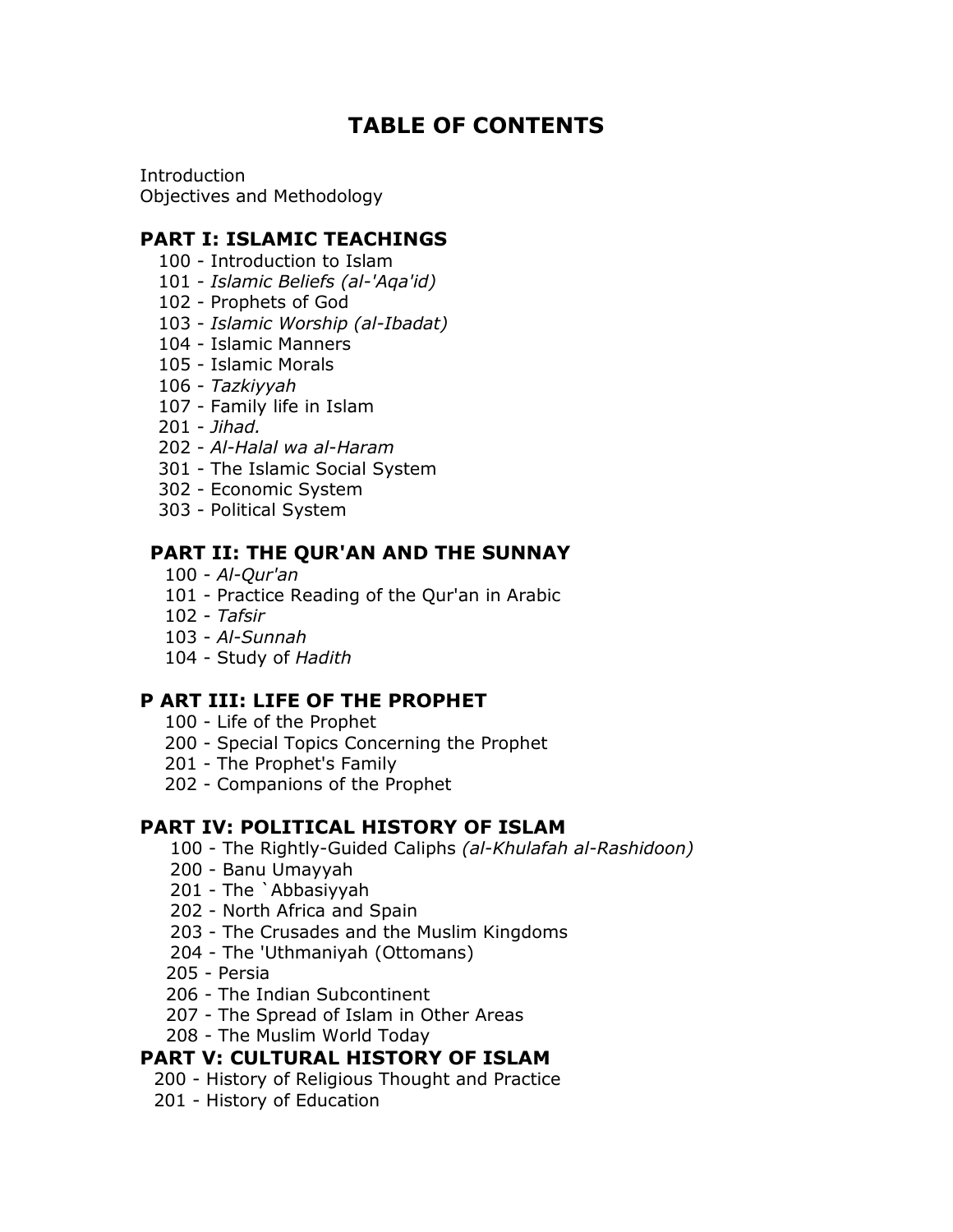- 202 Civil Life
- 203 Architecture and Art
- 204 History of Science

#### PART VI: ISLAM IN .NORTH AMERICA

- 100 The American Scene
- 101 A Muslim's View of Christianity
- 102 The Islamic Call
- 103 The History of Islam in America

#### PART VII: SUPPLEMENTARY SUBJECTS

- 100 Arabic I
- 101 Arabic II
- 102 Qur'anic Arabic

#### REFERENCE MATERIAL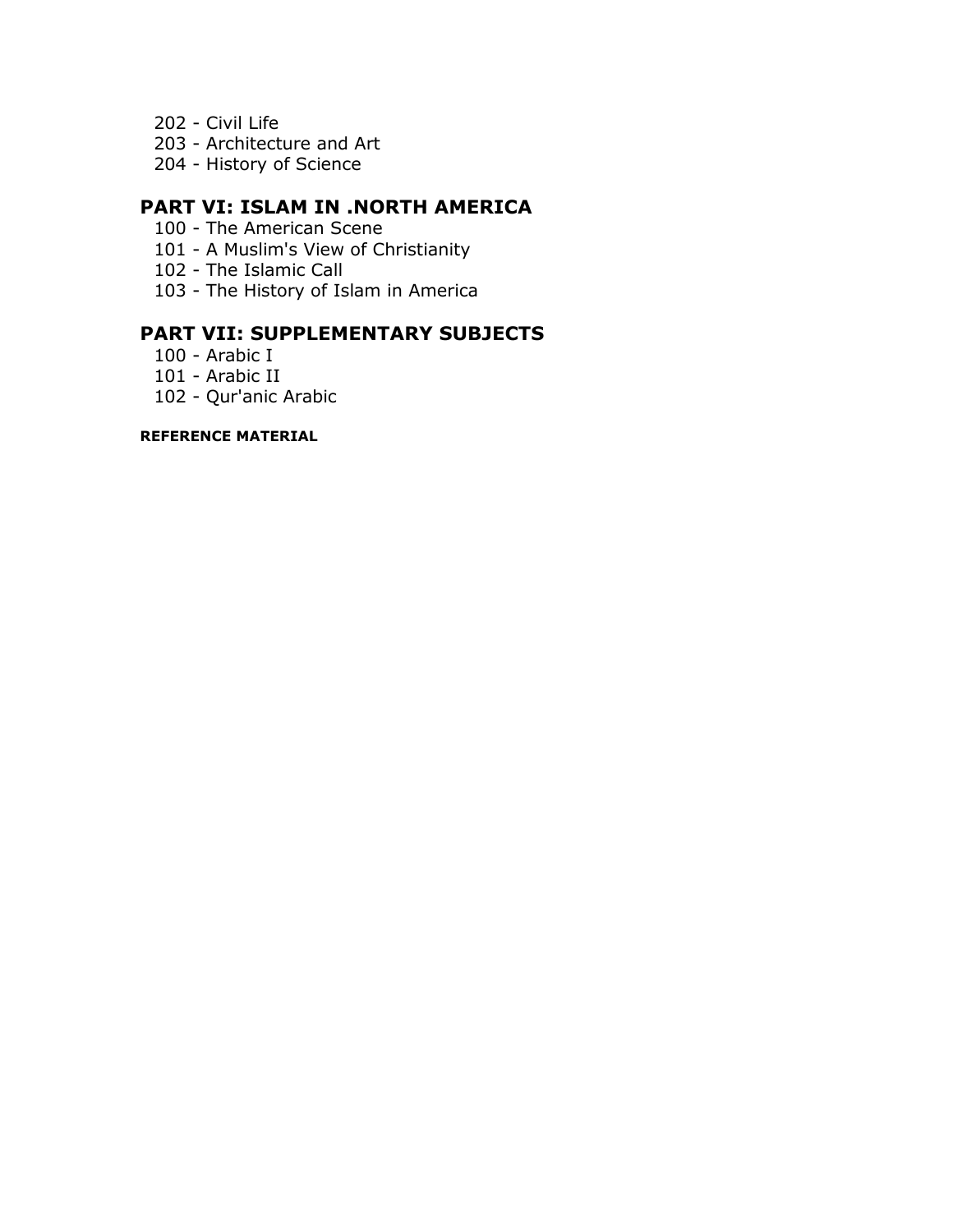#### Introduction

In 1974, the Planning Committee of the Muslim Students' Association of the U. S. and Canada sparked the idea of designing a comprehensive curriculum for American Muslims who have recently embraced Islam. Such curriculum is greatly needed by a large population of Muslims in North America to help them understand Islam as a complete way of life, practice it and live up to its ideals. To satisfy this need, the task of producing the curriculum and its supportive material was entrusted to the Department of Education, Publication and Information. Through the efforts of that Department and the Islamic Teaching Center, Dr. Mohammad Moinuddin Siddiqui undertook to work out" A Program of Studies for New Muslims." His deep commitment to Islam and conviction of the significance of education as a crucial vehicle for social change prompted him to devote his time and finish the first stage of this tremendous and challenging work. The second stage is the writing of text books which are specifically tailored to the sequential level series of this program of studies.

The rapid growth of Islam among the people of North America is encouraging and, at the same time, challenging. The challenge lies with Muslims who must measure up to their responsibility of increasing the momentum of propagating Islam and effectively consolidating and strengthening their ranks. Only through developing the true Islamic personality, knowledgeable and committed, capable of taking initiative and broad-minded, can we meet the challenge. Education is the most effective process to accelerate the development of such an Islamic personality and to strengthen and consolidate the ranks of the Muslims. It is an activating force which will enable them to substitute actions based on truth and reality for actions rooted in imitation and outmoded traditions. Education is a central tool to bring about Islamic social change we want to see among Muslims in North America. This change can come only from the actions of the Muslims themselves. To act correctly, a Muslim must first acquire authentic knowledge, change his mode of thought and improve his practical ability. These changes must result from the Muslims' own decisions and efforts if they are to be educationally enduring, religiously sound, socially important and physically permanent. It is with this aim and intention that the Islamic Teaching Center has prepared "A Program of Studies for New Muslims" It is an attempt to enable the New Muslim to respond to his environment in North America equipped with an Islamic framework reflecting his beliefs, values, attitudes and behavior which characterize him as a new breed of men enjoining right, eradicating evil, forbidding wrong and believing in Allah. We pray to Allah Ta' ala that this program may prove beneficial to our brothers and sisters who have recently embraced Islam. Yet it is also a good idea for all of us to use this program to increase our knowledge. May Allah Ta' ala grant us success and keep us firm on His path. Your brother in Islam EITigani A. Abugideiri, Ph.D. Director General

Islamic Teaching Center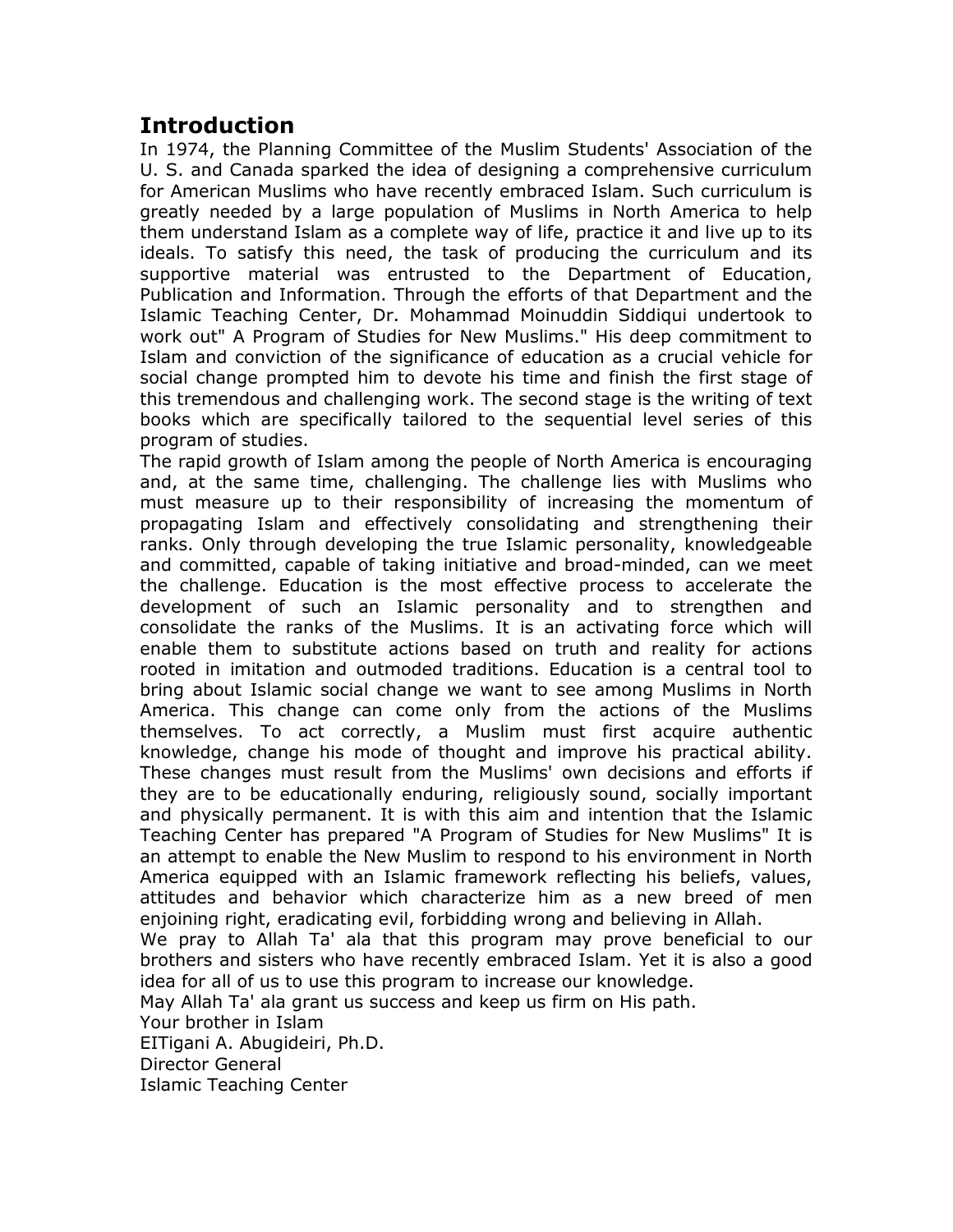## Objectives and Methodology

#### 1. Objectives

The main objective of this program of studies is to provide a concise yet broad framework for the study of Islam primarily by Americans who have recently embraced it. To attain the main objective it is necessary that, in addition to the knowledge of Islamic beliefs and practices, the new Muslim should have some academic knowledge of the Qur'an and the **Hadith**, the life of the Prophet, the political and cultural history of Islam, the lives and works of the Companions and the scholars of Islam. On a practical level he should learn how to perform Salat and Hajj, observe Siyam and give **Zakat,** read and understand Qur'anic Arabic, memorize short surahs and establish a Muslim community.

The program is divided into three levels which are progressively detailed: 100 series, 200 series and 300 series. The first level is the most basic and should be mastered by every Muslim. The second and third levels are also important because they provide more detailed and specific information of the materials and concepts introduced in the first level.

#### 2. Methodology

The program is designed in such a way that a new Muslim can use any or all of the following methods, depending on his situation:

- 1. Self-study
- 2. Study circles (Halaqah)
- 3. Group discussions
- 4. Lectures
- 5. Individual projects.

The 100-level courses are most suitable for self-study and study circles. The 200- and 300-series courses are academic in nature, the 300-level courses being rather specialized. These courses should be taught by a competent teacher in a classroom or in a group discussion set-up.

If this program is structured as a formal class-type instruction, it will require that each instructor undertakes the selection of supportive materials and texts (the eighth part of the program is a listing of available reference materials and texts). However, the performance expected of each student is stated in general terms in the sequentially numbered items of the syllabii. This program

of studies, therefore, may be used with students of various ages and educational backgrounds by critically selecting the appropriate materials and texts.

The following example is presented in order to assist instructors in writing performance (or behavioral) objectives.

Each performance objective must include these four areas:

- 1. Who will be performing?
- 2. The specific performance expected.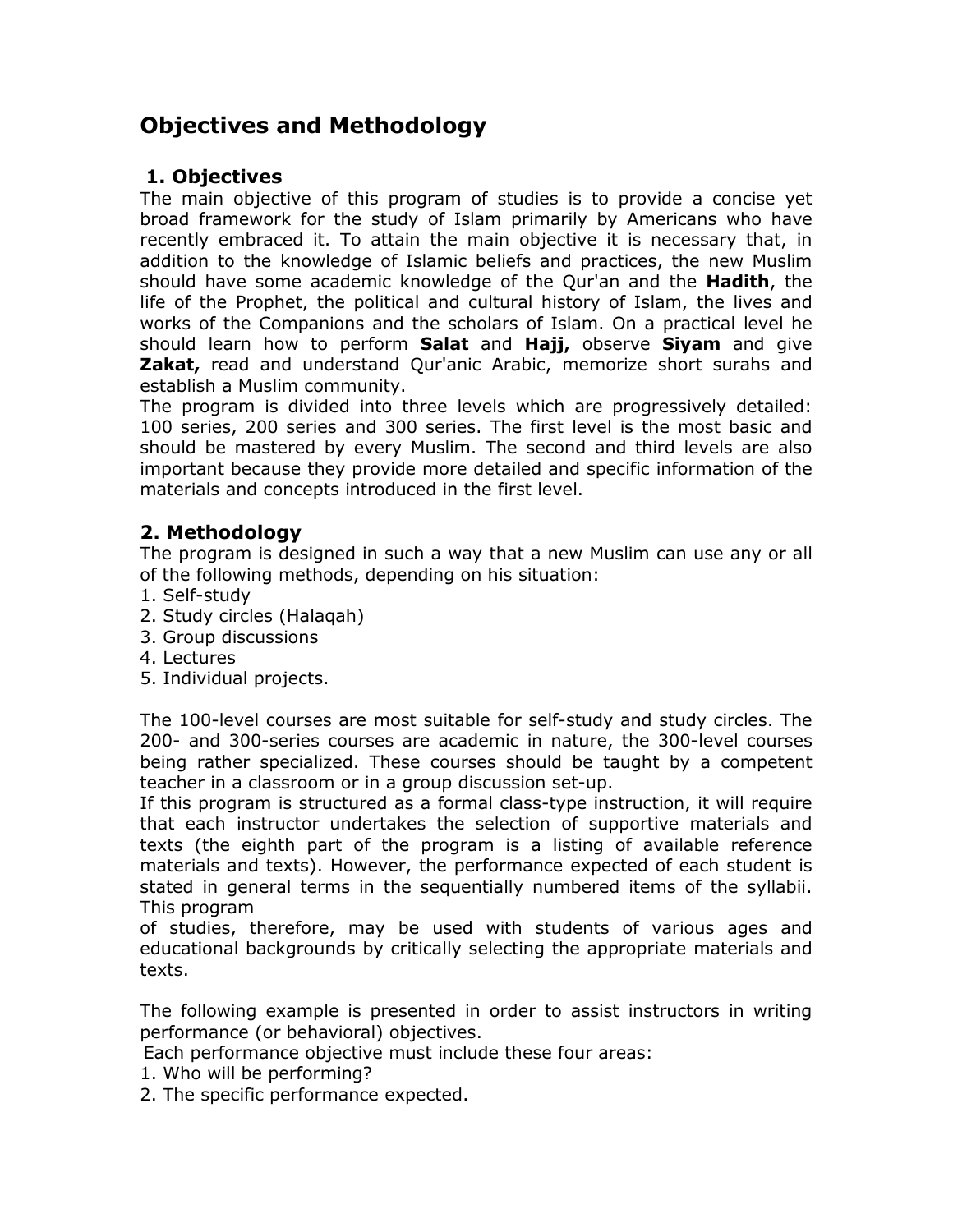3. The conditions under which the performance will take place and,

4. The measurement of the students' mastery of the performance.

Each of the sequentially numbered items in the syllabii of this program is a concept easily restated as a performance. The following example from Part I, course 100- "Introduction to

Islam," should make this point clear.

1.1 Explanation of the Concept of Islam

Performance objective:

Given selected chapters from **Islam in Focus** and class discussion of what is Islam, the student will define (in writing or orally) what Islam is distinguishing it from Muhammadanism, Christianity or Judaism completely and accurately.

1. Who will be performing?

The student

2. What is the performance?

Defining (in writing or orally) what is Islam distinguished from Muhammadanism, Christianity or Judaism.

3. What are the conditions?

Given selected chapters from **Islam in Focus** and class discussion of what is Islam.

4. What is the measurement?

Completely and accurately (mastery)

Each of the preceding questions should be raised about each sequentially numbered item in the syllabii. If the instructor is diligent in this regard, the process of instruction is quite manageable and each student's progress is measurable.

Each instructor should select supportive materials which are visually attractive. Films, slides and other instructional aids should be used:

Individual projects may be assigned to students, for example:

Write research papers on (1) The attributes of Allah, (2) The Life Hereafter, (3) The Islamic concept of brotherhood and its application, (4) The methodology of Da'wah in America.

 For teaching cultural history it will be extremely useful to make use of films and slides of mosques, buildings and cities of the Muslim world. Also art objects, samples of calligraphy, dresses, carpets, etc., may be shown to the class.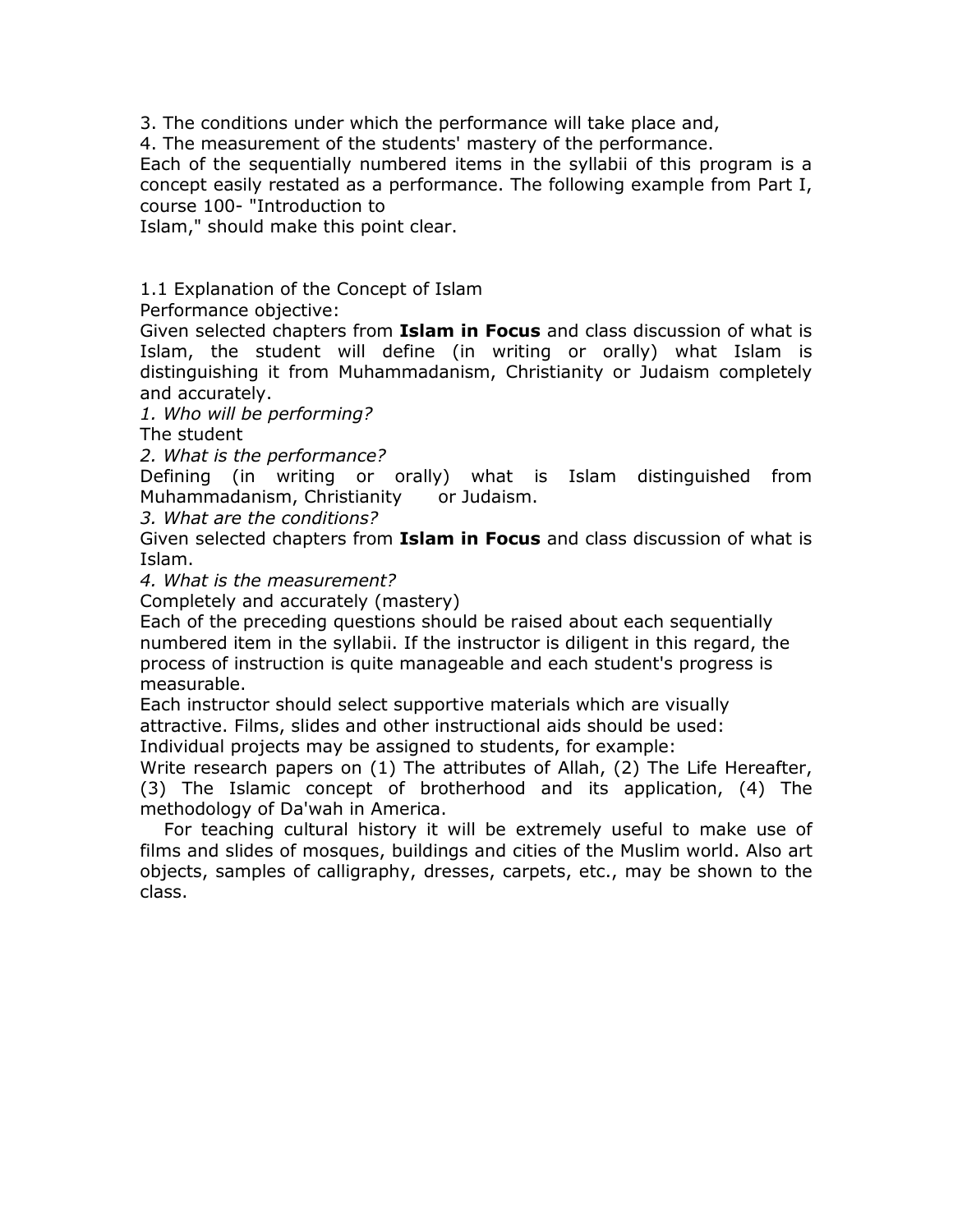## PART I I: ISLAMIC TEACHINGS

#### 1-100 - INTRODUCTION TO ISLAM

#### 1. Introduction

1.1 Explanation of the words: Islam, Muslim, Allah, al- Qur'an, Sunnah. Islam is not Muhammadanism; why not?

1.2 Map of the Muslim world; Muslim majorities and minorities.

1.3 Muslims in North America; organizations and centers.

#### 2. Islam as a Message

2.1 Islam as a message from God to man. The content of the message. The messengers.

2.2 The need for messengers. The last prophet and messenger of God was Muhammad.

2.3 Aspects of the message: (1) faith, and (2) Shari'ah or way of life.

#### 3. Islamic Faith

3.1 Al- 'Aga'id (the beliefs). The significance of the belief in the oneness of God, in the unity of His message, and of the belief in the Hereafter.

3.2 Belief-systems of other religions as compared to Islamic beliefs.

3.3 Man's place in the world: vice-gerent of God on earth; born innocent; spiritually and morally responsible for his beliefs and actions.

3.4 Islamic world-view: oneness of God implies unity of nature, unity of mankind, unity of all knowledge, unity of man's personality, and uniformity of criteria for judgement.

#### 4. Islamic Way of Life

4.1 The basis of the Islamic way of life, the Shari'ah. The fixed principles and the flexible aspects of the Shari'ah.

4.2 The three classifications: (1) beliefs, (2) worship, (3) human affairs.

4.3 A description of the "five pillars" of Islam and their significance. No asceticism. A balanced way of life.

4.4 Personal character. Interpersonal relationships. Emphasis on cooperation rather than competition. Rights and obligations.

4.5 Permissible and forbidden acts and things.

4.6 Social, economic and administrative principles.

4.7 The dynamic principles: tagwa, amr bi al-m'aruf and nehi 'an al-munkar, and jihad fi sabil Allah.

#### 5. Islam in History

5.1 Islam is not an unattainable ideal, nor meant only for a few exceptional persons. Islam's actualization in history.

5.2 The spread of Islam through preaching and conquest. No compulsion in religion but the laws of God must prevail.

5.3 Islam's humanizing effects on concepts, morals, manners, human rights and responsibilities, law and order, justice, warfare, role of women, slavery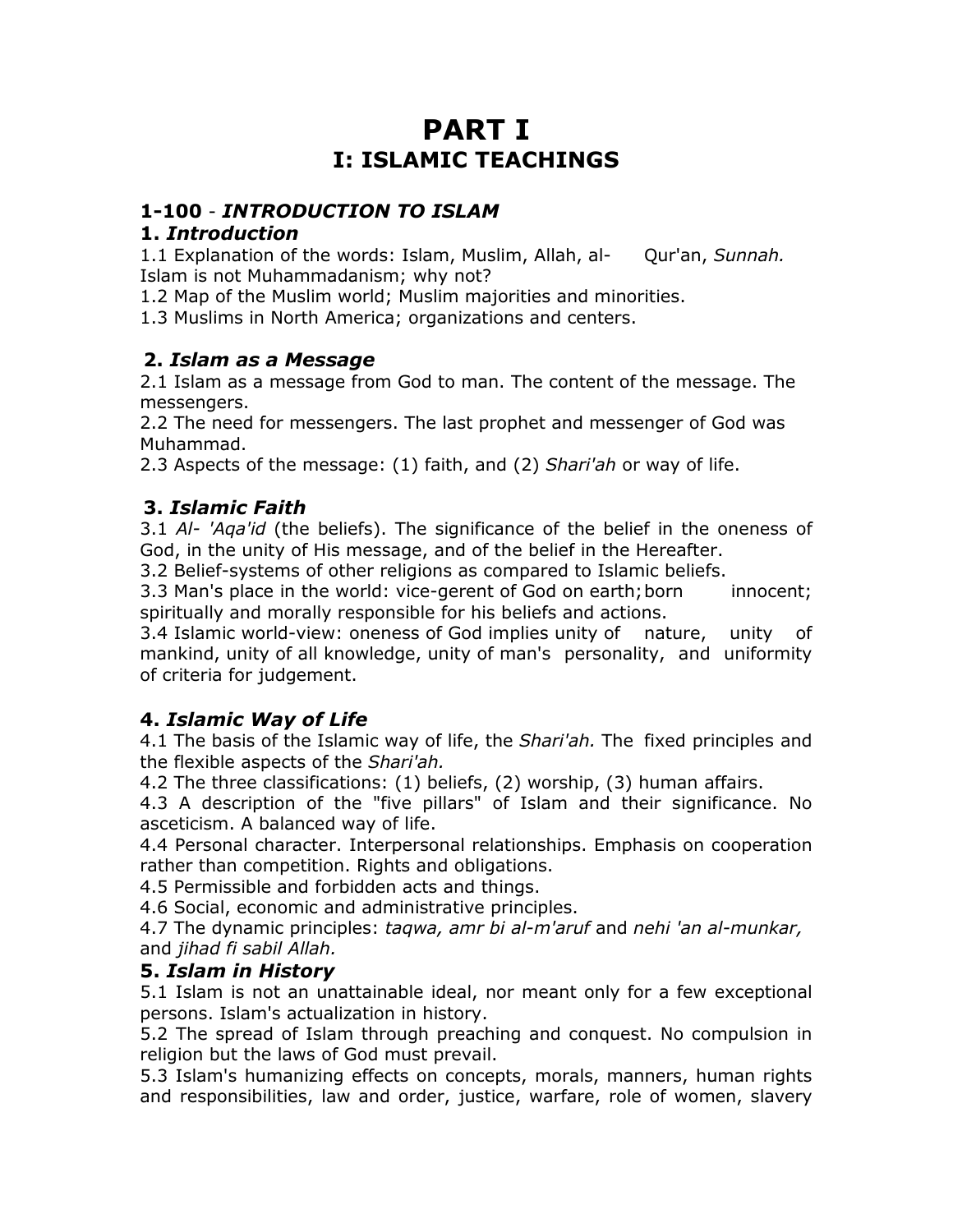and international relationships.

5.4 Seeking knowledge is an obligation on Muslims. Muslims' love of learning and research. Origination of scientific method. Contributions to science, medicine, trade and commerce, travel, arts and crafts, architecture and engineering, and understanding among people.

#### 6. Islam in the Contemporary World

6.1 Islamic movements in the Arab countries, Turkey, Iran, Pakistan, Indonesia and Africa.

6.2 External conflicts: Philippines, Kashmir, Palestine, Eritrea, Chad,

U.S.S.R., China, Eastern Europe.

6.3 Islam in America.

6.4 Islam versus capitalism, communism, nationalism, secularism and other "isms." Islam is not a product or a reaction to some socio-political condition or previous religious heritage, but its source is outside of this world, God Himself.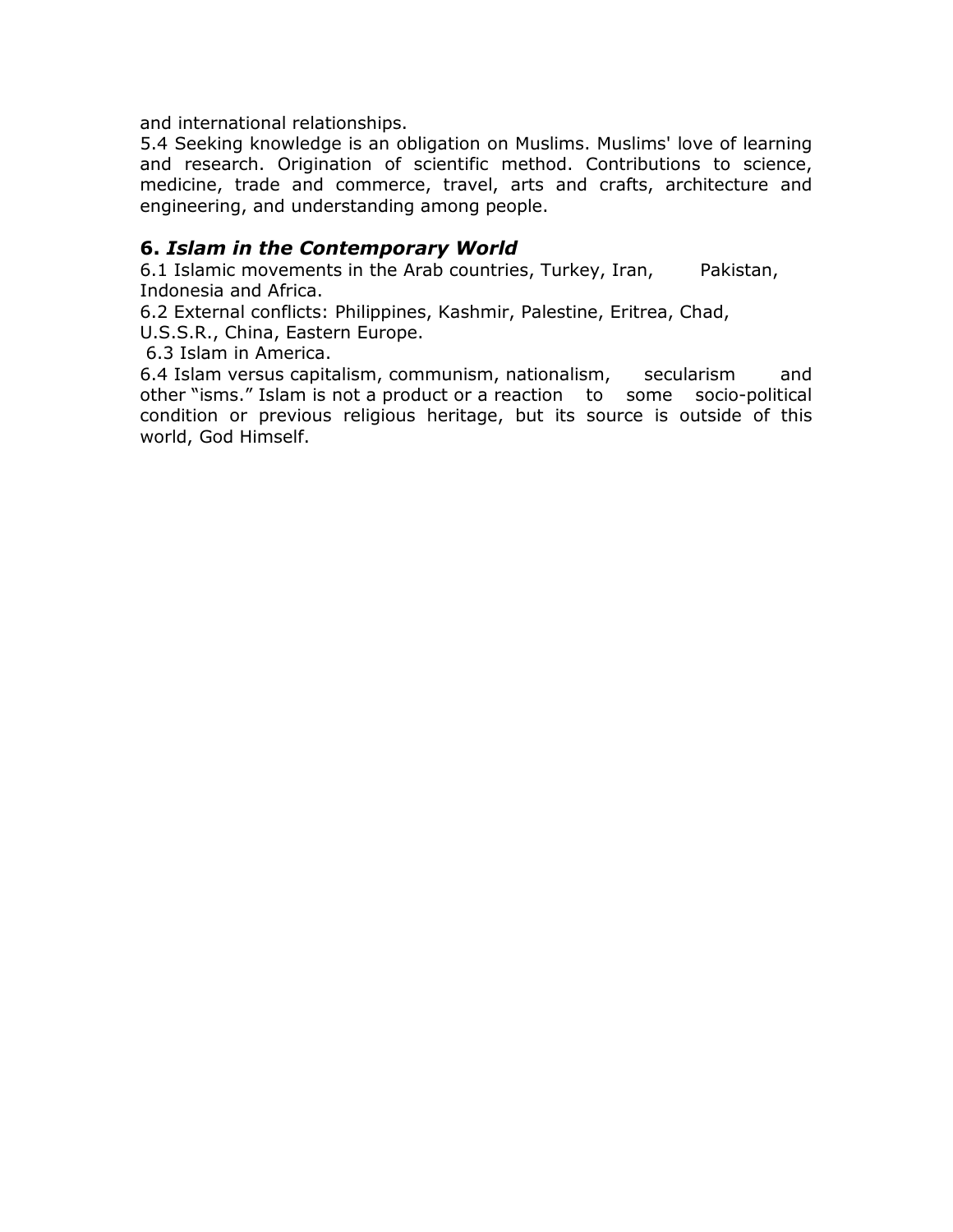## I-101 ISLAMIC BELIEFS (AL-'AQA'ID)

#### 1. Tauhid (Oneness of God)

1.1 Allah is the Creator of everything. He is One and Unique. He is not like any of His creatures. He has no spouse, no offspring and no partner.

1.2 The division of the Attributes of Allah: (1) concerning His being (Living, Eternal, etc., and (2) in relation to His creatures (Provider, Merciful, Knowing, etc.).

1.3 The meaning of "La ilaha illa Allah." Ilah, one who is worshipped and obeyed.

1.4 Tauhid as a conceptual imperative: Oneness of the Creator implies unity of nature (universe and not a multi verse), unity of mankind, unity of religion, unity of knowledge, and uniformity of criteria of judging people here and in the Hereafter.

1.5 Tauhid as a psychological imperative: to purify our concept of God; to eliminate all forms of open and hidden shirk (association of others with God); Freedom from fear of death, poverty, dishonor; reliance on Allah; remembrance of Allah.

1.6 Tauhid as a social imperative: compassion toward Allah's creatures, animals as well as humans; unity of mankind; brotherhood of believers; uniform justice; establishment of Allah's commandments (awamir); jihad.

#### 2. Angels

2.1 The nature and functions of angels. Jibril, and his role in revelation. Munkir and Nakir.

2.2 Existence of jinns and shay tans.

#### 3. Scriptures

3.1 The earlier scriptures and their role in history. Their present form and lack of authenticity.

3.2 Purity and authenticity of the Qur'an.

3.3 The Qur'an as the abrogation of all previously revealed scriptures.

#### 4. Messengers

4.1 Need for messengers. Allah's promise to send guidance to mankind. Is sending of messengers an interference in natural processes?

4.2 Messengers are chosen by Allah, no one can attain prophethood through effort or choice.

4.3 Wahy and its various meanings occurring in the Qur'an Wahy sent to prophets and Messengers.

4.4 Meaning of "Muhammadar Rasul Allah." Muhammad's sunnah as an example to follow. Obedience to Muhammad is obedience to Allah.

4.5 Muhammad is the "Seal of the Prophets." Later claimants to prophethood or messengership are necessarily false. The cessation of wahy.

4.6 The names of messengers mentioned in the Qur'an.

#### 5. Life-Hereafter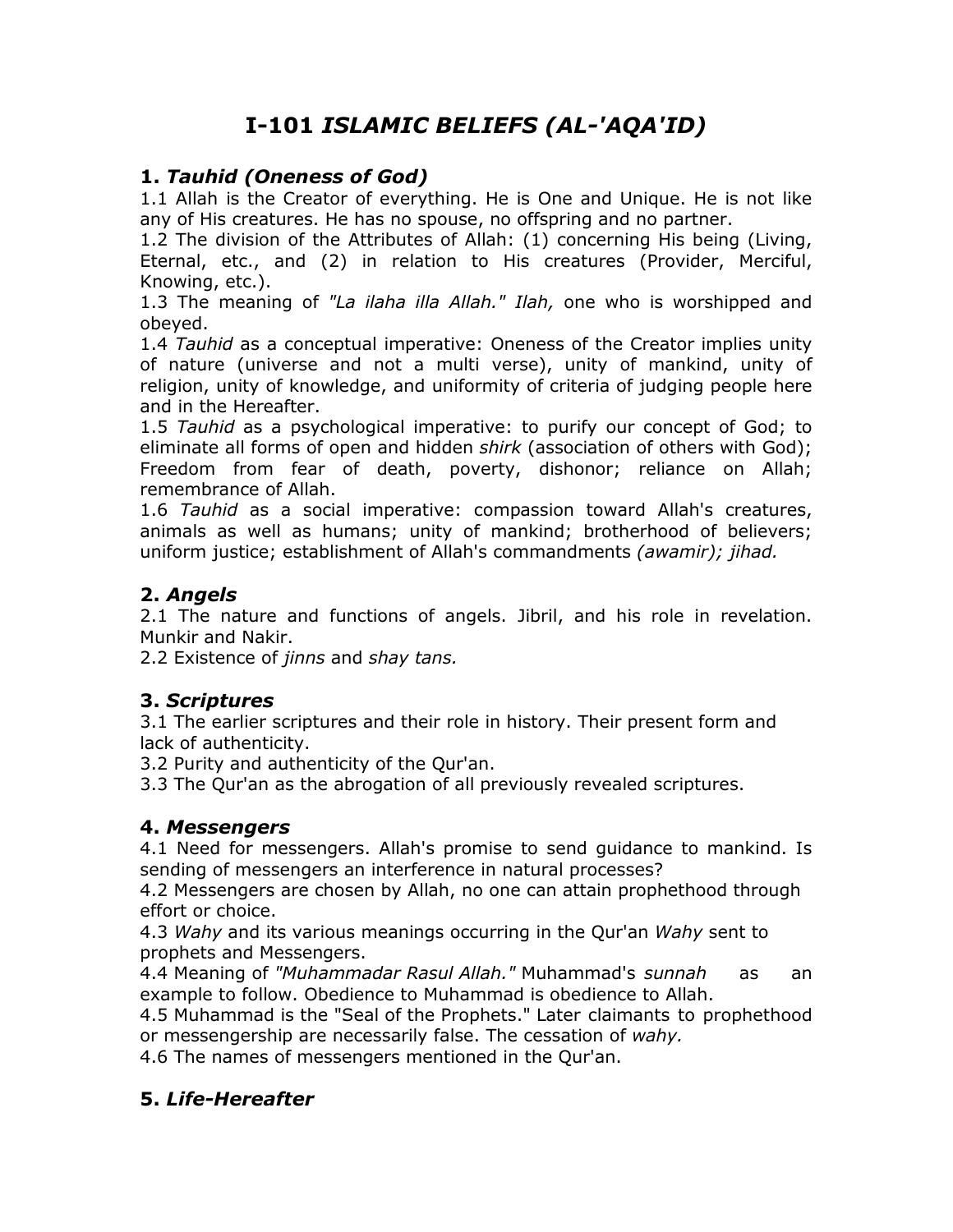5.1 Human soul is an 'amr of Allah. 5.2 The Day of Judgement. The Book of Accounts. The Balance.

5.3 Jannah and Jahannam (their reality, their duration).

5.4 Superiority of the life in the Hereafter over the present life.

5.5 What kind of people will deserve Jannah and what kind Jahannam.

5.6 The resurrection of the body.

#### 6. Qadr

6.1 Meaning of the word "qadr"

6.2 Early controversy about its meaning and significance.

6.3 True meaning of this belief.

#### 7. Nature of Kufr

7.1 The various meanings of 'Kufr' occurring in the Qur'an. Who is a kafir? a munafiq? a mushrik? a sinner?

7.2 Avoidance of shirk, Kufr and major sins. Abstaining from calling a professing Muslim a kafir.

#### 8. Nature of Islam, Iman and Ihsan

8.1 The Quranic meaning of Islam.

8.2 The definition and role of Iman. Is every Muslim a mu'min.

8.3 The Quranic meaning of Ihsan.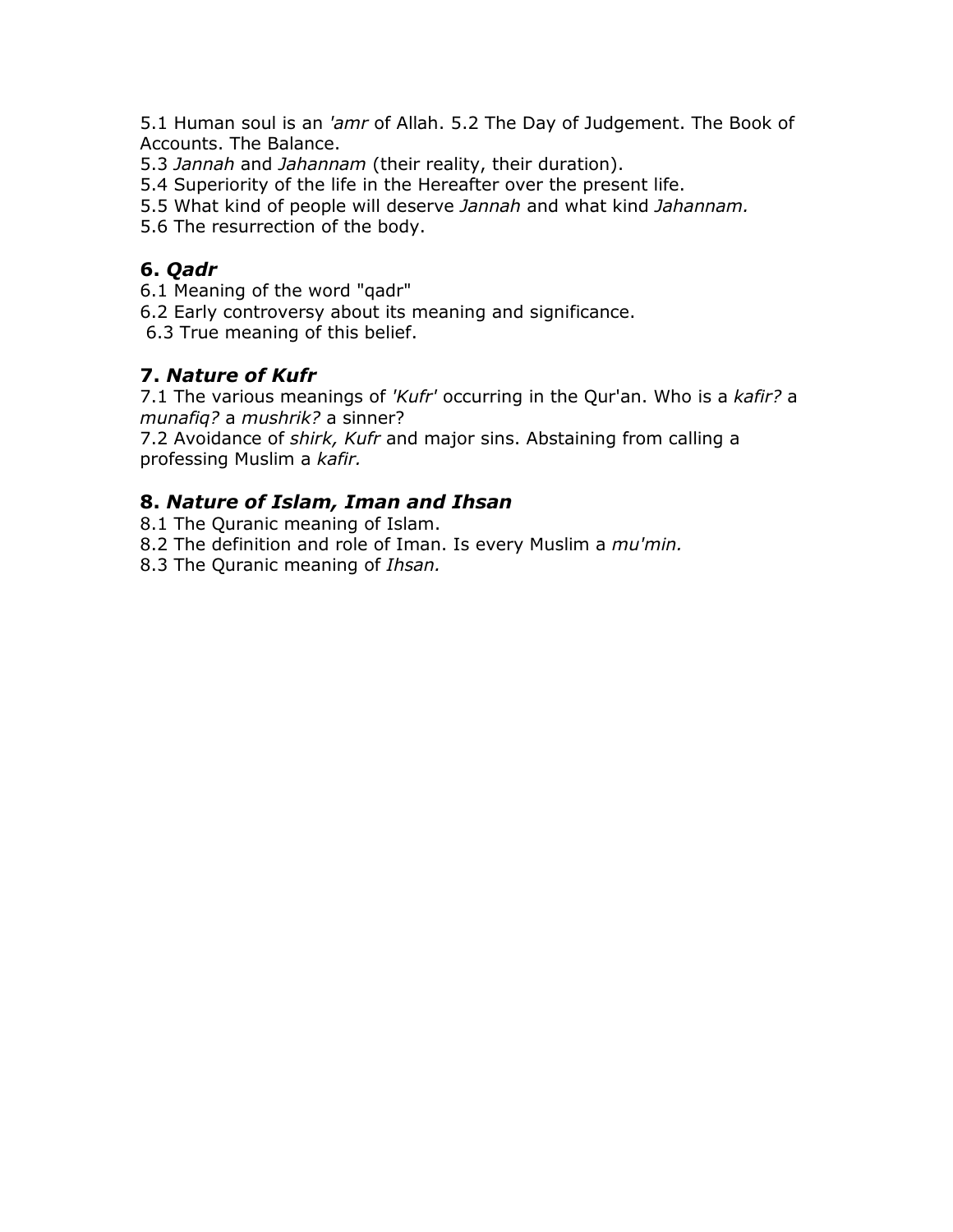## I-102 PROPHETS OF GOD

#### 1. Introduction

1.1 The meaning of the words rasul (messenger) and nabi (prophet).

1.2 The Prophets mentioned in the Qur'an.

1.3 The various ways Divine revelation came to man.

1.4 The characteristics of prophets.

1.5 The role of prophets in history.

#### 2. Ibrahim

2.1 Early life.

2.2 Isma'il and the ordeal of sacrifice. The building of the K'abah. The birth of Ishaq.

2.3 Ibrahim's character and preaching.

#### 3. Musa

- 3.1 Historical background.
- 3.2 Early life.
- 3.3 Call to messengership.
- 3.4 Life in the wilderness.
- 3.5 Problems in the Torah.

#### 4. 'Isa

- 4.1 Historical background.
- 4.2 Early life.
- 4.3 The prophethood if 'Isa.
- 4.4 Problems of the New Testament Gospels.
- 4.5 What was the nature of 'Isa's teachings?

#### 5. Yusuf

- 5.1 Early life, The dream.
- 5.2 Life in Egypt. Temptation, imprisonment, establishment.
- 5.3 His encounter with his brothers.
- 5.4 His teachings.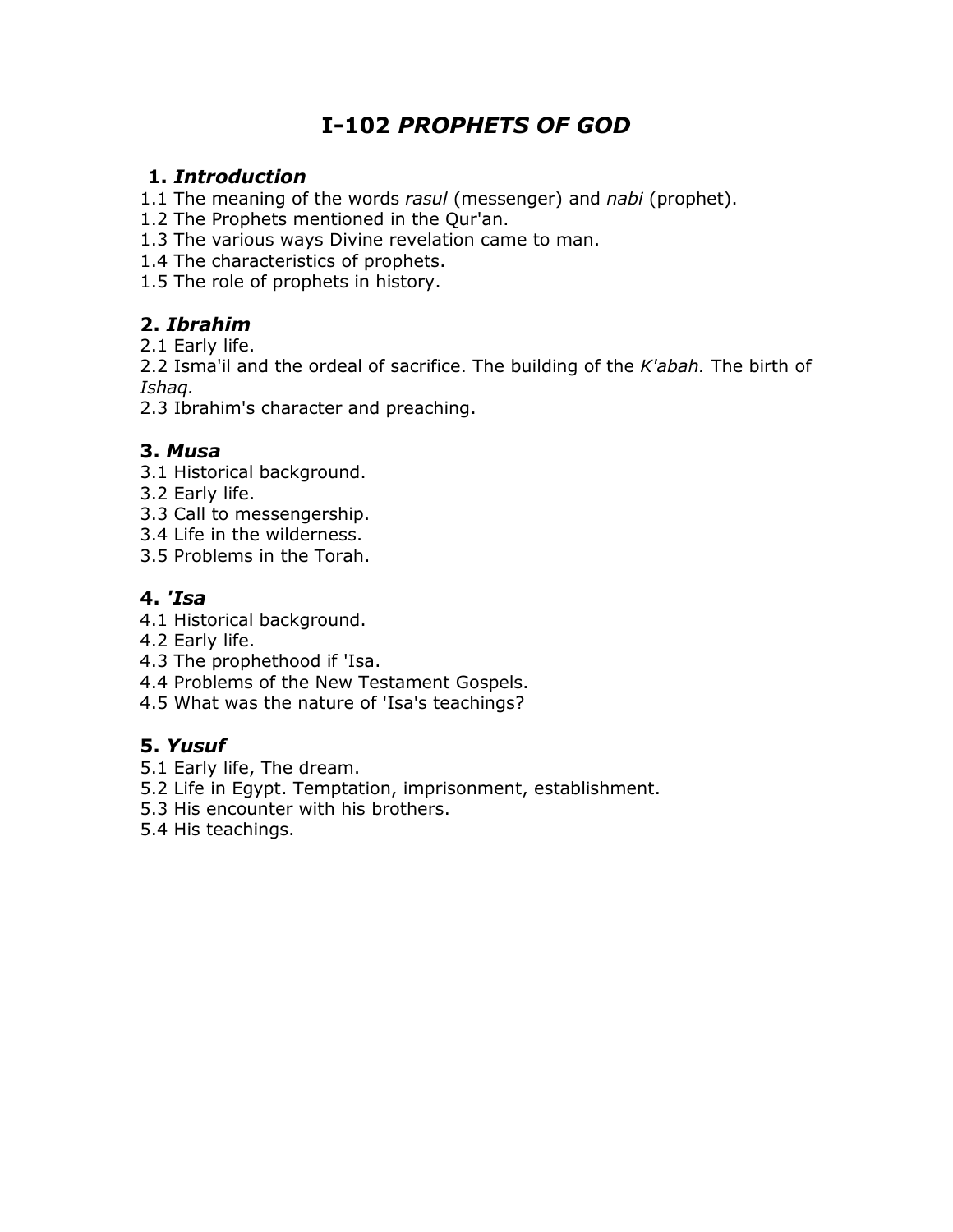## I-103 ISLAMIC WORSHIPS (AL-IBADAT)

#### 1. Introduction

1.1 The concept of *'ibadah* in Islam. The purpose of man's life is the worship of Allah. Worship of Allah frees man from worship of others and of self. 1.2 Elements of worship: cleansing, intention, observing the form and order prescribed by the Prophet. Attitudes: humility, sincerity and concentration. 1.3 Obligatory worships: Salat, Sawm, Zakat and Hajj'. Conditions rendering them obligatory: Islam, puberty, possession of senses, power and ability. 1.4 Other forms of worship: dhikr, reading of the Qur'an, tawbah, istighfar, supplication, teaching and learning of Islamic knowledge, meditation.

#### 2. Taharah

2.1 Shar'i meaning of taharah and najasah. Kinds of najasah and how to cleanse 'najasah from body and from clothing.

2.2 Wudu. Elements of wudu. What nullifies wudu and what does not. For what purposes it is necessary: for Salat, for touching the Arabic Qur'an, for tawaf of K'abah.

2.3 Ghusl. Elements of ghusl. When ghusl is necessary: *janabah*, menstruation, post-partum flow.

2.4 What is haram when janab: Salat, touching the Arabic Qur'an, reading the Our'an, going into a *masjid, tawaf* What is haram during menstruation or post-partum bleeding: the above, as well as fasting and sexual Intercourse. 2.5 Sunnah ghusl, and recommended (mustahab).

2.6 Masah and tayammum. When they are permissible and how they are done. What nullifies masah. What nullifies tayammum.

2.7 How *dururah* (necessity or compulsion) cancels obligations.

#### 3. Salat

3.1 The importance of Salat. On whom Salat is obligatory. The times and the forms of Salat from the Qur'an and Sunnah. Why prayers must be performed in Arabic.

3.2 Kinds of prayers: Fard, Sunnah , nafil. Individual and collective Janazah.

3.3 Conditions for the soundness of Salat: wudu or tayammum, covering of 'awrah, clean place, facing *qiblah*, intention.

3.5 Elements of *Salat: Fard* elements, sunnah elements, recommended parts.

3.6 Detailed description of performing Salat (illustrated by pictures or slides). Loud and silent parts. Sujud for forgetting some parts.

3.7 What extraneous actions are permissible during Salat e.g., crying with fear of Allah, picking up an infant. What acts are disapproved, and what acts nullify Salat.

3.8 Collective prayers. Imam and followers. Adhan, iqamah, straightening of lines, following the *imam* and never preceding him. How to join an already started prayer and how to complete it. Women's attending collective prayers, their rows, children's rows. A woman can lead a congregation of women only.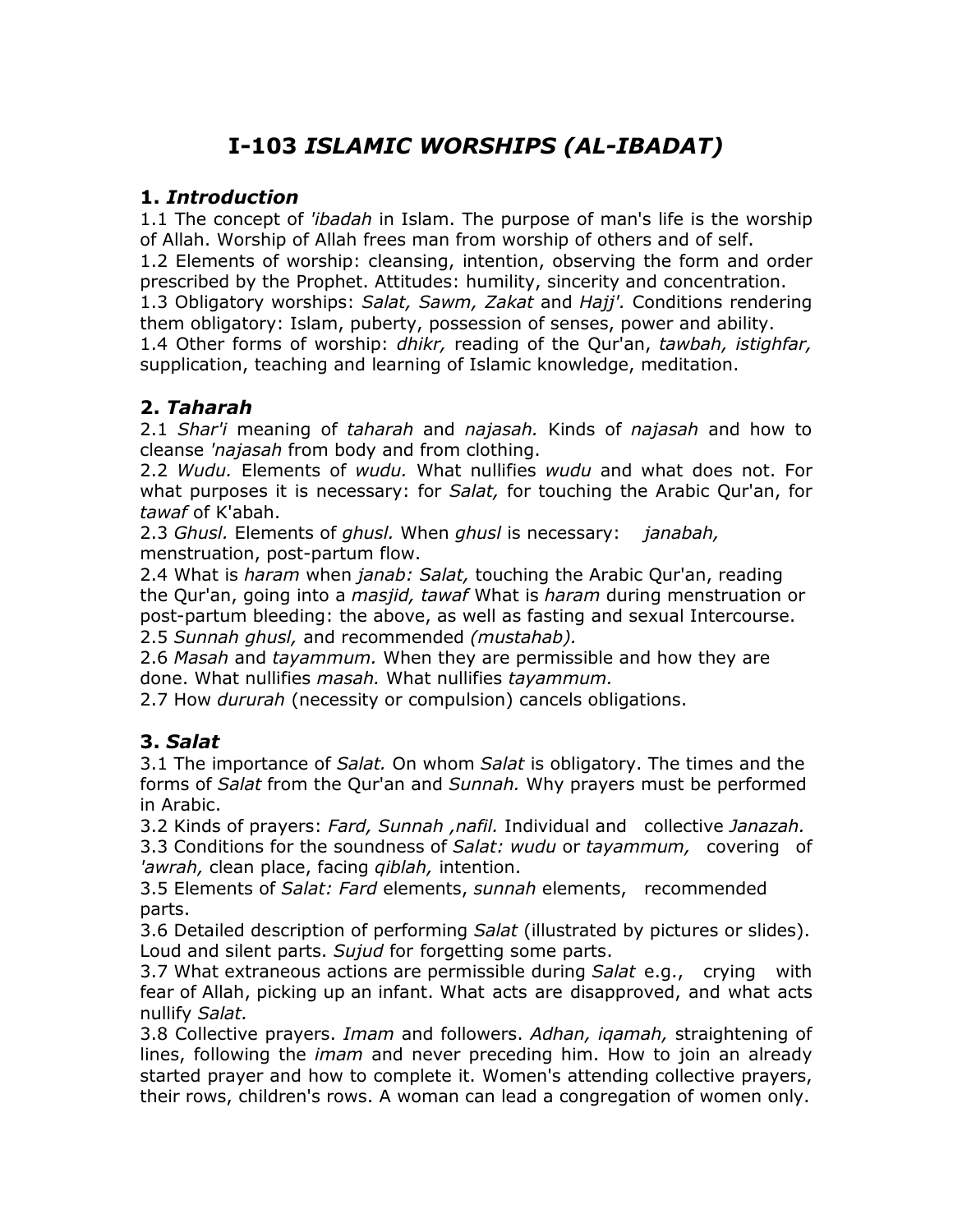3.9 Friday prayers: ghusl, time of prayers, rak'ats. Khutbah, manner of listening. 'Eid prayers: ghusl, takbirs, form, khutbah.

3.10 Prayers on special occasions. When entering the *masjid* mid-morning, late night, during the nights of Ramadan, and funeral prayers.

3.11 Shortening of prayers. Conditions. A traveler following a resident *imam*, a resident following a traveler. Combining prayers.

3.12 Missed prayers. Keeping order in making up missed prayers.

3.13 Form of prayer during sickness or during travel in a public conveyance.

3.14 The importance of the *masjid*. Manners in a *masjid. I'tikaf* 

3.15 Supplication.

#### 4. Siyam

4.1 Meaning of fasting; kinds of fasting; prohibited days.

4.2 Islamic calendar, Ramadan; Lailat al-Qadr; the Battle of Badr.

4.3 Elements of fasting: what is permissible and what is prohibited while fasting; suhoor,' if tar,

4.4 Exemption from fasting; penalty for breaking fast.

4.5 Tarawih prayers,

4.6 'Eid al-fitr,

4.7 Nafil fasting and kaffarah fasting.

#### 5. Zakat

5.1 Meaning of Zakat and its importance; Salat and Zakat, and Abu Bakr's action.

5.2 The *spirit* of *Zakat;* the Islamic attitude toward money and possessions.

5.3 The benefits of Zakat; to the giver, to the recipient, to the society.

5.4 Kinds of property on which Zakat is obligatory and the rates. Cattle, sheep, goats, camels, gold, silver, goods of trade, minerals, agricultural products and fruits.

5.5 Conditions which make Zakat obligatory: nisab, being free of debts, one year's passing, savings and not Income.

5.6 Recipients of Zakat.

5.7 Regulations concerning Zakat. Sadaqah (charity); Zakat al-fitr

#### 6. Hajj'

6.1 The meaning of Hajj'.

6.2 The significance of Hajj': Ibrahim and Isma'il; the brotherhood of Muslims; remembrance of the Day of Judgment.

6.3 The conditions under which  $Haji'$  is obligatory; the conditions for the correctness of Hajj',

6.4 Makkah; K'abah.

6.5 Elements of *Hajj: ihram,* its place, what is forbidden during *ihram,* use of perfume, hair oil, combing hair, etc.; tawf,' sa'i; 'Arafat; Muzdalifah and Mina; stoning the *jamarat;* sacrifice.

6.6 'Umrah and the conditions for 'Umrah,' elements of 'umrah; fard, sunnah and mustahab parts of 'Umrah,

6.7 Hajj qiran, tamatt'u and single Hajj'.

6.8 Sacrificial animal, kinds of animals; place and time of sacrifice; method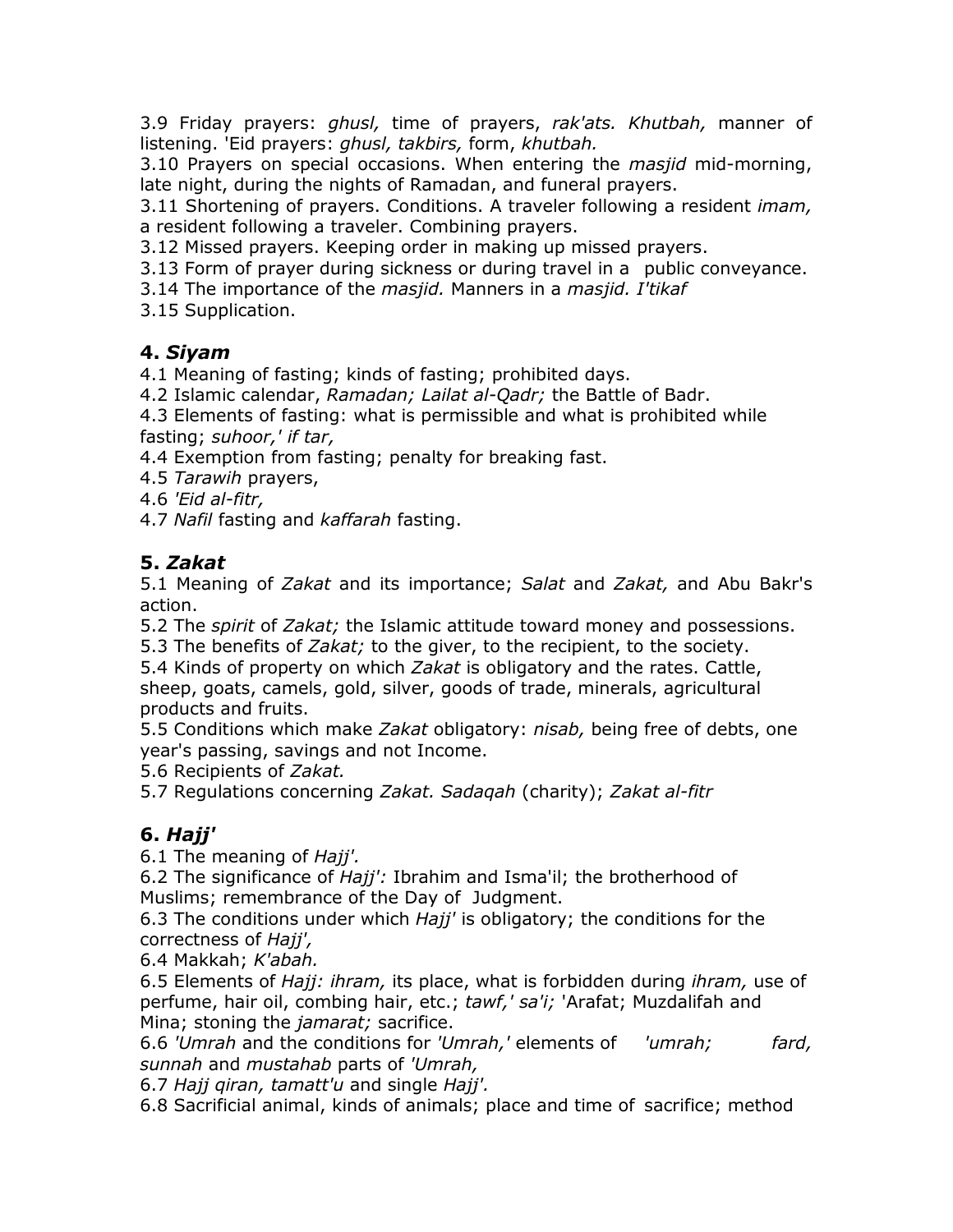of sacrifice; recommended and reprehensible things concerning sacrifice. 6.9 Ziyarah of al-Madina and the Masjid al-Nabawi; what is permissible and what is reprehensible. Ziyarah to Jerusalem.

6.10 Practical suggestions: travel arrangements, visa, mutawwaf, money.

#### 7. Other Forms of Worship

7.1 Reading the Qur'an: wudu; reading without understanding; reading with understanding; reading the Qur'an during Ramadan; at other occasions.

7.2 *Dhikr:* after each prayer; at various occasions. The pronouncement of Bismillah upon beginning. Insha'Allah, Alhamdulillah, jazak Allah, masha 'Allah, etc.

The merits of *Dhikr.* 

7.3 D'ua and istighfar. Asking God for everything: forgiveness, patience, strength, quidance, knowledge, health, wealth, children. Conditions of d'ua,. sincerity, humility, good intentions. Prophet's d'uas.

7.4 Medication (muraqibah). Objects of meditation: creation, self, death, Day of Judgment, Life Hereafter, one's past life, self-evaluation, attributes of Allah.

7.5 Teaching and learning. Understanding religious teachings, halagah for study 9f the Qur'an, Hadith, Figh and Dhikr.

7.6 Ihsan. Constant awareness of Allah's presence.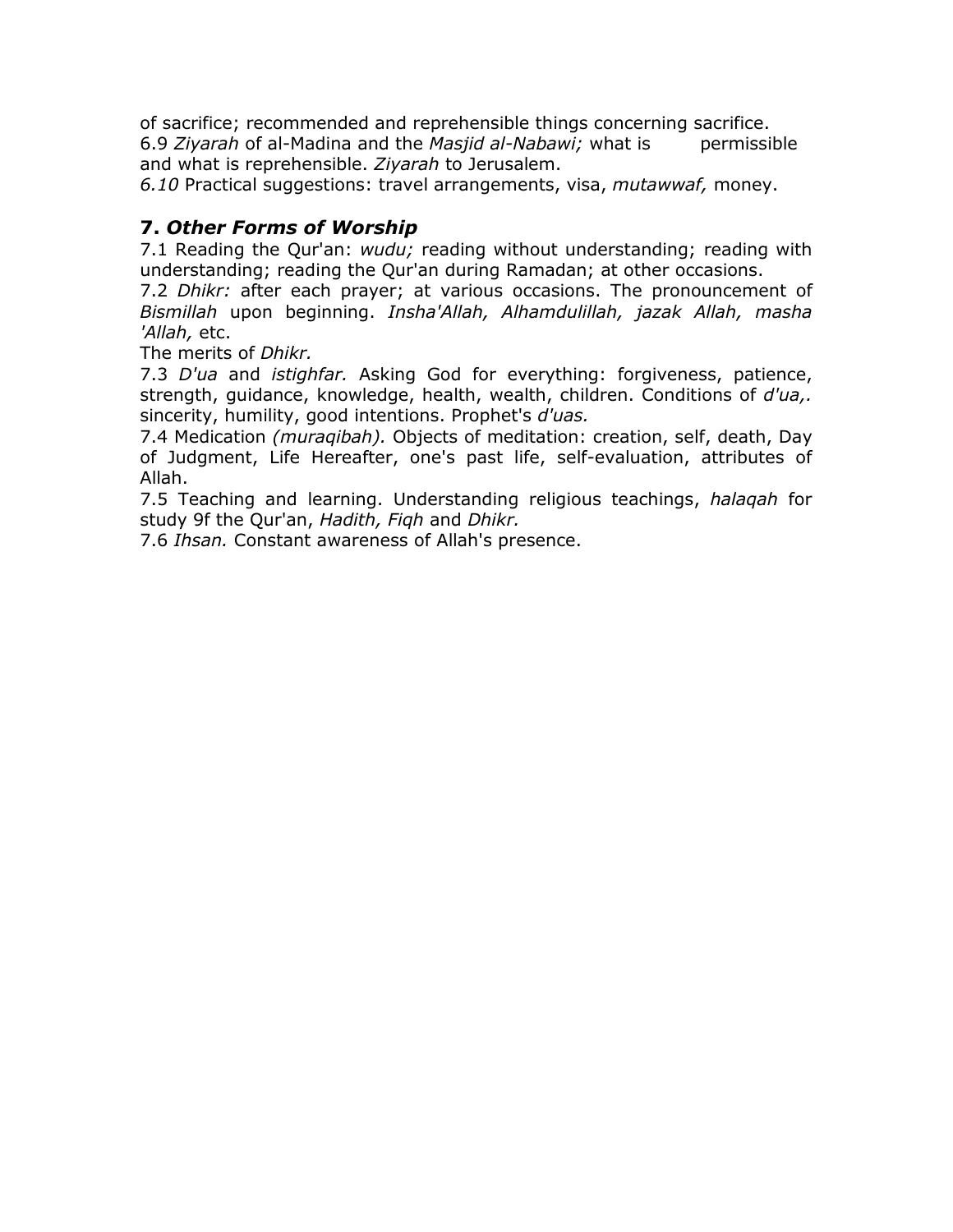## I-104 ISLAMIC MANNERS

#### 1. Salutation

1.1 Words of salutation and responses; their meanings; the blessings of salutation.

1.2 Who should be first in saluting whom; shaking hands; standing up for respect.

1.3 Who should not be saluted and why.

#### 2. Personal Habits

2.1 Cleanliness; washing, wudu, ghusl, use of perfume.

Cleansing after use of toilet.

2.2 Hair: hair dressing; artificial hair; dyeing hair; moustache and beard. Removal of body hair. 2.3 Nails: cutting of nails, use of nail polish.

2.4 Disapproved practices: whistling, clapping, sitting in public with legs apart, yelling, loud laughter, winking, shaking hands with or touching women.

2.5 Sneezing and yawning.

#### 3. Exclamations

3.1 The meaning of the phrases Bismillah, Alhamdulillah, insha 'Allan, subhanAllah, mashaAllah, jazakAllah, yarhamakAllah, Allahu Akbar, la hawla wa la quwwata ilia Billah. Disapproval of saying" Wallah" or "Billah"

#### 4. Manners of Eating and Drinking

4.1 Food which is permissible and acquired lawfully.

4.2 Saying' 'Bismillah;" eating with right hand; feeling happiness; ending with Alhamdulillah; the blessing of company in eating.

4.3 Manner of eating; plates and utensils (silver, gold); eating together.

4.4 Hospitality; manners of hosts and guests.

4.5 Moderation in eating habits.

4.6 Drinking in three swallows; what drinks are haram

#### 5. Bathroom Manners

5.1 Privacy; cleanliness; concept of *najasah;* wearing shoes or slippers; entering with left foot and leaving with right; d'uas

#### 6. Clothing

6.1 'Awrah for men and women; what may be worn by women in the presence of others; conditions of proper dress for women; proper clothing for prayers.

6.2 Cotton, silk, wool, etc.

6.3 Use of rings, jewelry, for both men and women; use of make-up and nail polish.

#### 7. Sleeping

7.1 The position of the body.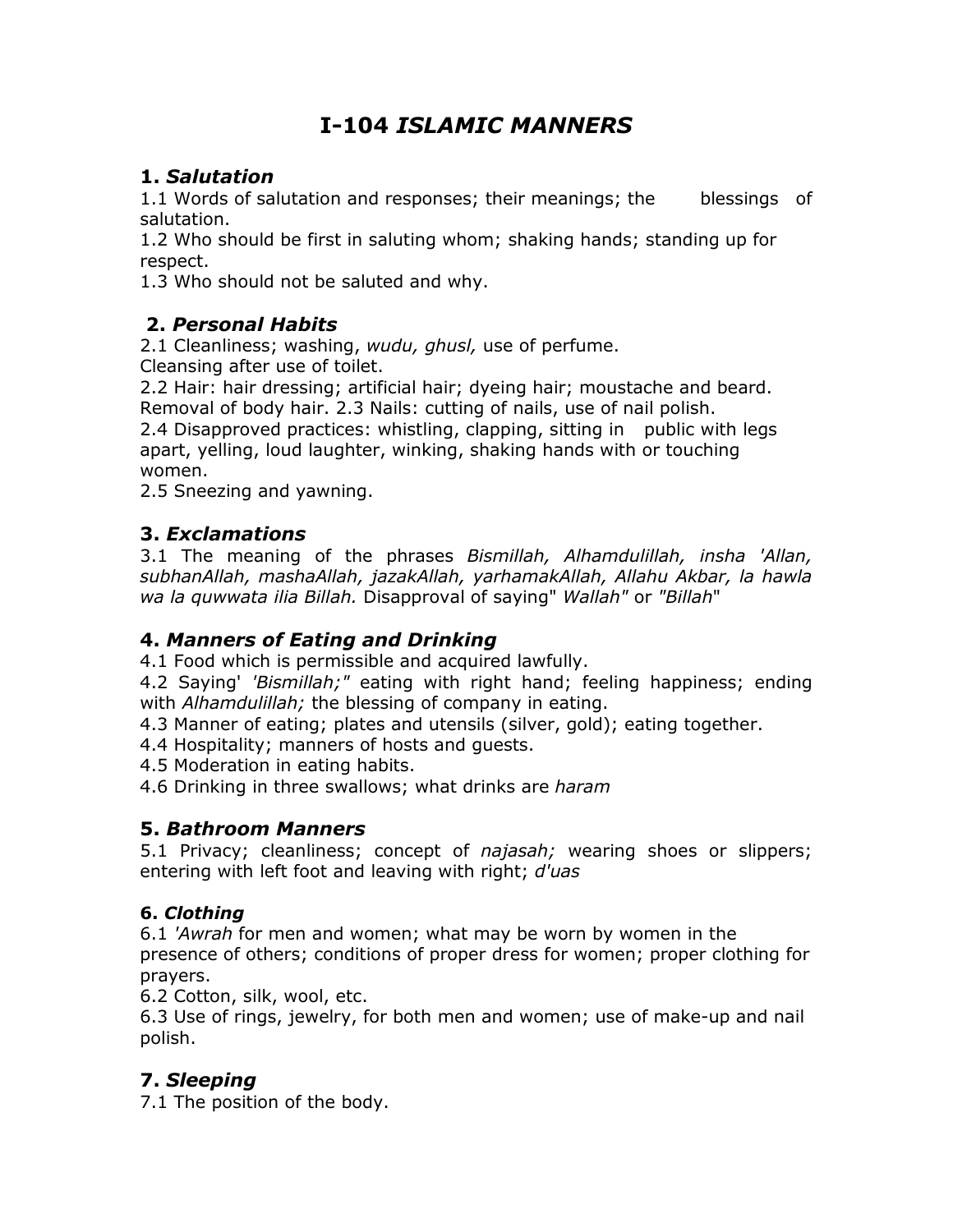- 7.2 The covering of the body.
- 7.3 Sleeping in a masjid.

#### 8. Naming

- 8.1 The best names.
- 8.2 A review of names and meanings.
- 8.3 Muslim names and Islamic identity.

#### 9. Manners in speaking and listening.

- 9.1 Not raising the voice.
- 9.2 Being attentive.

#### 10. Manners of sitting and walking.

#### 11. Manners in a gathering or organizational meeting.

#### 12. Visiting the sick and bereaved, and condolences.

#### 13. Duties of a Muslim to a Fellow Muslim

13.1 Salutation, sneezing, sickness, funeral.

13.2 Not to praise unduly, not to slander nor backbite, not to be sarcastic or abusive, not to spy or gossip, to avoid suspicion.

13.3 Help and protection, removal of needs, forbearance, forgiveness.

13.4 Smiling, good temper, honor to elderly and love for children, compassion for weak, infirm, needy.

#### 14. Manners with Family Members

14.1 Announcing when entering home; salutation.

14.2 Gentleness in speaking; showing affection.

14.3 Firmness against un-Islamic and disrespectful behavior of children.

14.4 Sexual propriety.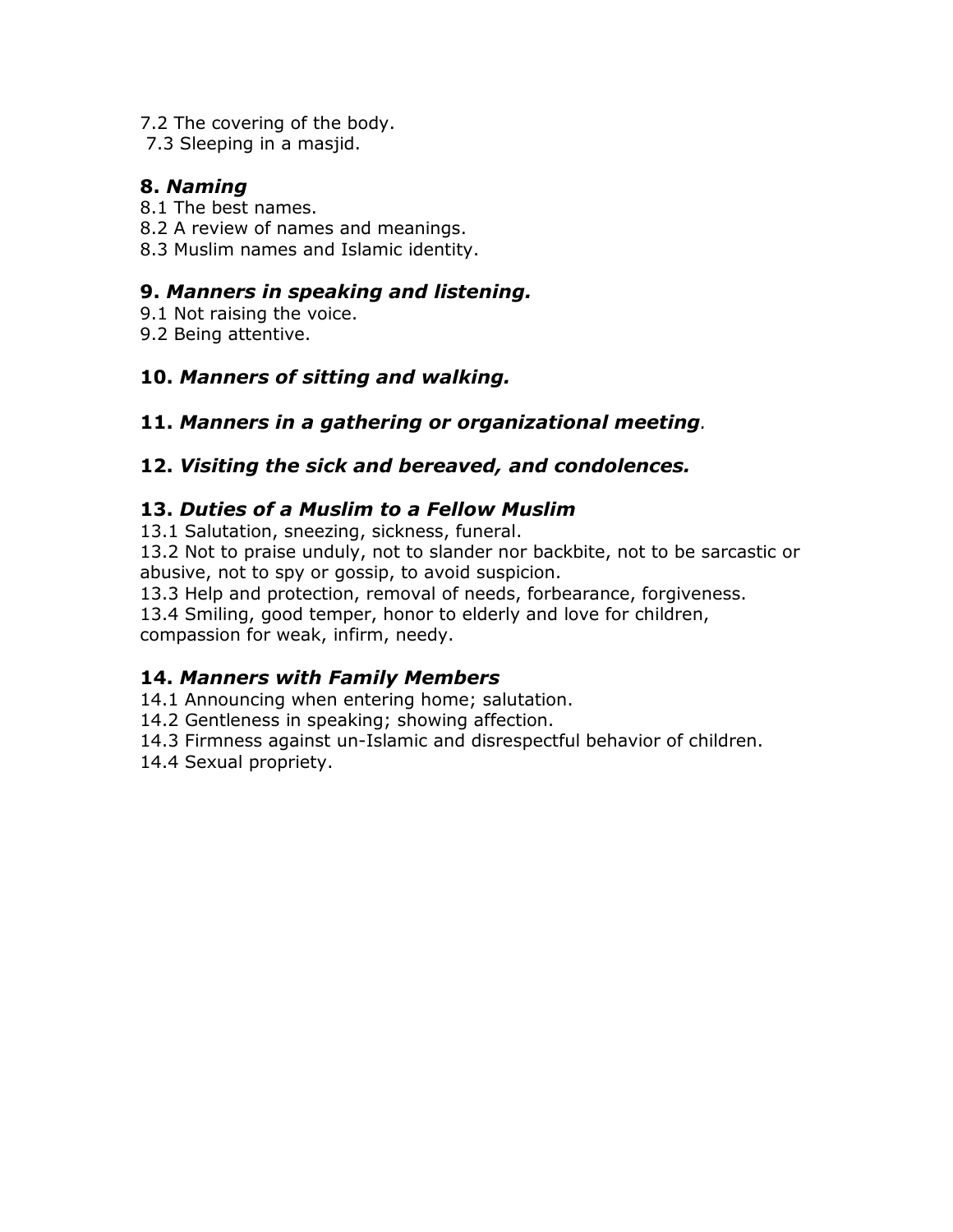## I-105 ISLAMIC MORALS

#### 1. Introduction

1.1 The meaning of morality.

- 1.2 Foundation of Islamic morality; faith and knowledge.
- 1.3 The objectives of the Islamic teaching: a balanced life.
- 1.4 The wisdom of the Divine commandments.

#### 2. Personal Character

2.1 Sincerity, truthfulness and taqwa, fulfilling obligations and promises.

- 2.2 Guarding chastity, covering of 'awrah.
- 2:3 Thankfulness and humility before God; trust in God and steadfastness.

2.4 Moderation in spending and mode of living.

2.5 Generosity, courage, combativeness for the sake of God; standing up for truth and justice; patience.

2.6 Avoidance of major sins; repentance; fear and hope.

#### 3. Impersonal Relations

3.1 Hilm, forbearance, kindness and forgiveness.

3.2 Gentleness in speech and behavior, restraining anger.

3.3 Refraining from gossip, slander, backbiting, spying, suspicion, mocking or defaming others.

3.4 Cooperation on the basis of *birr* and taqwa, not in sin and rebellion.

3.5 Returning good for evil; defending and protecting Muslims' life, property and honor.

#### 4. Social Responsibilities

4.1 Basic principles: mutual responsibility; authority commensurate to responsibility; general good; cooperation rather than competition.

- 4.2 Parents and children.
- 4.3 Husband and wife; 'amr and skura in the home.
- 4.4 Relatives.
- 4.5 Neighbors.
- 4.6 Orphans and widows.
- 4.7 Those in need.
- 4.8 Fellow Muslims.
- 4.9 Animals
- 4.10 Inanimate world.

#### 5. Business Dealings

- 5.1 Tij'arah and riba.
- 5.2 Principles of ownership; personal property, inheritance.
- 5.3 Returning of trusts, debts.

#### 6. Administrative Affairs

6.1 Responsibilities of administrators and judges; justice and unbiasedness.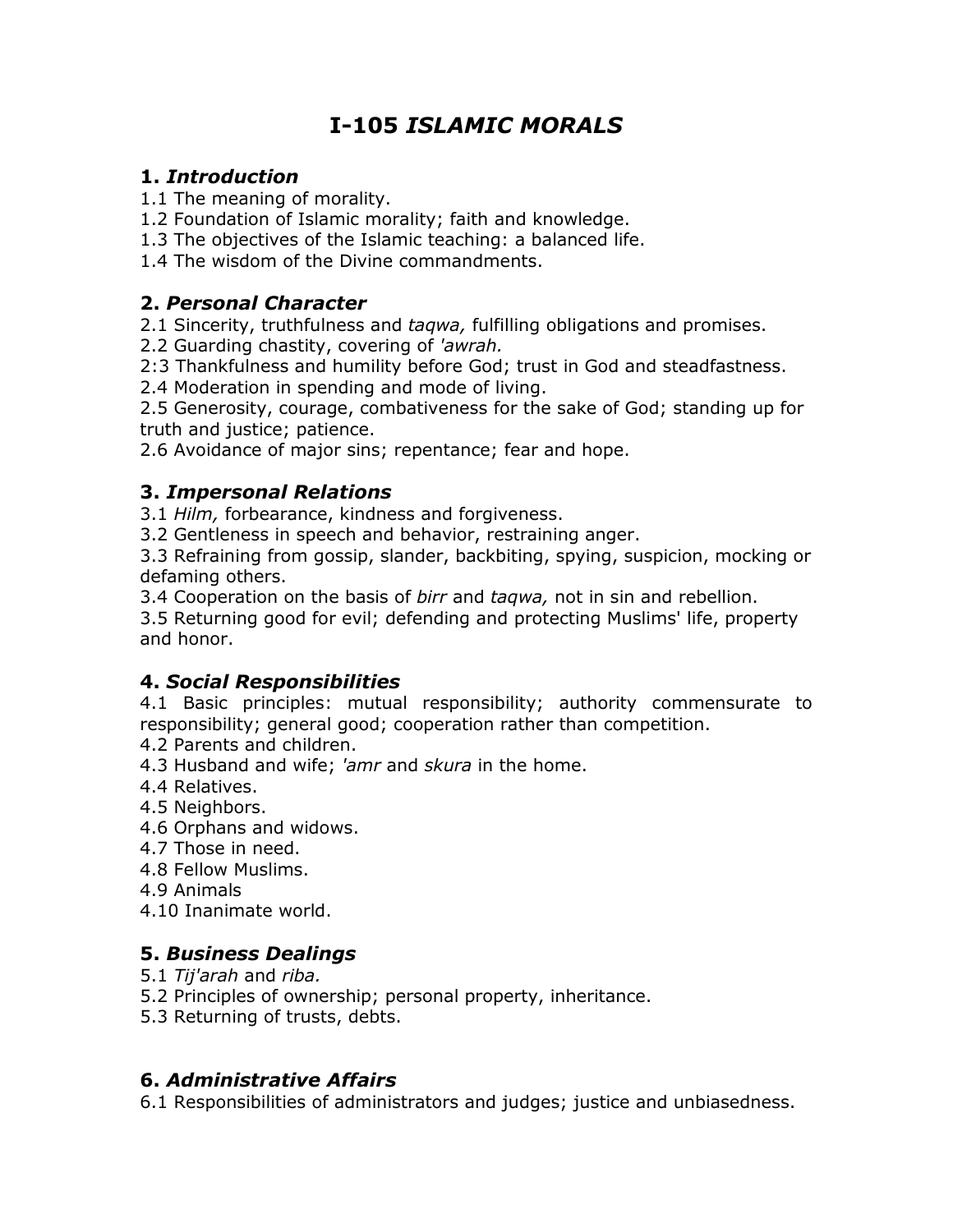6.2 'Amr and skura.

#### 7. Jihad

- 7.1 The meaning of *jihad*.
- 7.2 The kinds of *jihad asghar* and akbar.
- 7.3 Enjoining good and forbidding evil; social action.
- 7.4 Fighting in the cause of Allah; positive aspects; rules of warfare.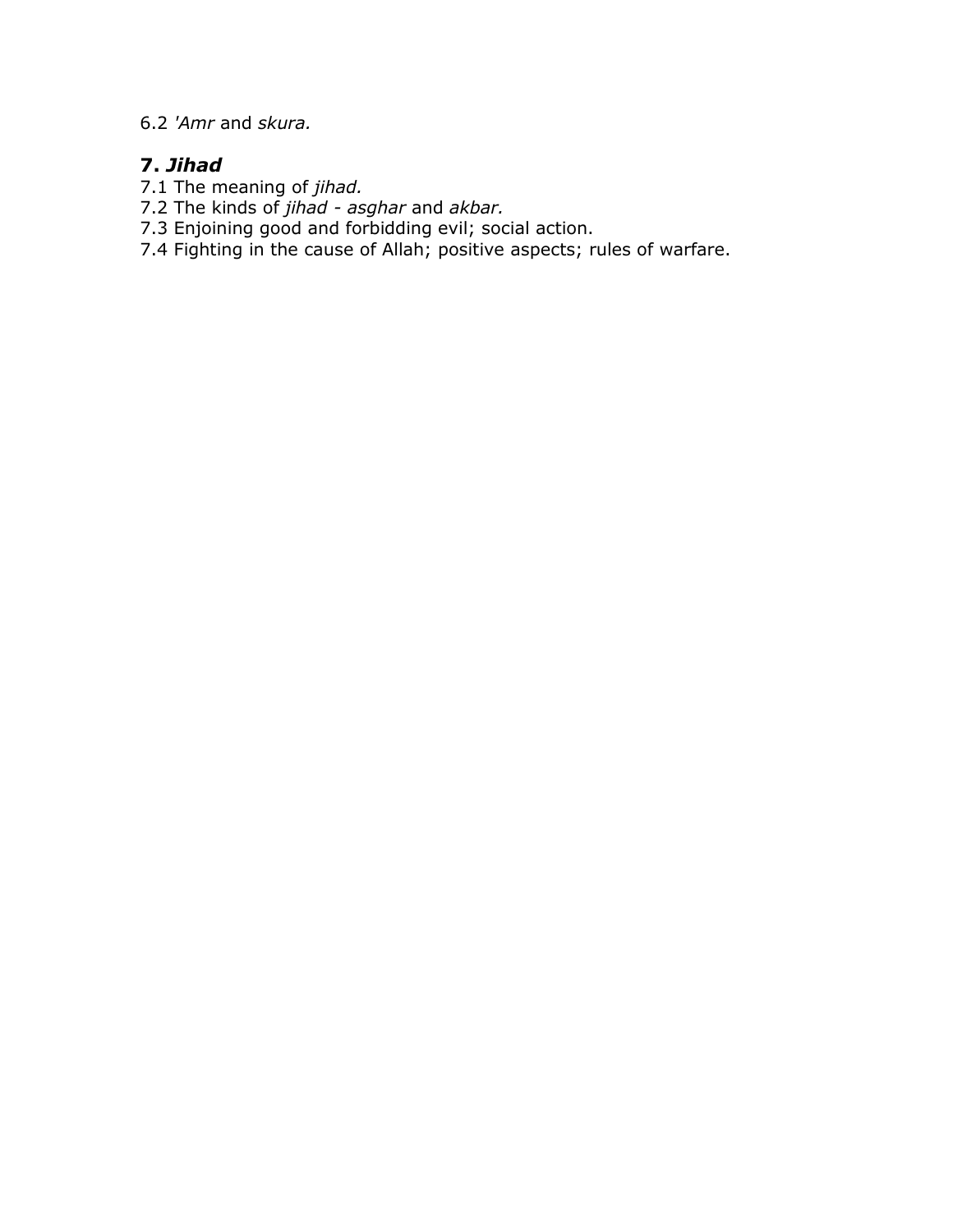## I-106 TAZKIYYAH

#### 1. Introduction

1.1 Meaning of Tazkiyyah; the role of the Prophet concerning tazkiyyay islam, iman, ihsan.

1.2 The immortality of the soul, the importance of the Hereafter.

1.3 The purpose of human life: worship of Allah, knowledge of Allah,

nearness to Allah.

1.4 Who are the awlia Allah?

#### 2. Purification of Heart

2.1 Contemplation of the Unity of God; removal of all kinds of shirk from the heart; trust in God and removal of fears of death, poverty, etc.

2.2 Contemplation of self: intellect, speech and hearing, knowledge, life processes and death.

2.3 Self-accounting: repentance, asking forgiveness of sins of commission and omission.

2.4 Love of God, fear of God; love and fear of God; loving for God's sake and hating for God's sake; weeping with fear of God.

2.5 Reading of the Qur'an and contemplating its meaning.

2.6 Dhikr, nafil prayers; muraqibah.

#### 3. Purification of Life

3.1 Kasb halal; avoidance of doubtful things.

3.2 Avoidance of major sins.

3.3 Avoidance of idle talk, idle pursuits, idle thoughts.

3.4 Moderation in living; detachment from material things.

3.5 Humility, avoidance of pride; manner of speaking and walking.

3.6 Company of good people; avoiding ignorant and bad people except when helping them.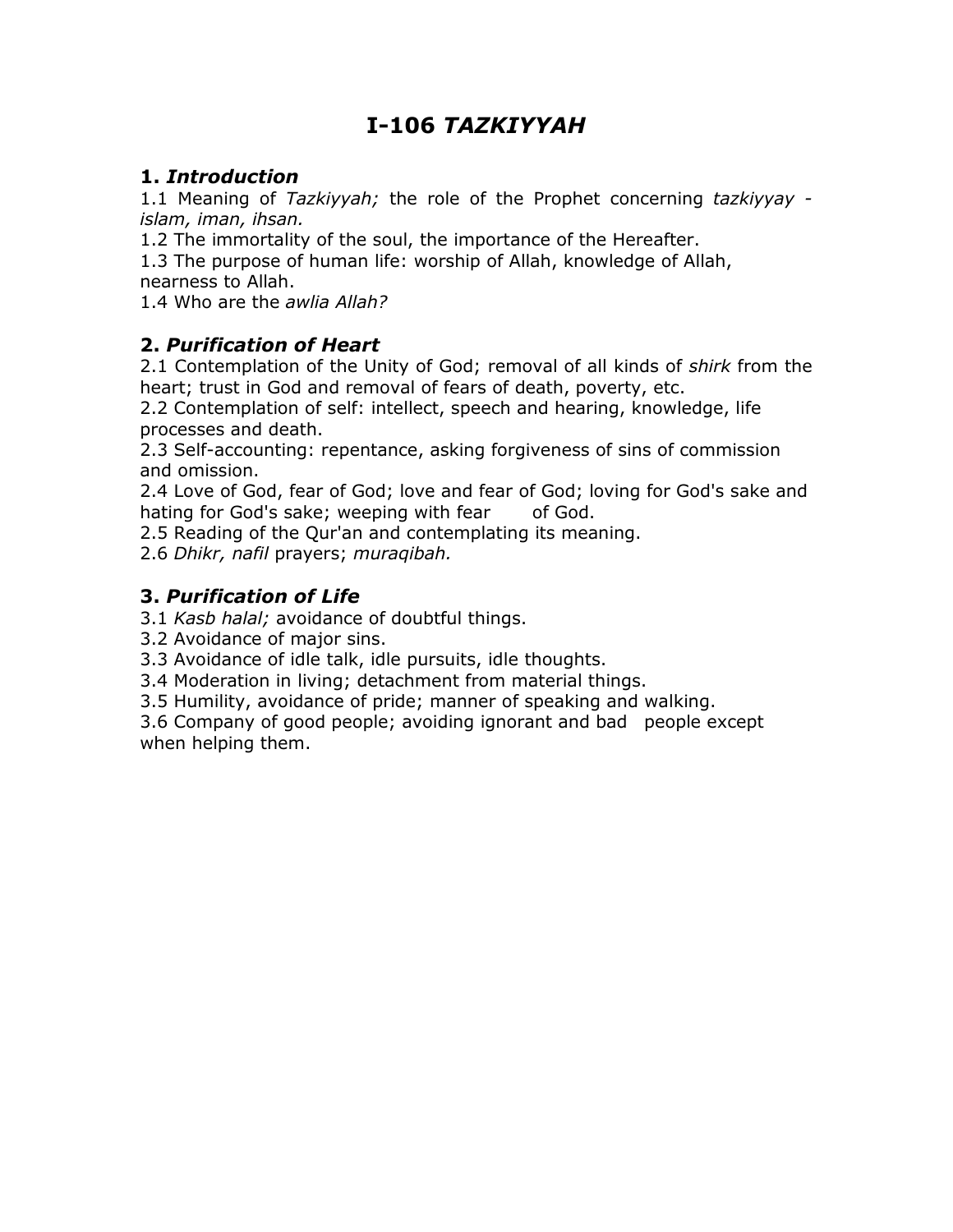## I-107 FAMILY LIFE IN ISLAM

#### 1. Sex

1.1 A person's spiritual nature and ultimate goal. The purpose of instincts, appetites and desires in human life. No asceticism and no indulgence but a disciplined and balanced life.

1.2 Permissible and haram in sexual expression. The concept of 'ismat for men and women. The concepts of *haya* (modesty) and *khulwah* (privacy). 1.3 'Awrah for men and Women.

#### 2. Marriage

2.1 Marriage: and family life is ordained by Allah; it is a *sunnah* No celibacy nor monkery in Islam.

2.2 The purpose of marriage: fulfillment of the sexual urge; procreation; love and compassion; relaxation and comforts of home; the family as a socioeconomic unit; upbringing the young; effort and sacrifice; companion ship and skura.

2.3 Rights and obligations of marriage partners. Leadership role of man: mehr, support, avoidance of injustice.

2.4 Obligations of women: guarding husband's property and trusts, obedience.

#### 3. Steps for Marriage

3. I Selection of the spouse. Qualities to be sought.

3.2 Legal eligibility. Permanently forbidden relatives, polytheists; People of the Book.

3.3 Marriage Contract. Requirements for it to be valid.

3.4 Marriage celebration. Feast given by the bride groom.

#### 4. Family Living

4.1 Mutual right and obligation. Sharing of household work, rearing of children, sexual etiquette, birth control and abortion.

4.2 Upbringing of children. Teaching Islamic beliefs, practices and manners. Respect for parents and elders.

4.3 Birth: initial *adhan*, circumcision of males, 'aqiqah, nursing of infants.

4.4 Extended family.

4.5 Plural wives: why they are allowed; rules of treatment, abuses.

#### 5. Divorce

5.1 Permissibility of divorce if unavoidable.

5.2 Steps before divorce: mediation to reconcile, waiting for matters to improve.

5.3 Kinds of divorce: raj'i (nullifiable during 'iddah), bayan (ordinary) and mutlaq (absolute). Divorce procedure. 'iddah.

5.4 Relationship during the procedure of divorce.

5.5 Responsibility of husband and wife toward each other and toward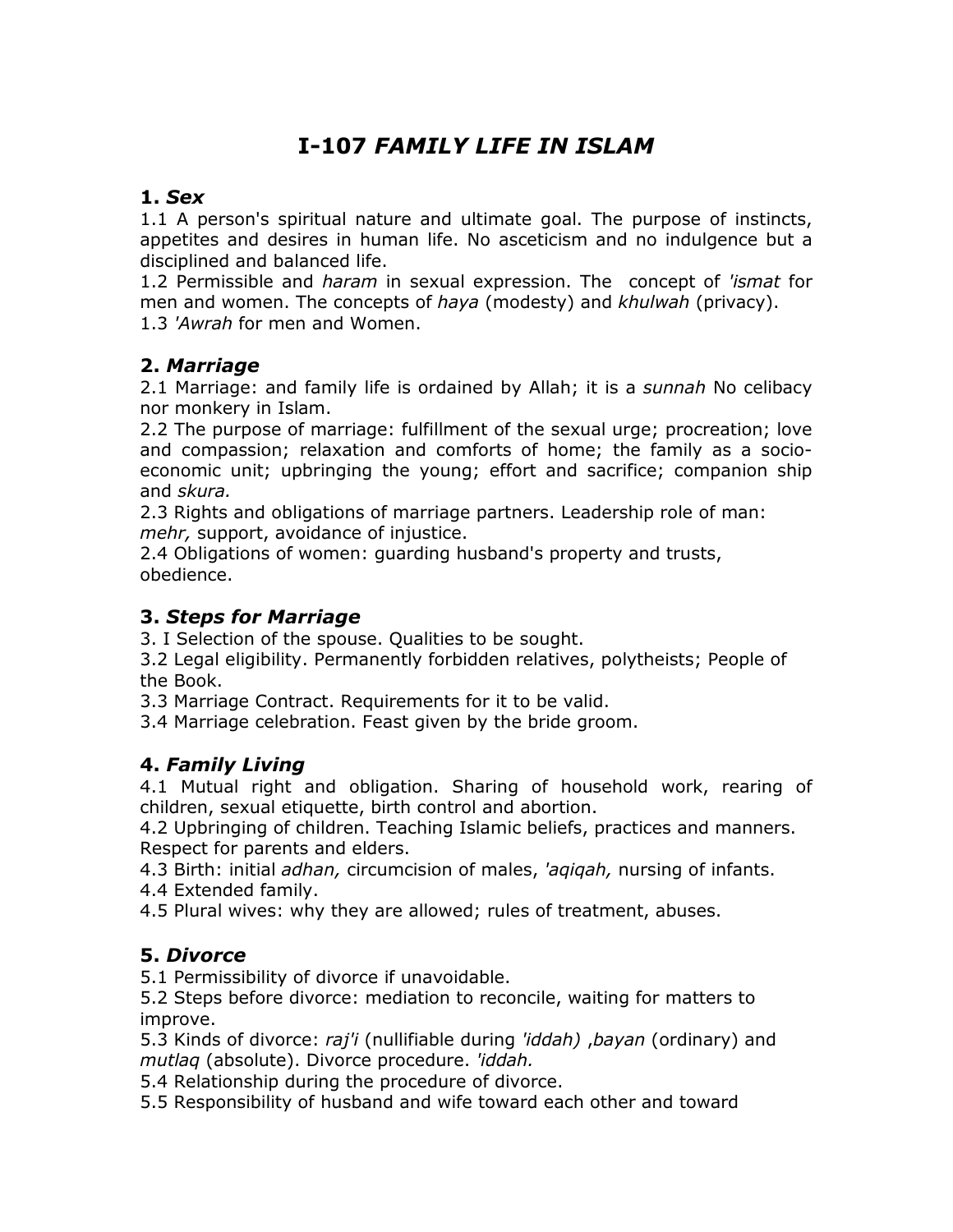children in case of divorce.

5.6 Khul'a; women initiating the divorce procedure, and its rules.

5.7 Ila and zihar, and the atonement for them.

#### 6. The Muslim Family in America

6.1 Family solidarity: praying together, eating together, recreations and vacations.

6.2 Developing Islamic awareness in children: inculcation of absolute religious values rather than the cultural values of the "home country." Countering outside influences.

6.3 Activity in local Muslim community life. Prayers, Qur'an study, meetings, social functions, religious festivals, Ramadan if tars, Islamic school. The practicing Muslims constitute one's community; other relationships are only peripheral.

6.4 Activity in broader Muslim community. Youth camps, summer schools, conferences, conventions. Strengthening ties with committed Muslims around the country. Engaging in various forms of Islamic work. Travel to the Muslim world.

6.5 Alternatives to outside attractions. Healthy sports, reading habits, travel and vacations, visiting Muslim homes. Giving as much responsibility as a youngster is ready for, to provide healthy alternatives.

6.6 Attitude development toward dating and mixing of sexes, alcohol and drugs, television and movies, Christian and national holidays, the role and behavior of women.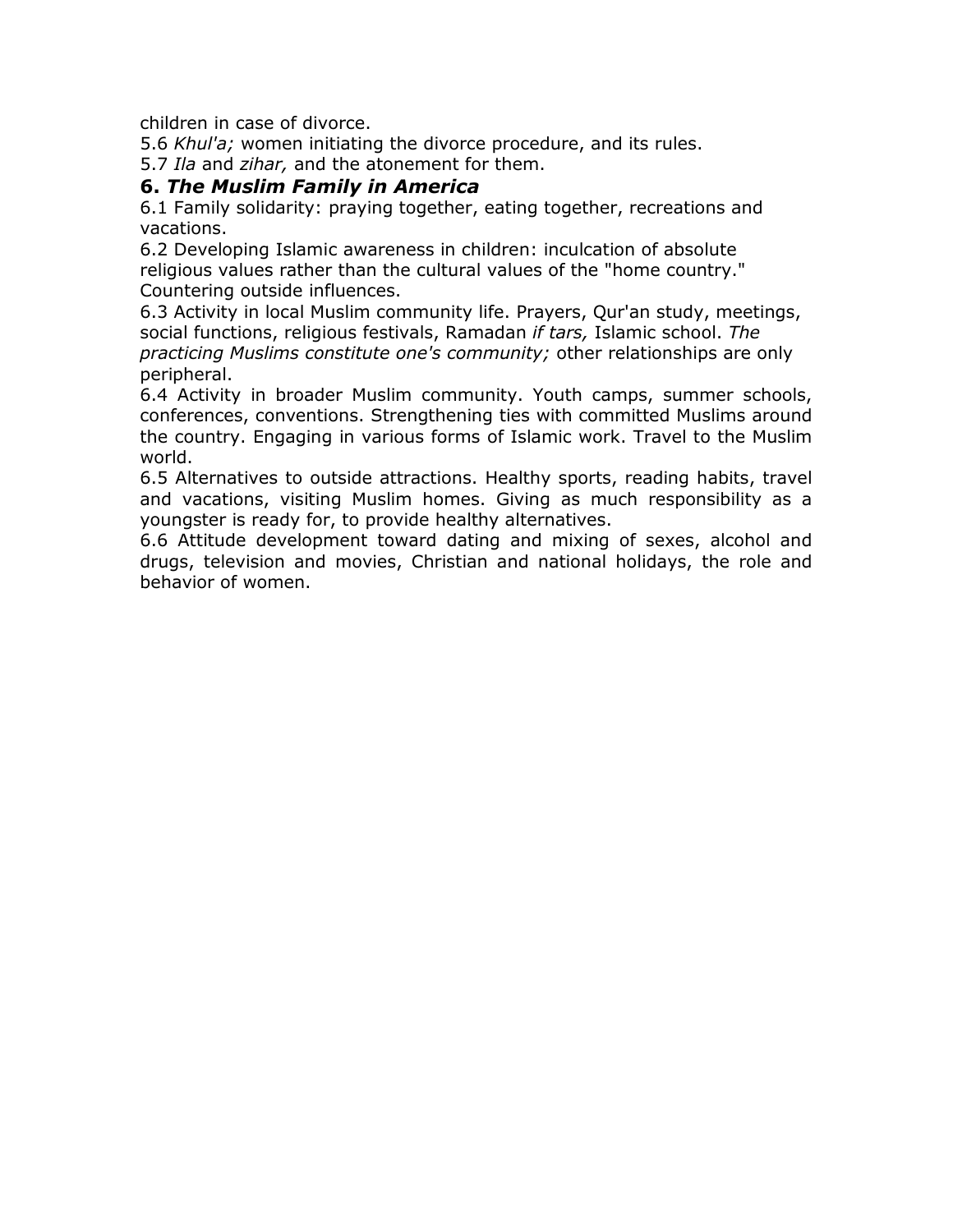## I-201 JIHAD

#### 1. Introduction

1.1 Meaning of *Jihad*, striving within and striving without.

1.2 The stages of *jihad;* a review of the Prophet's struggle

(1) to ponder over wahy and transmit it to closest people, (2) to propagate the message, (3) to patiently persevere, (4) to organize a community of Muslims, (5) to defend the Muslim community from outside attacks, (6) to initiate preaching to other groups and nations, and (7) to demolish by force any resistance and the structures of

tyranny.

1.3 The ultimate aim of *jihad* is the uplifting of the Word of God above all other words, within every human soul and within every group of people, not for gain of territory or imperial domination.

#### 2. The Characteristics of Jihad

2.1 Islam is a practical religion and uses practical means: preaching or fighting if necessary.

2.2 *Jihad* is a dynamic response to new challenges -it is not necessarily 'defense of the homeland of Islam.'

2.3 It is not 'nationalistic,' not even in relation to 'Muslim nationalism.' Islam's call is to all people.

2.4 Islam regulates the relationship of the Muslim community with non-Muslim communities. A contractual relationship: if contracts are broken then *jihad* becomes incumbent.

#### 3. Establishment of Allah's Authority

3.1 Islam is a call for human freedom, for all mankind: freedom from fear of death. poverty, of lordship of one human being over another, of persecution.

3.2 Islam does not permit Muslims to do injustice nor to suffer injustice. If preaching is at intellectual plane, movement is at practical and material plane.

3.3 The meaning of "worship" ('ubudiyah). Devotional activity, absolute loyalty, obedience.

3.4 The meaning of human freedom. Islam's freedom versus the Western idea of 'freedom.'

3.5 The meaning of 'homeland of Islam' (dar al-Islam).

#### 4. The Commandments of Jihad

4.1 The Makkan period -the reasons *jihad* was confined to preaching.

4.2 The Madinan period -the gradual legislation of *jihad.* 

#### 5. The Battles during the Prophet's Time

- 5.1 Badr -causes, the battle itself, the result, the treatment of the prisoners.
- 5.2 Uhud -causes, the battle itself, defeat, pursuit, al-tawbah.
- 5.3 Khandaq (the Trench).

5.4 Battles with the Jewish tribes -causes and treatment of various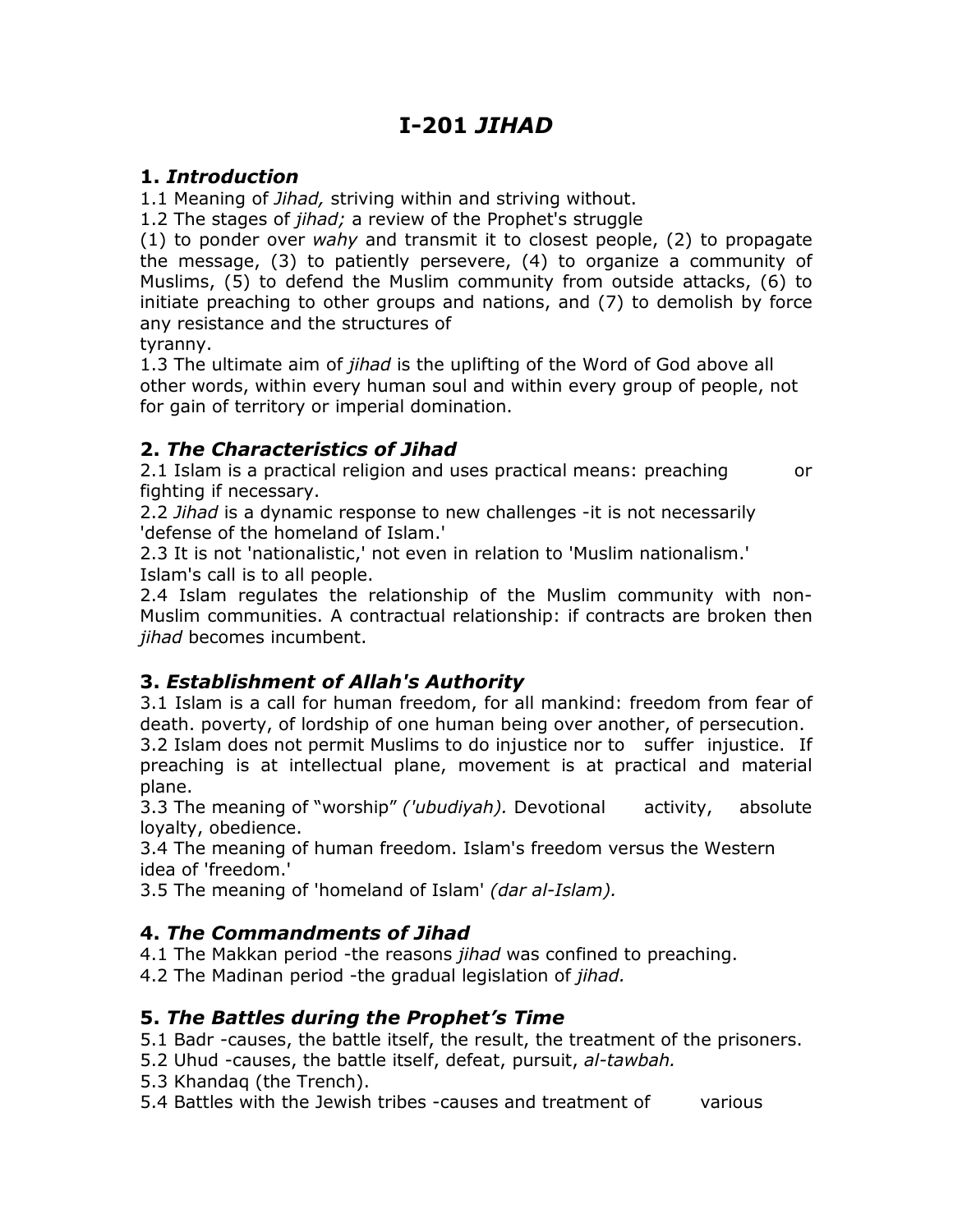tribes.

5.5 Conquest of Makkah and later battles.

#### 6. Jihad in Modern Times

6.1 Usurpation of Muslim lands -Palestine, Kashmir, USSR, Ethiopia, etc.

6.2 Persecution of Muslims -Philippines, Thailand, USSR, Chad, Eritrea, Iran, etc.

6.3 Propagation of Islam in Africa, Europe, North and South America, Asia, Methods and means.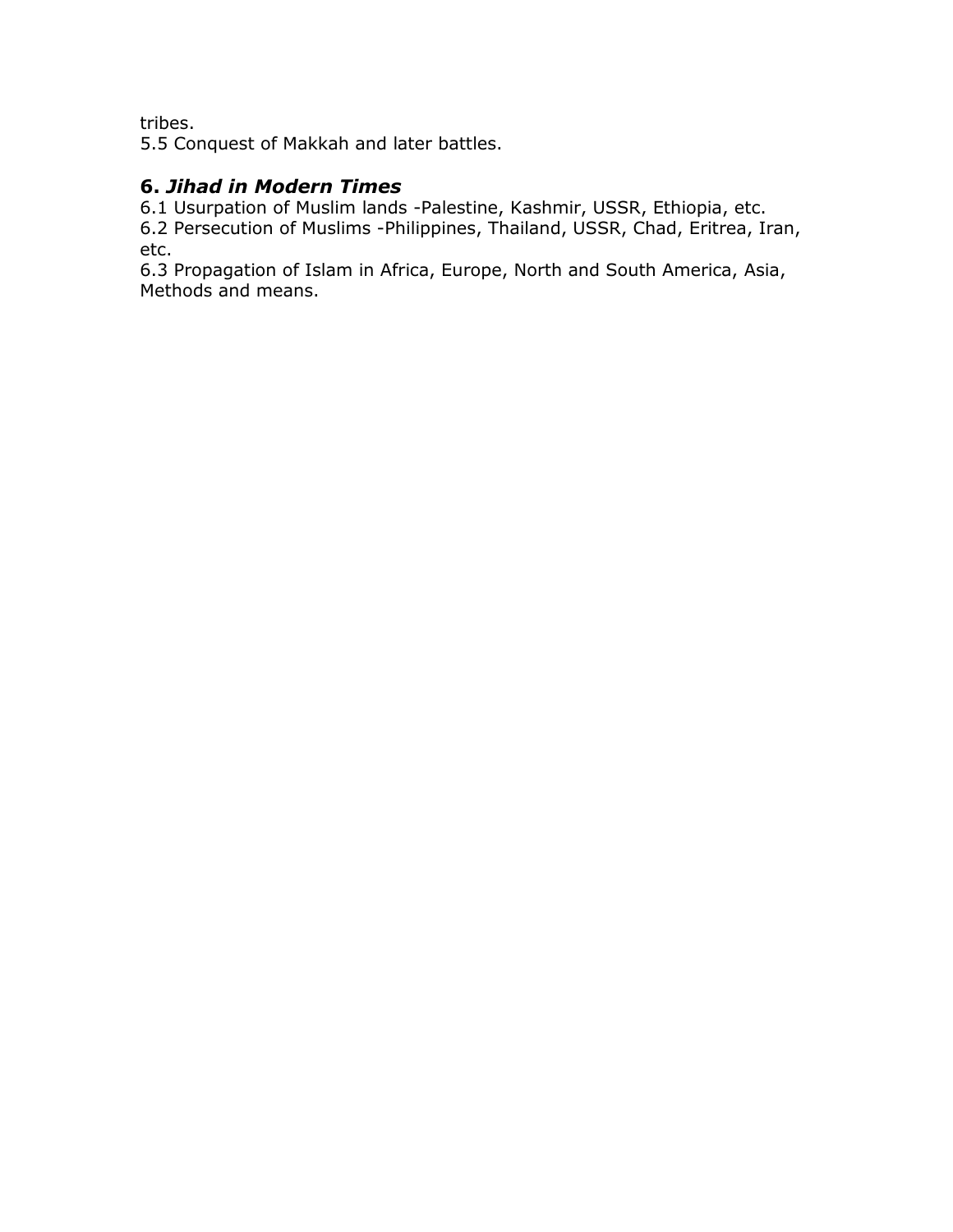## I-202 AL-HALAL WA AL-HARAM

#### 1. Basic Principles

1.1 Everything is permissible except what is forbidden.

1.2 Forbidding and permitting is the right of God only; to forbid what is permissible or to permit what is forbidden is shirk.

1.3 Forbidding is not arbitrary; forbidden things are harmful and God knows what is harmful or beneficial for man.

1.4 What leads to *haram* is also *haram:* good intentions do not change haram.

1.5 What is *haram* is *haram* for everyone.

1.6 Dururah makes exceptions.

#### 2. Basic Principles

2.1 Islam permits clean food and forbids what is unclean. Forbidden are dead animals, blood, swine flesh, what is dedicated to other than God; the wisdom of these. Fish, seafood and locusts are exempted from this rule. Dead animals' skin and bones; dururah makes them halal. Medical necessity. Sea animals are all halal.

2.3 How to slaughter an animal. Christian and Jewish *dhabiha*. Stunning by electric shock. Not to ask concerning what is not seen by us.

2.4 Hunting and its rules.

2.5 Every intoxicant is forbidden, even in small quantities. Any kind of dealing in intoxicants is *haram,.* staying away from where people are drinking.

2.6 Smoking.

2.7 The prohibited land animals.

#### 3. Dress

3.1 Dress is for covering and for beauty. Religion requires decency, cleanliness and beautification.

3.2 Gold and silk are forbidden for men but not for women; reason.

3.3 Dress of a Muslim woman. Imitating the dress of the opposite sex.

3.4 Make-up; hair-dressing; cutting of moustache.

#### 4. Household Items

4.1 Islam requires cleanliness and beauty, but no ostentation or waste. Gold and silver utensils.

4.2 Pictures: complete and incomplete; paintings, sculptures, photographs.

4.3 Dogs: hunting and watch-dogs. Cat.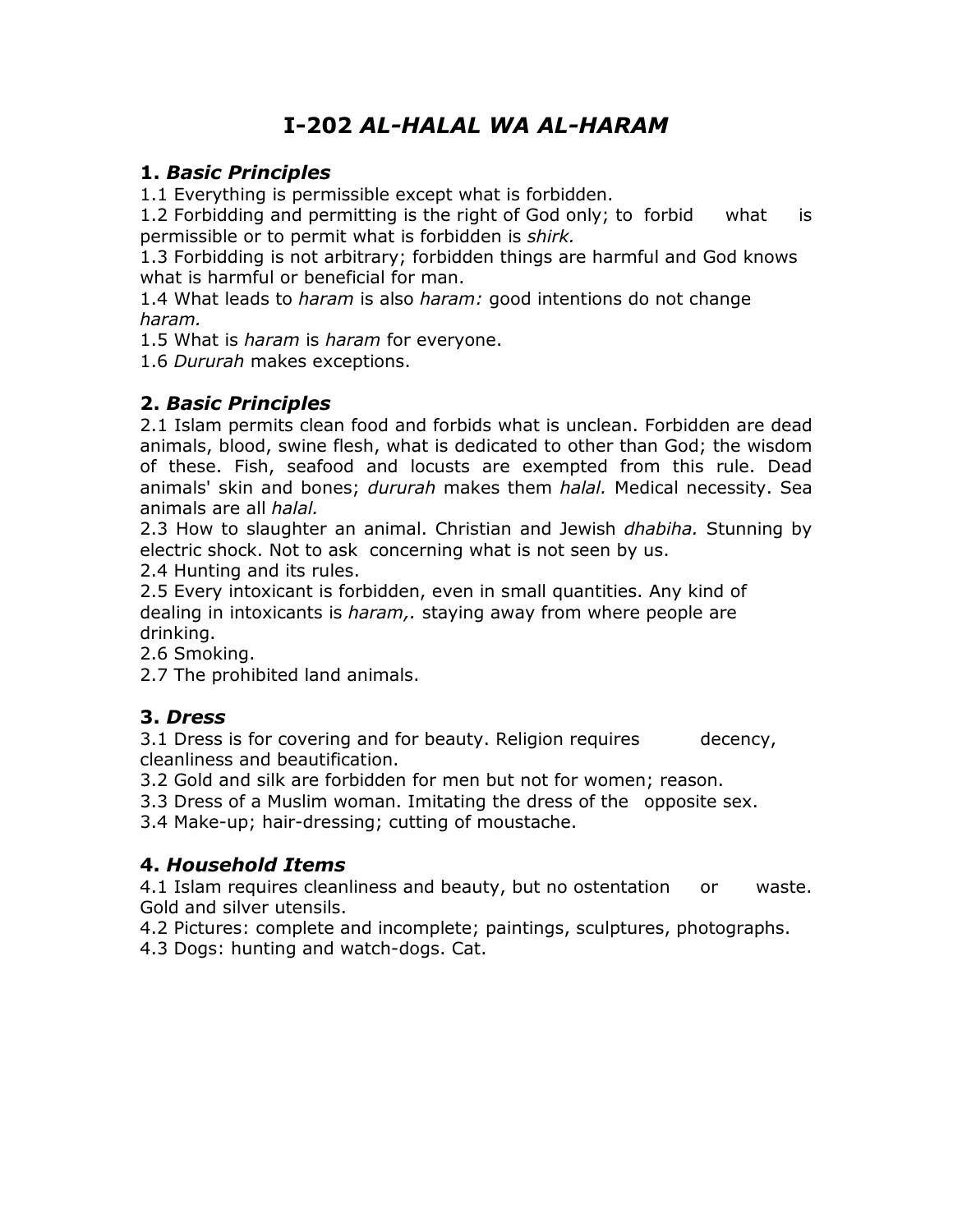## I-301 THE ISLAMIC SOCIAL SYSTEM

#### 1. Islamic Foundations of Social justice

1.1 Development of a conscience; fear of God, purity of faith, sincerity of action.

1.2 Brotherhood of Muslims; no priesthood; importance of knowledge; men and women are all servants of God; no distinction except through knowledge and taqwa

1.3 Definition of mutual rights and responsibilities: rights of self; rights of parents; rights of spouses; rights of children. Cooperation in good. Obedience to Allah, the Prophet, the amir.

#### 2. Ways of Establishing Social justice

2.1 Trust in individual; witnessing.

2.2 Zakat and charity.

2.3 Teaching of mercy, kindness, justice, generosity, hospitality, mutual concern, cooperation for good. No distinction except on basis of taqwa and knowledge.

2.4 Crimes and punishments.

#### 3. Individual Muslims

3.1 Right to life, property, honor, free status, marriage, having children, legitimate work, assembly, due process of law, travel.

3.2 Responsibilities to acquire religious knowledge, skills for earning a living, participation in obligatory Friday prayers, paying Zakat if applicable, participating in 'amr bil m'aruf and in jihad

#### 4. Relations between the Sexes

4.1 Purity and chastity are essential Islamic qualities for both men and women; Muslims' interaction is to be based on sincerity, responsibility and purity.

4.2 The family is the basis of Islamic society. It must be safeguarded by every possible means. The sanctity of the marriage relationship; the importance of two parents for rearing children.

4.3 Regulation of relations between the sexes is essential to any civilized society. No free mixing between men and women; no being alone together or pre-marital intimacy; observing the limits of propriety if mixing occurs; Islamic dress and behavior.

4.4 Islamic regulations concerning sex designed to limit sexual expression between husband and wife.

4.5 Islamic dress for women: reflects the concept of womanhood which Islam desires -not simply a matter of external form but of great social significance in maintaining pure relations between the sexes. The requirements of Islamic dress for women; for men.

4.6 Islamic teachings regarding fornication, adultery, homosexuality, masturbation.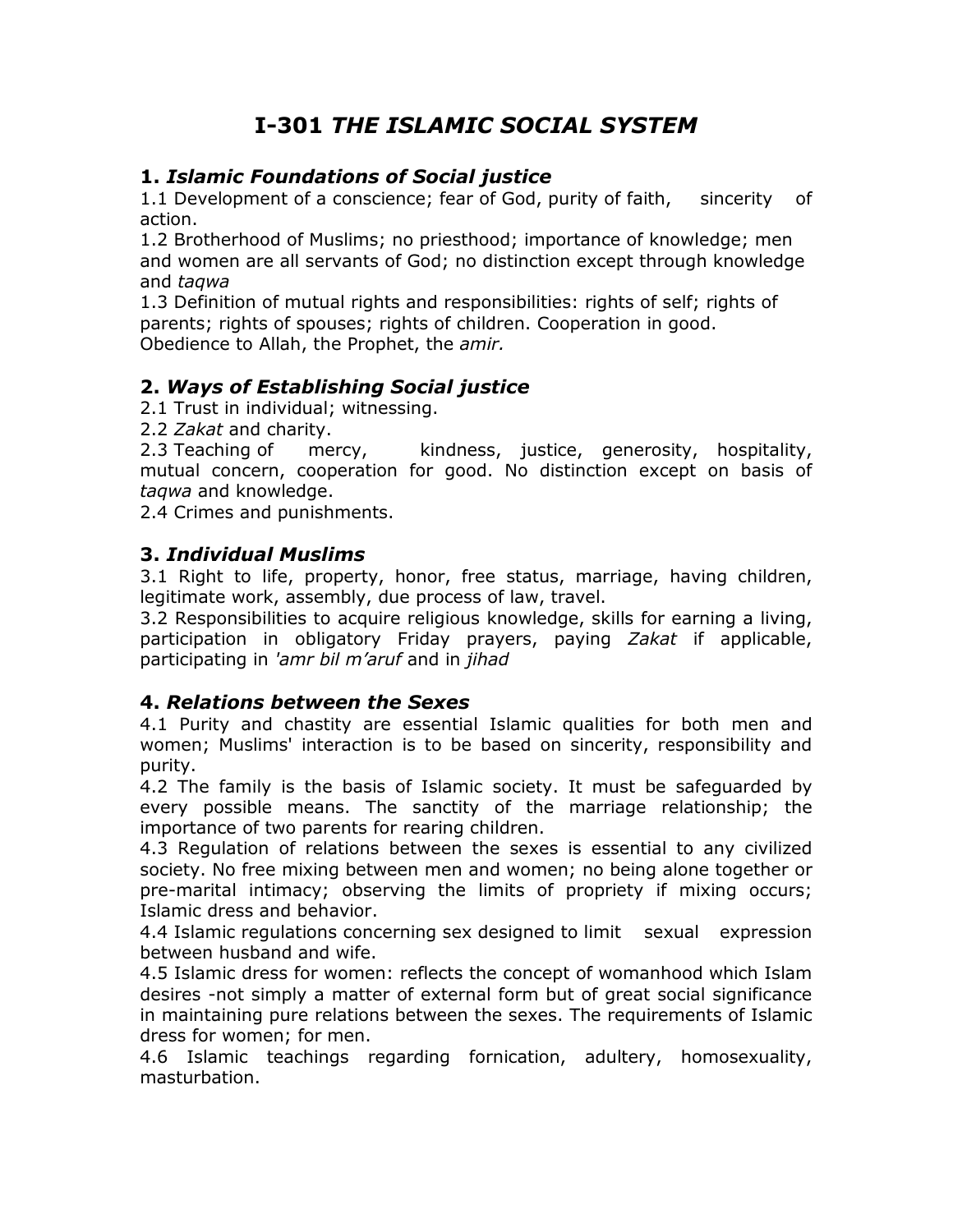#### 5. Family Life

5.1 Harmony rather than strife, cooperation (shura) rather than competition; alleviating sibling rivalry; eating together; sharing household work.

5.2 Religious obligations observed: collective prayers; collective fasting; encouraging children to ask questions; a program for teaching religion to children.

5.3 Visiting and inviting other Muslims, participation in community activities. Islamic identity comes before everything else; thus associates are of great importance: counteracting un-Islamic activities by strong family life and suitable activities.

5.4 Travel and recreation.

5.5 Old parents and relatives and their care.

#### 6. Community Life

6.1 The *masjid*, Friday prayers.

6.2 Islamic education for children; halagahs for adults.

6.3 Zakat collection and distribution to the needy, orphans, widows, old people.

6.4 Settling family disputes, counseling, ways of mutual help, mediation.

6.5 Performing Muslim ceremonies, birth, marriage, funeral, burial.

6.6 Public health, hospitals.

6.7 Sports, recreations and entertainments, the arts.

#### 7. Holidays

7.1 Friday

7.2 'Eids

7.3 Lailat al-Meraj, Lailat al-Qadr, 15th Shaban.

7.4 Prophet's birthday.

#### 8. Ceremonies

8.1 Birth.

8.2 Circumcision, initiation into reading the Qur'an.

8.2 Wedding.

8.4 Funeral.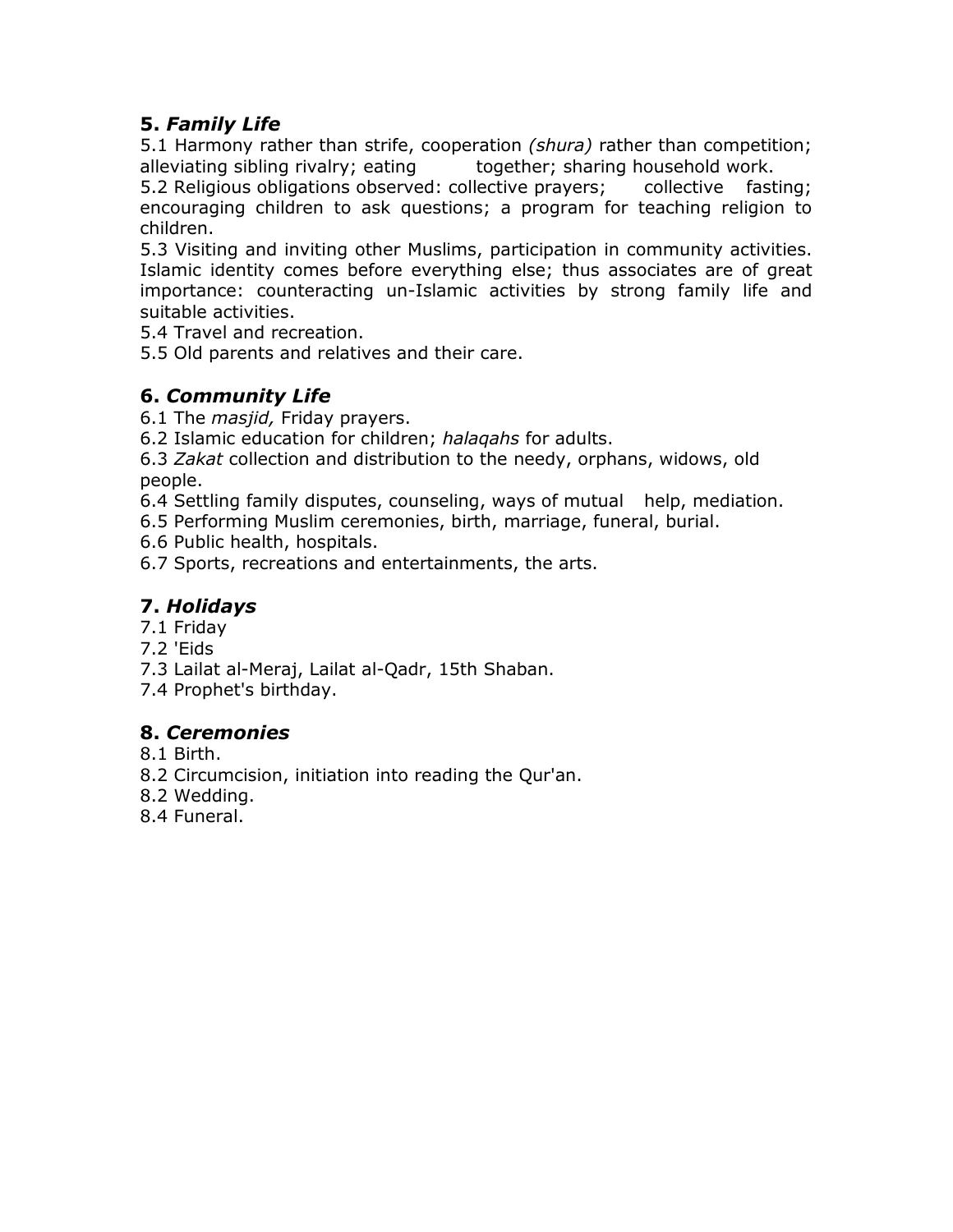## I-302 ECONOMIC SYSTEM

#### 1. Private Property

1.1 The right to own property; punishment for theft.

1.2 The nature of ownership; a trust; the share of the community; community property (water, fire, grass, minerals) .

1.3 Acquiring private property: to make waste land productive; to mine; to work for wages and salary; gift for government; inheritance.

1.4 Increase in property: trade, improvement of methods, cultivation of land, industry.

1.5 Prohibitions: interest, gambling, prohibition of land rent and sharecropping, hoarding, selling something which one doesn't own, monopoly, trade in prohibited things such as alcohol, drugs.

#### 2. Public Finance

2.1 Zakat

- 2.1.1Zakat on cash, gold and silver, articles of trade.
- 2.1.2 Zakat on cattle, sheep, goats and camels.
- 2.1.3 Zakat on produce of the earth.
- 2.2 Revenue
- 2.2.1 Land tax.
- 2.2.2 Customs and tolls.
- 2.2.3 Jaz'zya
- 2.2.4 Tax on mines.
- 2.2.5 Estate on intestate persons; other taxes.
- 2.2.6 Income from government-owned and run property and industry.
- 2.3 Expenditure
- 2.3.1 Expenditure of Zakat Beneficiaries.
- 2.3.2 Public administration.
- 2.3.3 Defense.

#### 3 Policies of the Prophet

#### 4 Policies of 'Umar

#### 5 Modern Economv

- 5.1 Banking, savings and Joan associations, credit unions.
- 5.2 Corporations.
- 5.3 Insurance.
- 5.4 Nationalization.
- 5.5 Use of technology.
- 5.6 Savings and investments.

#### 6. Household Budgeting

6.1 Keeping records of income and expenditure. Recurring and non-recurring expenses.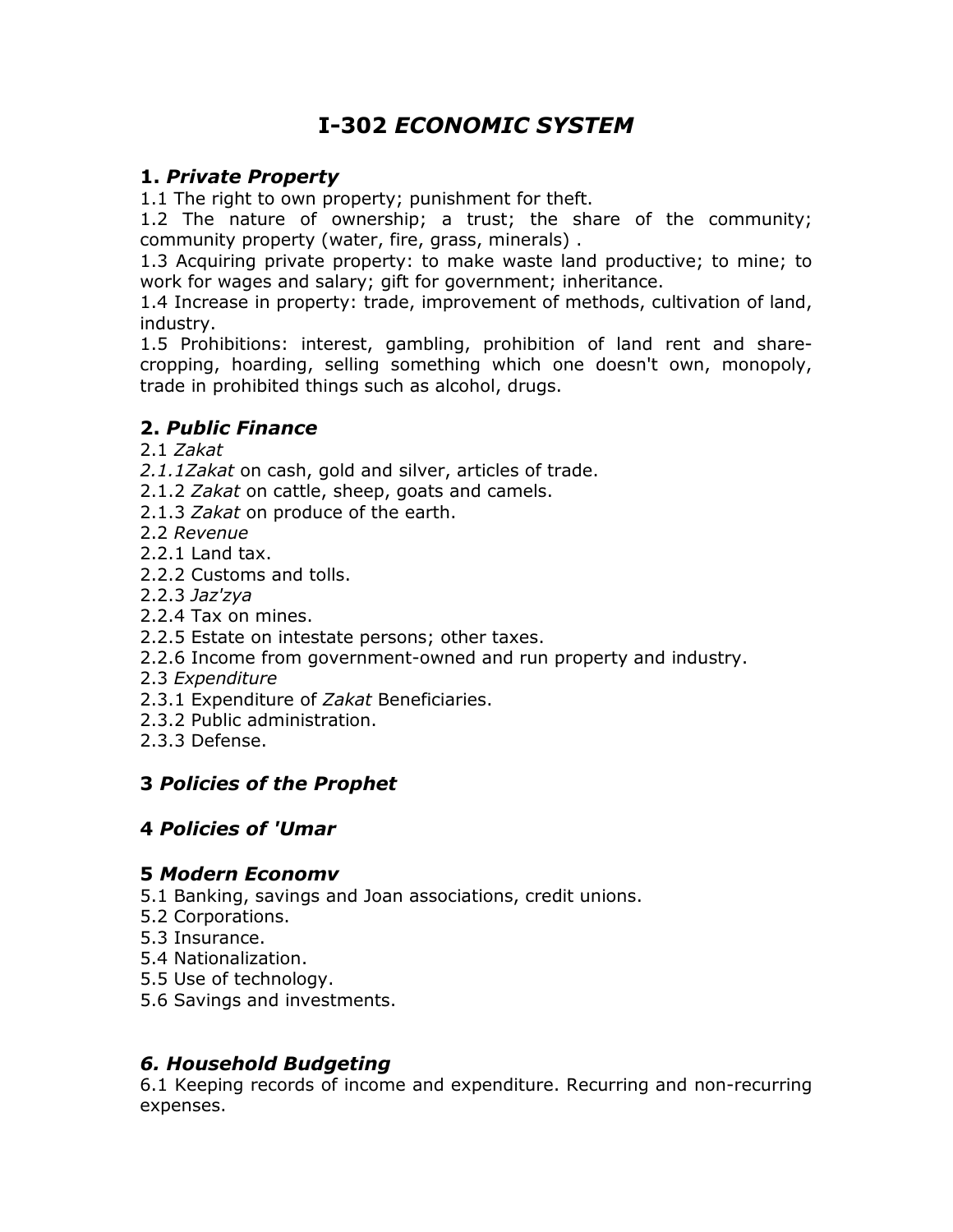- 6.2 Control on expenditure: estimation and budgeting.
- 6.3 Planning for future: insurances, savings and investments.
- 6.4 Computation of Zakat
- 6.5 Making of wills.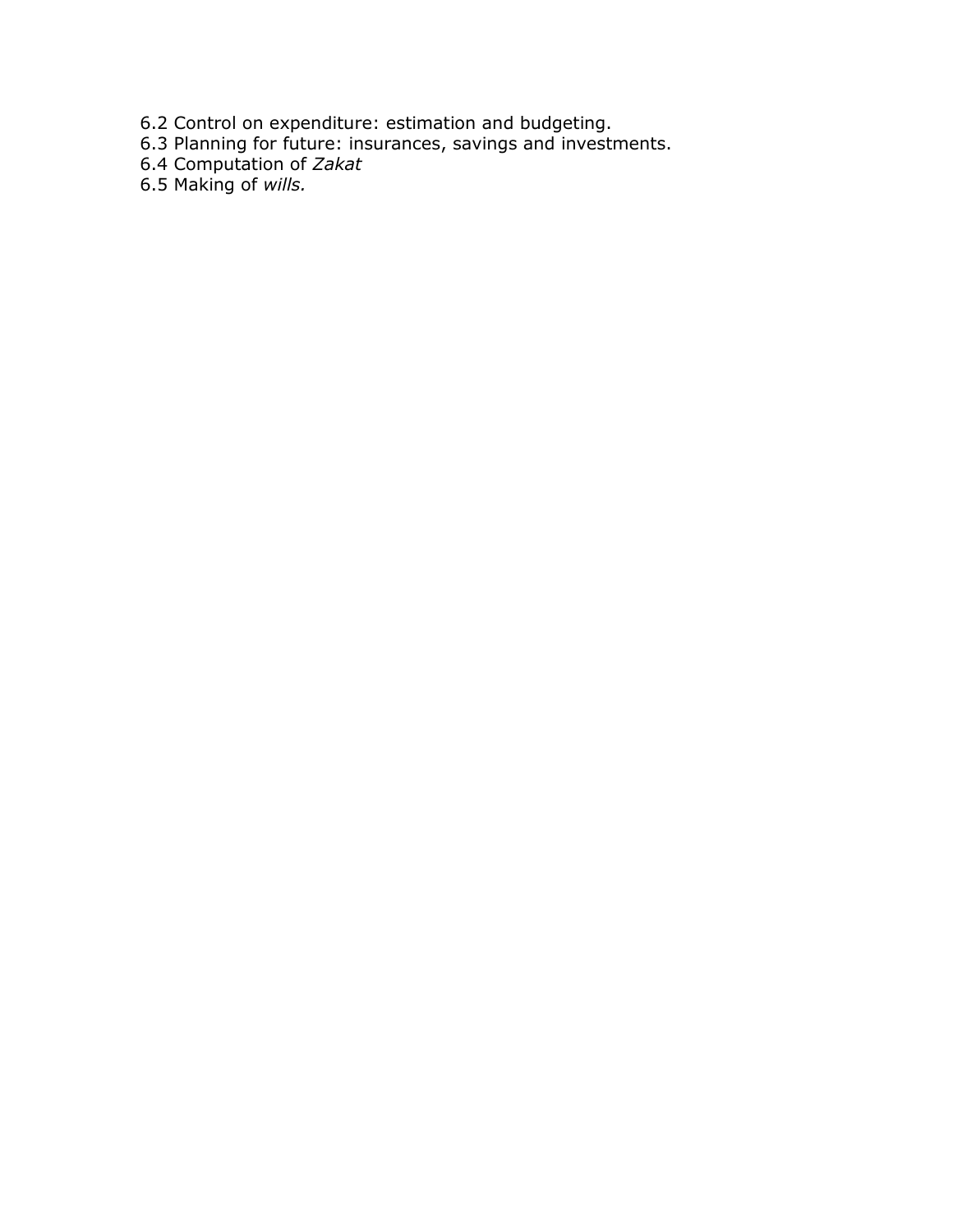## I-303 POLITICAL SYSTEM

#### 1. Political Theory

1.1 The sovereignty of God and the vice-gerency of man; the supremacy of the Shari'ah; hudud Allah.

1.2 The purpose of the Islamic state: establishment of Salat, Zakat; enjoining good and forbidding evil; defending the homeland of Islam; giving Islamic advice in international affairs. Other purposes: the welfare of the people; administration; justice; security; education; public health; public services.

#### 2. The Structure

2.1 The leader (amir): qualification and selection; limits of his power; change of leadership.

2.2 The Shura (advisory council).

2.3 Justice.

#### 3. People

- 3.1 Muslims and non-Muslims.
- 3.2 Rights of the individual.
- 3.3 Duties of the individual.

#### 4. Case Studies

- 4.1 The Prophet as Head of the Islamic state.
- 4.2 Al-Khulafa al-Rashidoon.
- 4.3 Ummayah and 'Abasiyyah.
- 4.4 The 'Uthmaniyah.
- 4.5 Pakistan.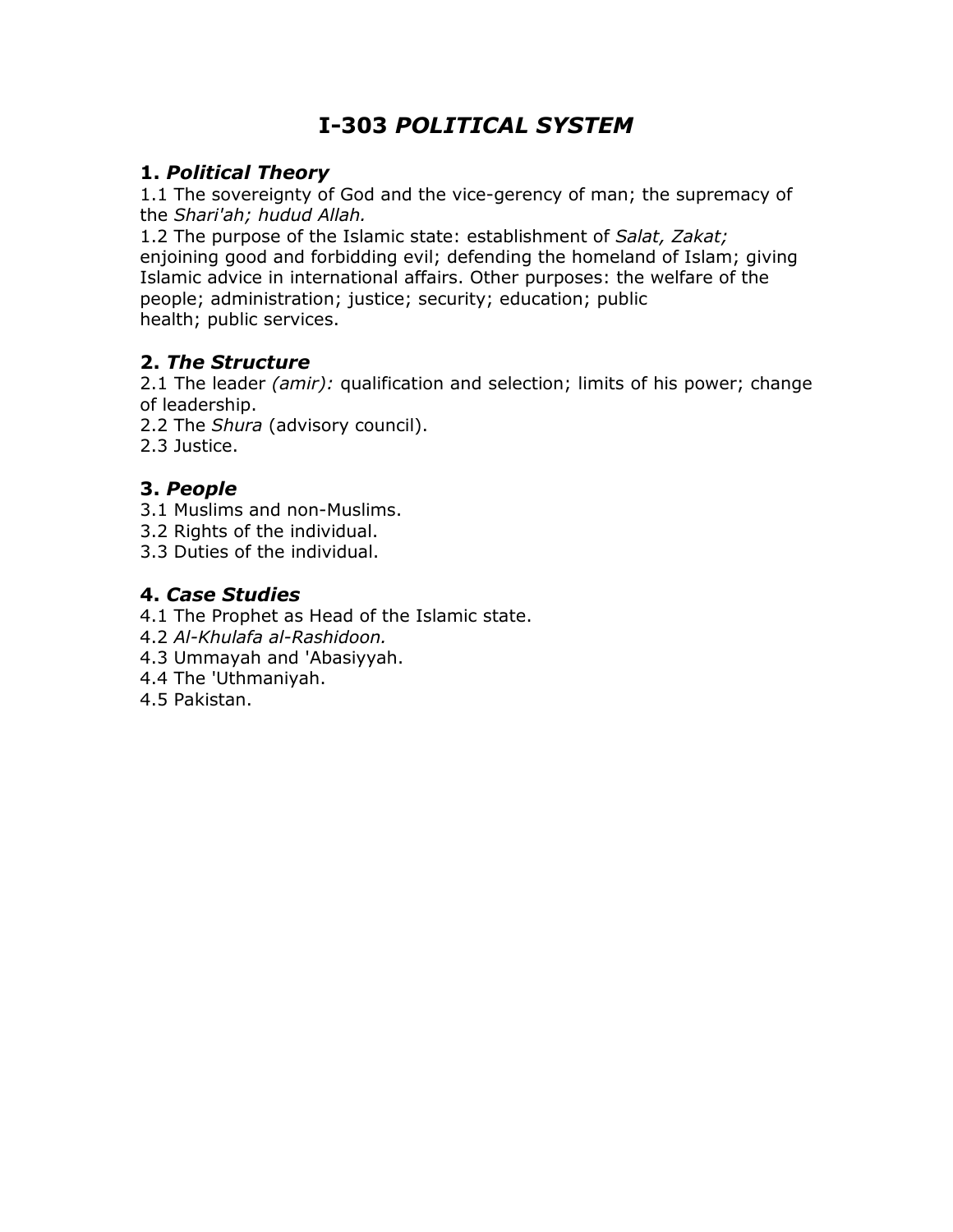## PART II II: THE QUR' AN AND THE SUNNAH

## II-100 AL-QUR' AN

#### 1. Introduction

1.1 The nature of wayh; Jibril and his role; different hadiths concerning how wahy came to the Prophet.

1.2 The first revelation; the Prophet's distress and Khadijah's faith; interruption and resumption of

revelation.

#### 2. The compilation of the Qur'an.

#### 3. The Qur'an's Testimony about Itself.

#### 4. The Makkan and the Madinan Surahs.

#### 5. The contents of the Qur'an

5.1 The Unseen; legislation concerning permissible arid prohibited.

5.2 Muhkamat and mutashabihat.

5.3 Guidance of the Islamic movement; types of people (believers, rejectors, hypocrites, the rebellious, the thankless, those who love the world, the humble, the learned, the thankful, etc.).

5.4 Moral teachings; stories of the prophets and their peoples.

5.5 The general and the specific.

#### 6. The Style of the Qur'an

6.1 "Teaching" -repetition with variety; emphasis on the main themes; the whole truth.

6.2 God's word is similar to God's work. Inimitable -only God could do it. 6.3 God's speech addressed to man.

#### 7. How to Read the Qur'an

7.1 Reading for dhikr.

7.2 Reading for information or action.

- 8. Summary of the Qur'anic Teachings.
- 9. Selections from the Qur'an.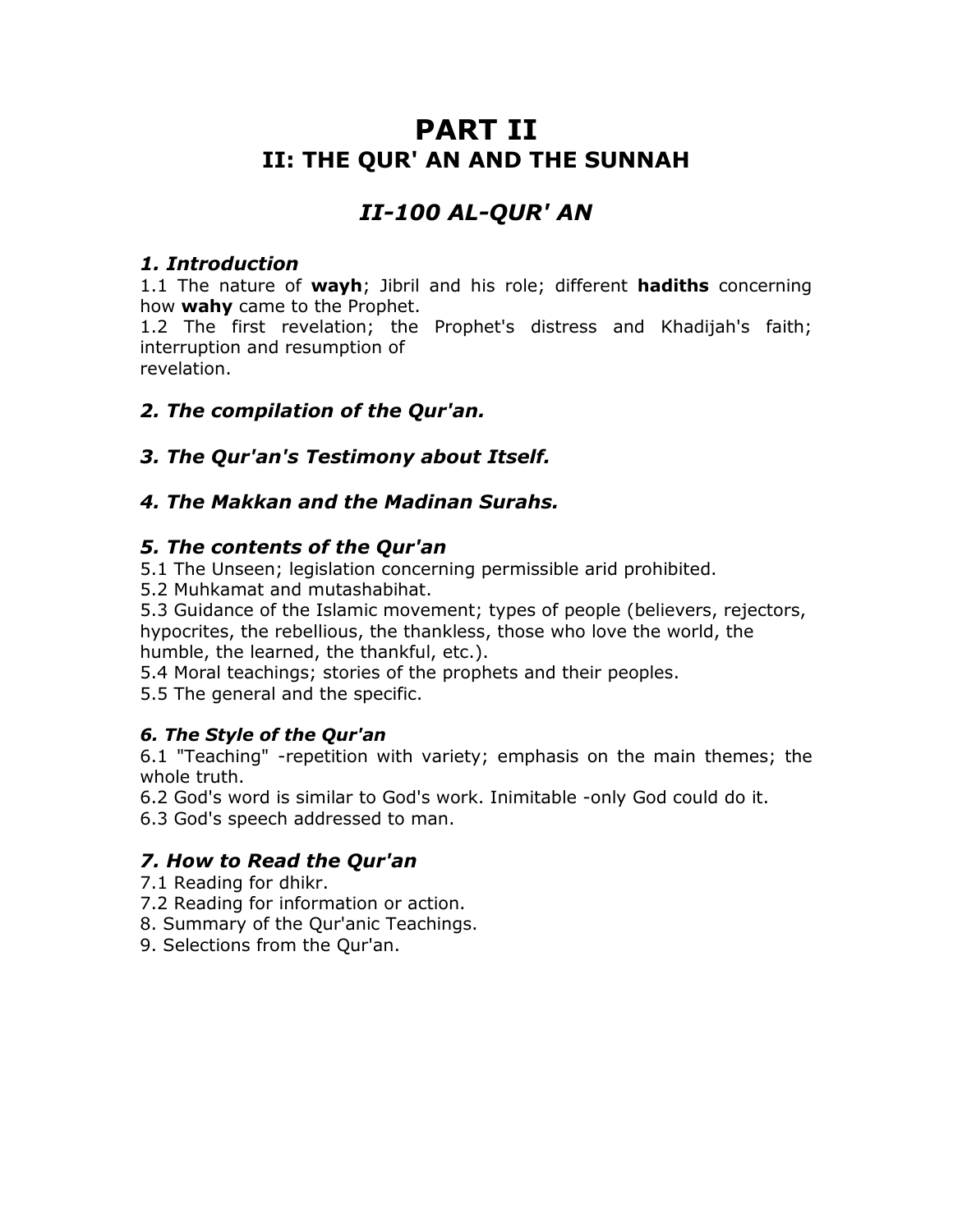### II-101 PRACTICE READING OF THE QUR' AN IN ARABIC

- 1. Emphasis on reading correctly.
- 2. Memorization of some surahs.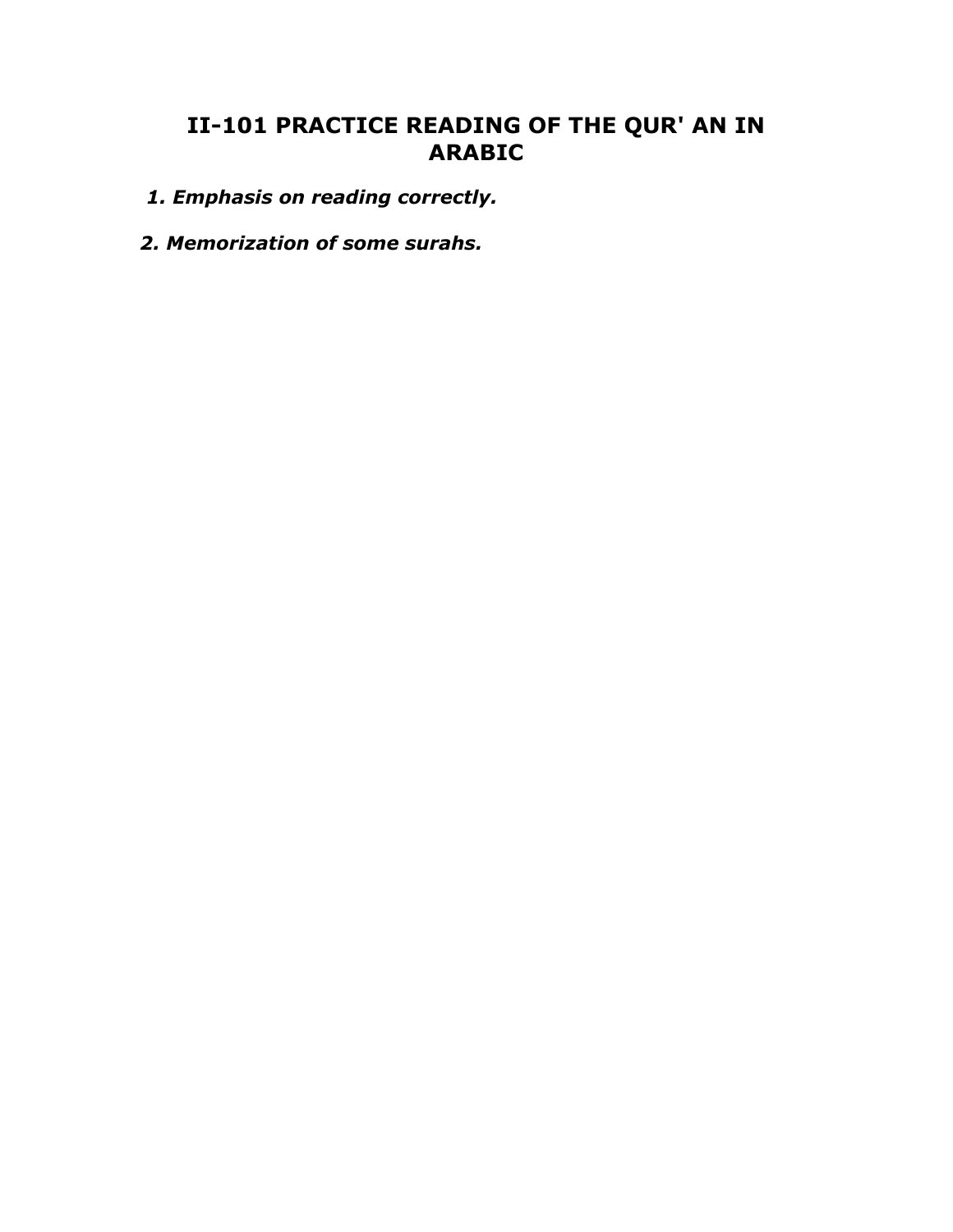## II-102 TAFSIR

#### 1. Principles of Tafsir

1.1 Words have meanings; far-fetched tawil can be misleading; apparent meaning and principles of tawil.

- 2. Tafsir of al-Fatihah.
- 3. Tafsir of Selected Surahs from Juzu 30.
- 4. Tafsir of al-Baqarah, Ale-Imran, Al-Nisa.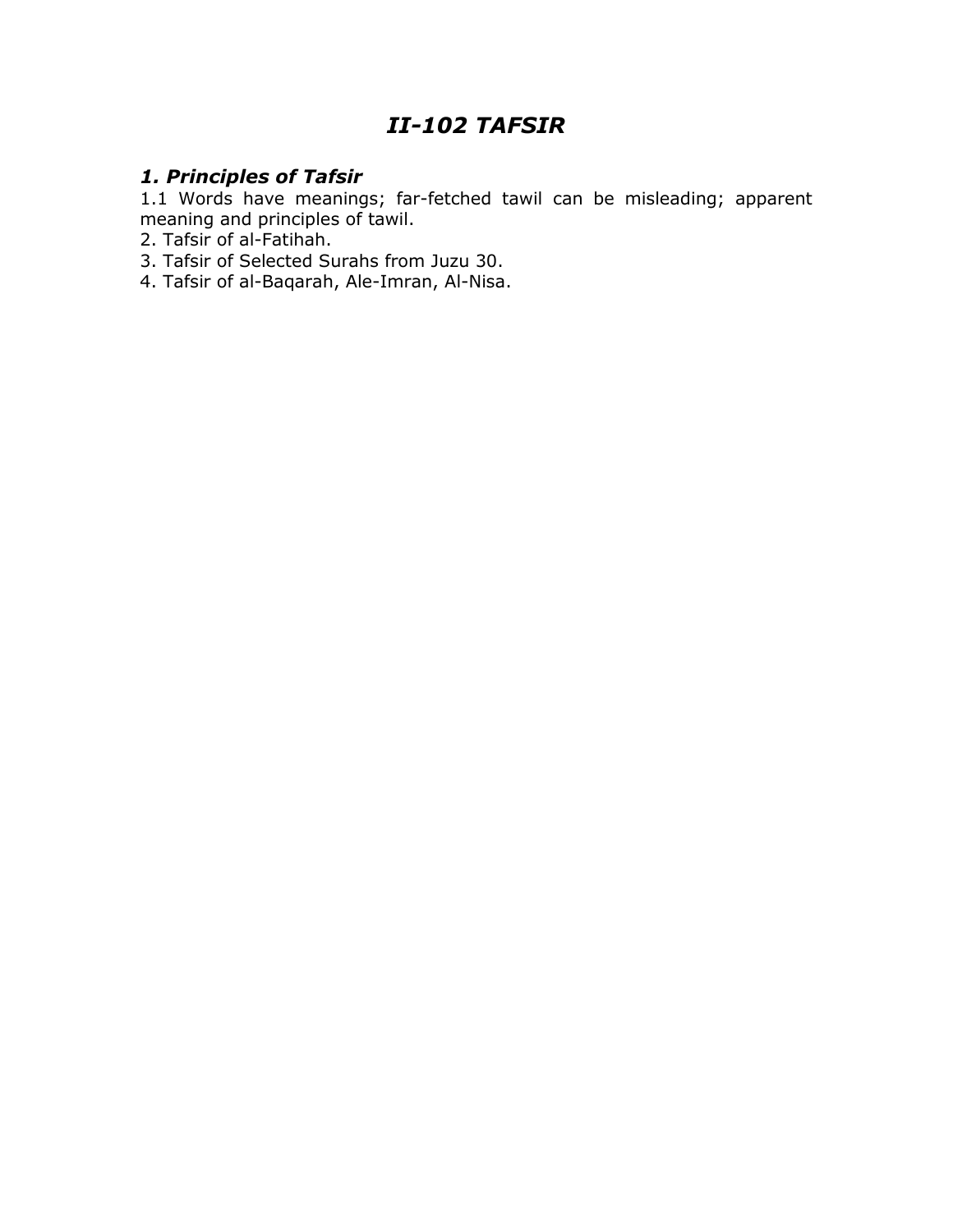## II-103 AL-SUNNAH

#### 1. The Importance of Sunnah

1.1 From the Qur'an, from the Hadith, from the Companions, from the fuqaha, from the imams.

#### 2. Classification of Sunnah

- 2.1 Verbal (Hadith).
- 2.2 Action.
- 2.3 Approved.

#### 3. Compilation of Hadith

- 3.1 The six Sahib's, and their compilers.
- 3.2 The difference between Hadith and Sunnah.

#### 4. Classification of Hadith.

#### 5. The Contents of Hadith.

#### 6. Selections from Hadith.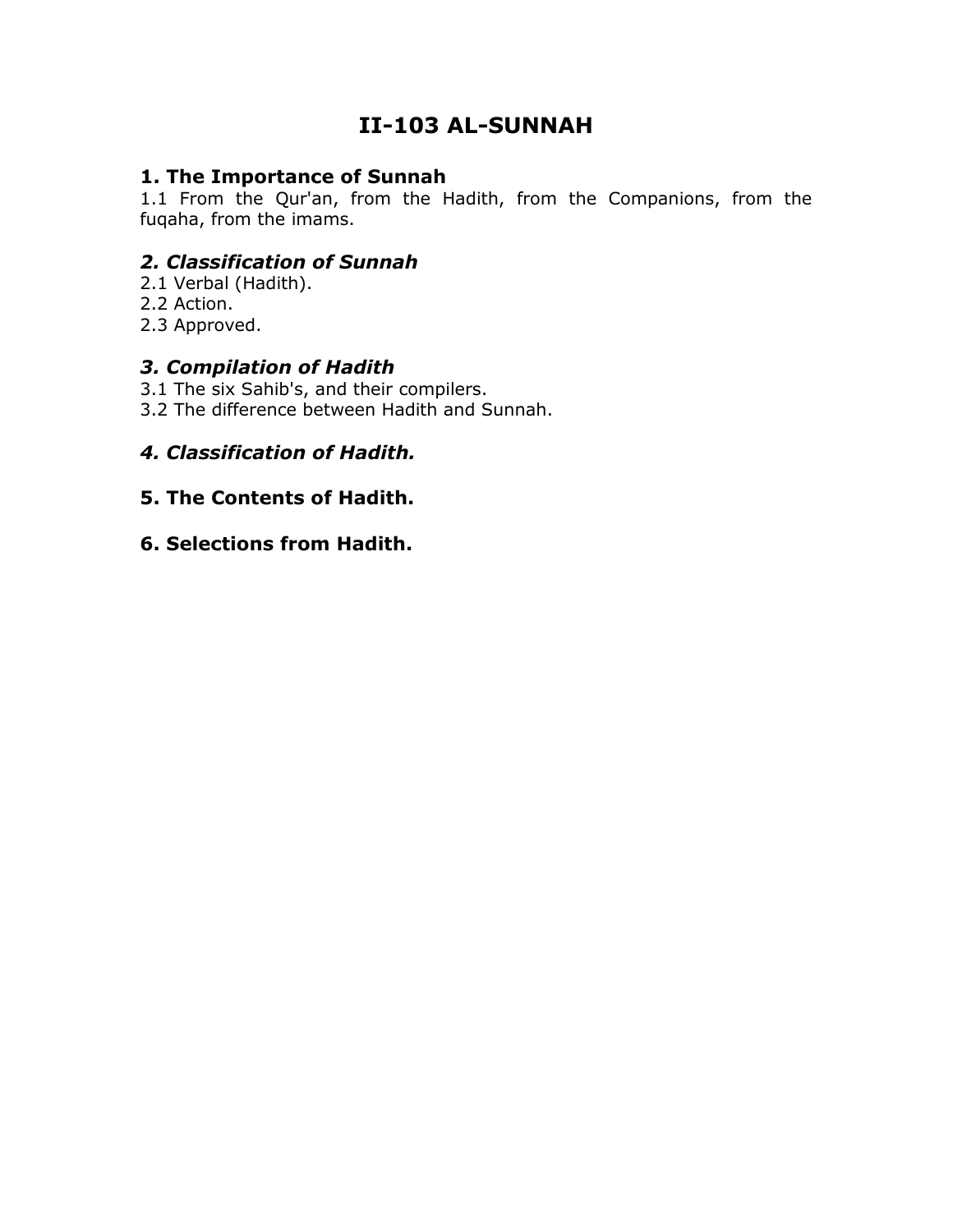## II-104 STUDY OF HADITH

A systematic study of Hadith under the guidance of some knowledgeable person.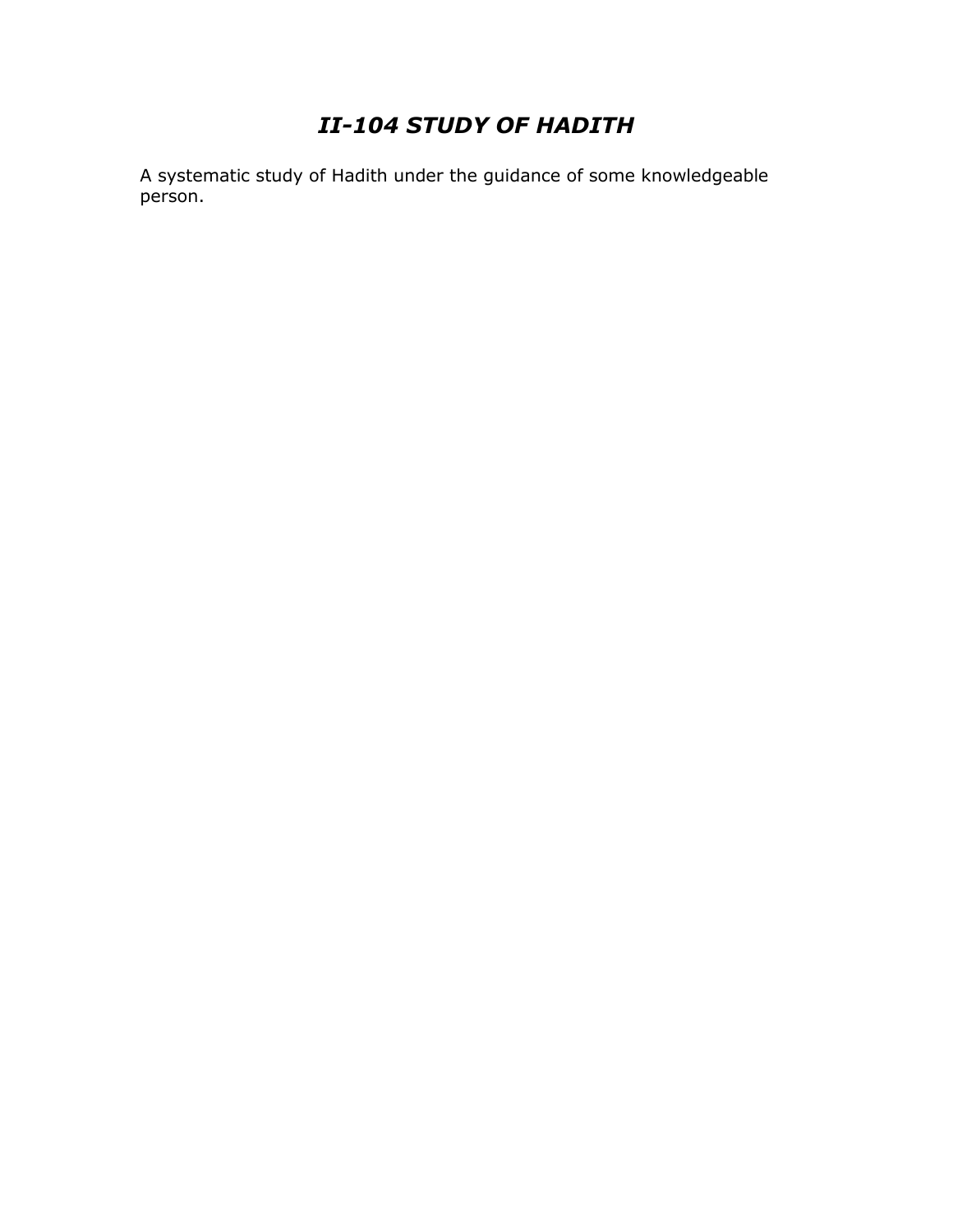## PART III III: LIFE OF THE PROPHET

#### III-100 LIFE OF THE PROPHET

#### 1. Arabia before Islam

1.1 Origin of idolatry among the Arabs; the Arab character and way of life. 1.2 Makkah and the Quraysh; internal dissensions; Abraha's attack on Makkah.

#### 2. Muhammad from Birth to Marriage

- 2.1 Genealogy.
- 2.2 'Abdul-Muttalib and his sons; vows to sacrifice a son.
- 2.3 'Abdullah and Aminah.
- 2.4 The Prophet's birth and foster mother.
- 2.5 His mother's death; the death of 'Abdul-Muttalib.
- 2.6 Abu Talib becomes the Prophet's guardian; the journey to Syria.
- 2.7 The sacreligious war.
- 2.8 Marriage to Khadijah; rebuilding of K'abah.

#### 3. Muhammad's Call to Messengership

3.1 His call and the beginning of the Qur'an Khadijah accepts Islam; prayer prescribed.

3.2 The first Muslims, , Ali, Abu Bakr and his companions.

3.3 Open preaching; persecution; Hamza's Islam; 'Utbah's attempt at compromise; Ibn Mas'ud recites the Qur'an publically.

3.4 Persecution of Muslims: Yasir and his family, Bilal, Khabbab; persecution of other companions.

- 3.5 Migration to Abyssinia; the Quraysh's deputation and Ja'far's speech.
- 3.6 'Umar accepts Islam.
- 3.7 The boycott and aftermath.
- 3.8 M'iraj.
- 3.9 The death of Abu Talib and Khadijah.
- 3.10 The first Ansar, and the first pledge at al- 'Agabah.
- 3.11 The Friday prayers in Madinah.
- 3.12 The second pledge at al- 'agabah.

#### 4. Hijrah and Life in Madinah

- 4.1 Prophet's hijrah,' building of mosque and houses.
- 4.2 Covenant with the Jews.
- 4.3 Brotherhood between Muhajirun and Ansar, regulation of life in Medinah.
- 4.4 The Adhan.
- 4.5 Jews and hypocrites; the deputation of Christians.
- 4.6 Change of Qiblah.

4.7 Battle of Badr and its causes: Qur'anic verses concerning Badr; Quraysh and Banu Qunaiqa.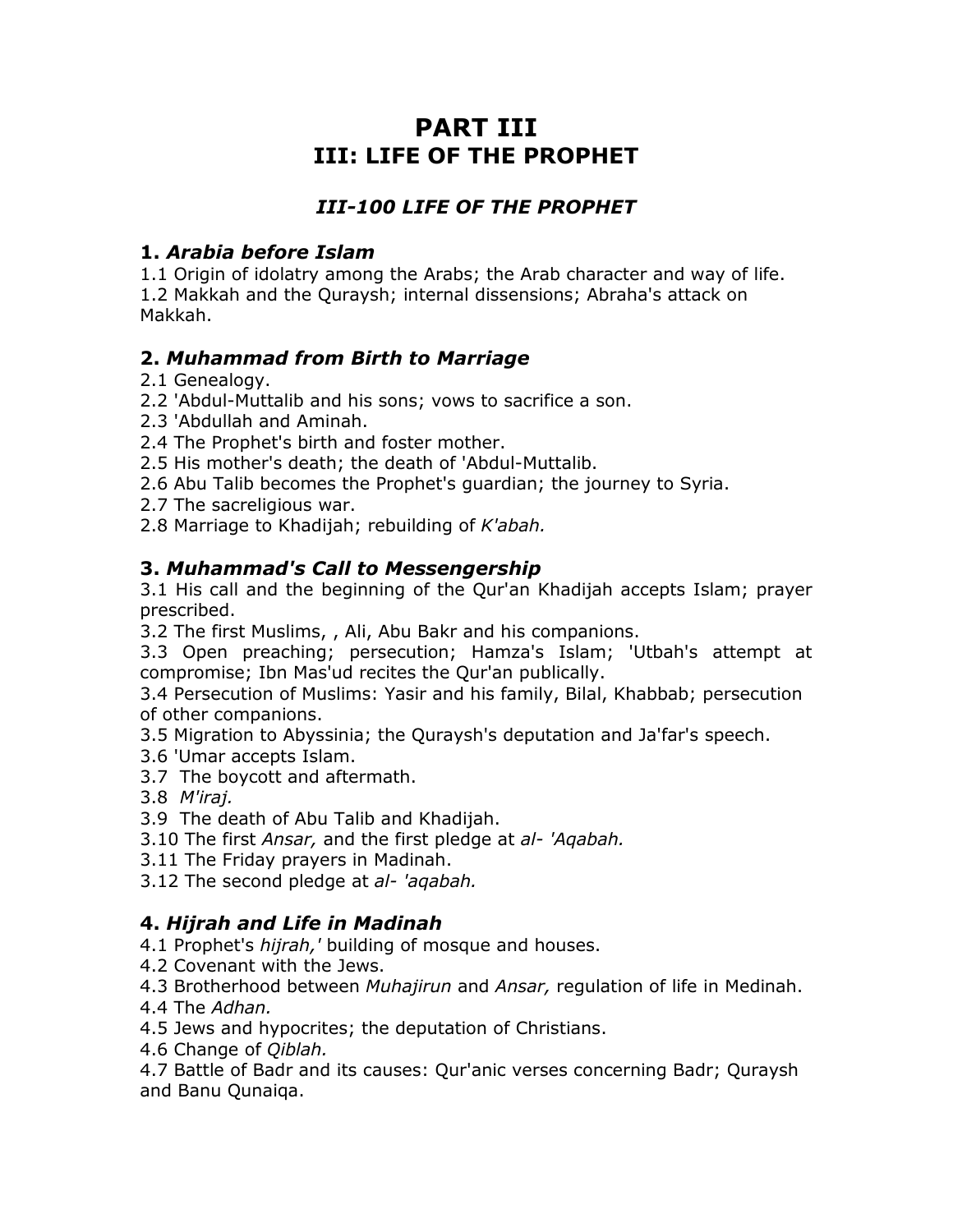- 4.8 Battle of Uhud; verses concerning Uhud.
- 4.9 Battle of the Ditch and raid on Banu Qurayza.
- 4. 10 Al-Hudaybiya and the pilgrimage.
- 4.11 The occupation of Makkah; the Battle of Hunayn.
- 4.12 Arabia accepts Islam.
- 4.13 The farewell pilgrimage.
- 4.14 Usama's expedition; the Prophet invites rulers to Islam.
- 4.15 The Prophet's death.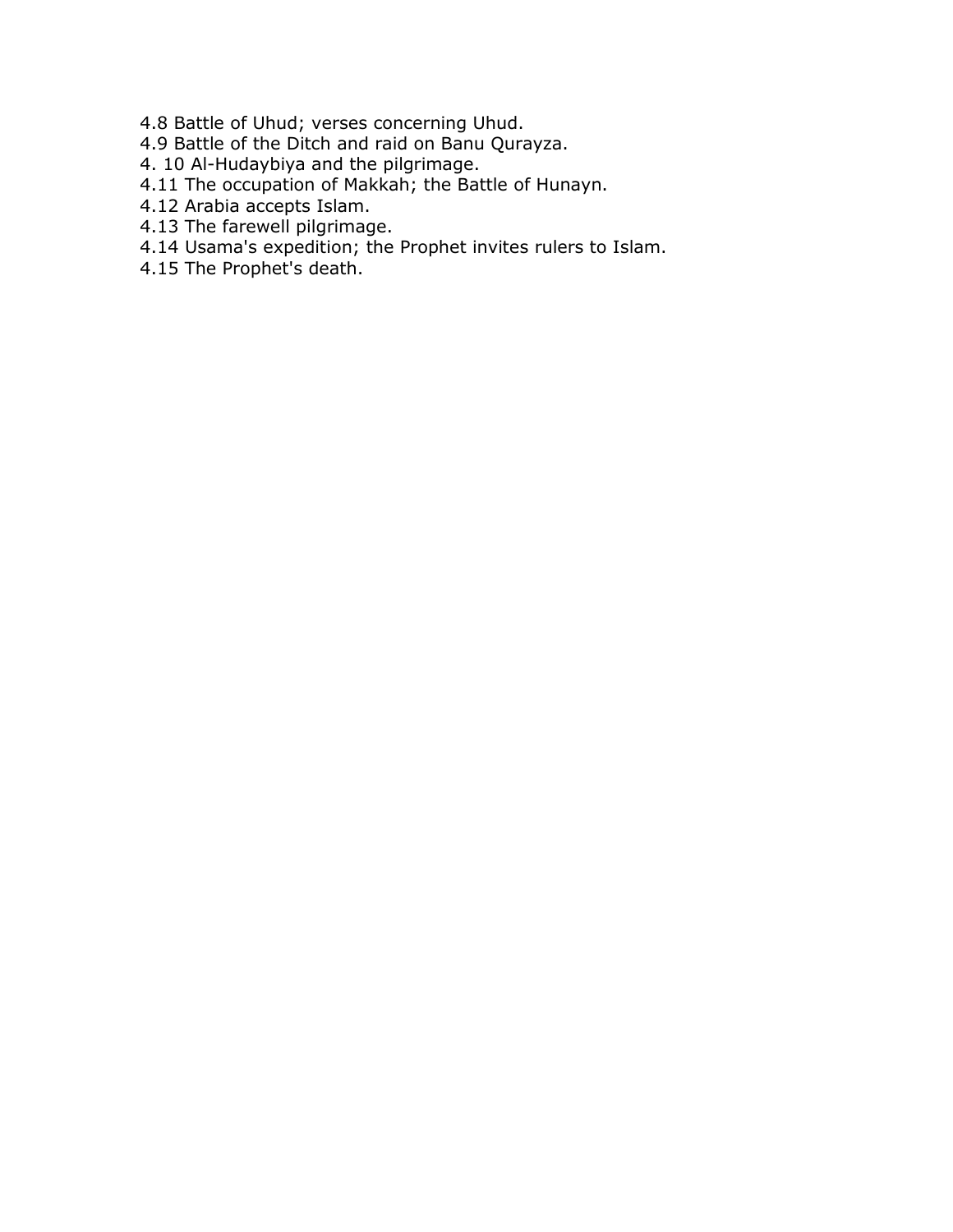# III-200 SPECIAL TOPICS CONCERNING THE PROPHET

# 1. The Prophet's Characteristics and Character

1.1 His person; his manners.

1.2 His character.

#### 2. Status of the Prophet

2.1 Isra and M'iraj -detailed description,

2.2 Miracles.

2.3 Intercession on the Day of judgement.

2.4 Example for the Muslims; love of him is incumbent on Muslims. His example as a legislator, teacher, friend, husband and father, human being, messenger.

### 3. The Prophet in the Scriptures

3.1 In the Qur'an.

3.2 In the Taurat, the Injil, the Hindu scriptures.

### 4. The Prophet's Methodology of Da'wah

4.1 Early preaching of the Quraysh; persecution and his response. 'Utbah; meeting with the leaders; Ibn Maktum.

- 4.2 Preaching to Arab tribes.
- 4.3 Preaching to Ansar.
- 4.4 Preaching to Jews and Christians.
- 4.5 Deputations.
- 4.6 Letters to rulers.

### 5. The Prophet's Training of His Companions

- 5.1 Strengthening of the faith; gentleness and forbearance.
- 5.2 Dependence on the Qur'an alone.
- 5.3 Break from *jahili* habits.
- 5.4 Training for complete obedience.
- 5.5 Each according to his ability and taste.

### 6. The Constitution of Madinah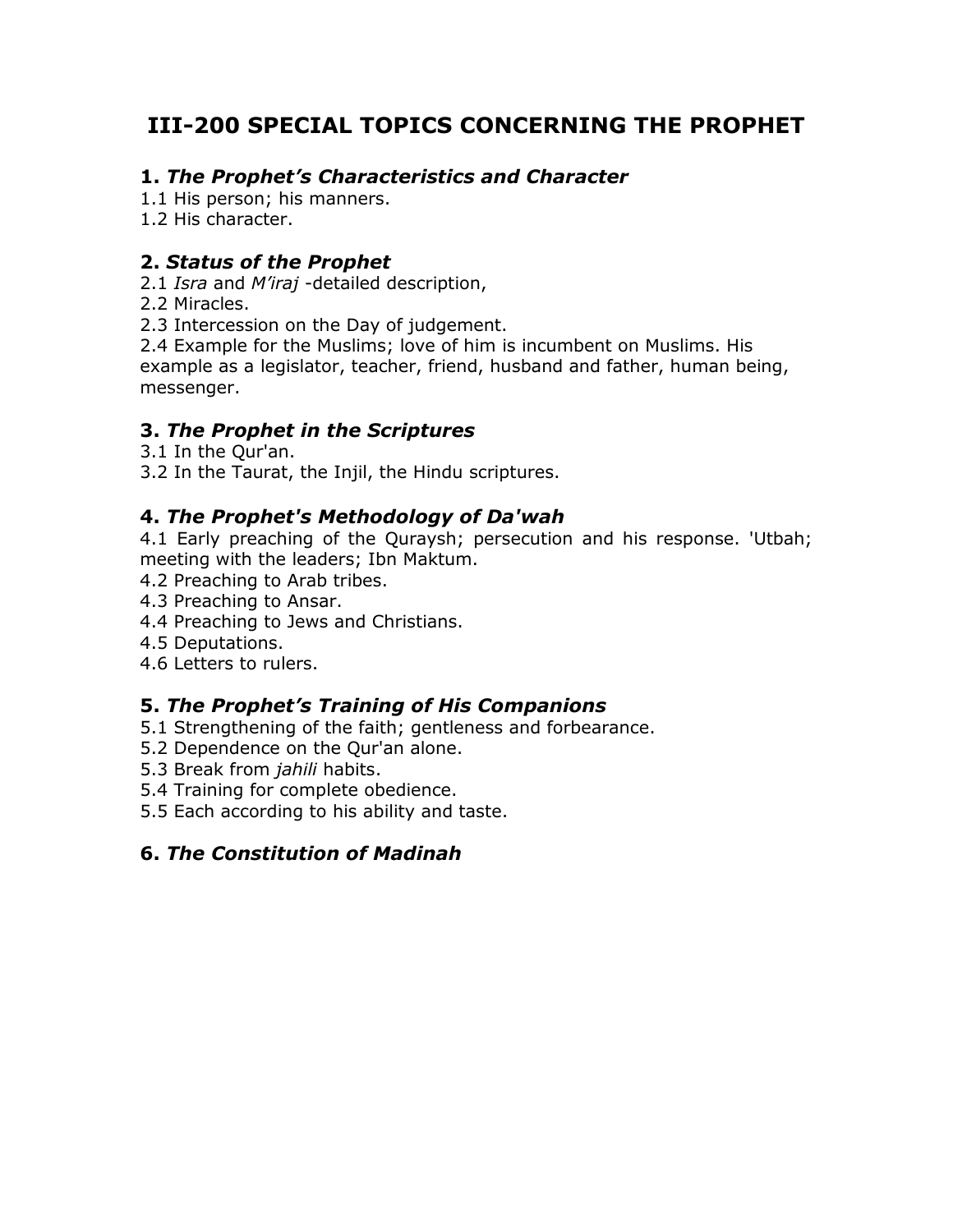# III-201 THE PROPHET'S FAMILY

#### 1. Wives

1.1 Khadyah. Genealogy. Earlier Marriages. Business. Marriage to the Prophet. Acceptance of Islam. Love of the Prophet. Character and personality. Hadiths Concerning her merits. Children. Death.

1.2 Saudah. Genealogy. Earlier marriage to the Prophet. Personality and character. Children. Death.

1.3 'Aishah. Genealogy. Birth and childhood. Marriage to the Prophet. Emigration and joining her husband. Rumor concerning her, and the Qur'anic attestation to her innocence. Her love of the Prophet and his love of her. Her person, dress and character. Her piety, hospitality. Her depth of knowledge and *ijtihad.* Her life after the death of the Prophet. Her merits. Death. 1.4 Hafsah. Genealogy. Birth. Acceptance of Islam. First marriage and emigration. Marriage to the Prophet. The incident of tahrim. Character. Merits. Death.

1.5 Zaynab daughter of Khazimah. Geanology. Earlier marriages. Marriage to the Prophet. Character. Merits. Death.

1.6 Imm Salmah. Genealogy. First marriage. Acceptance of Islam. Emigration and life in Madinah. Husband's martyrdom. Marriage to the Prophet. Life with the Prophet. Children (from her first marriage). Character. Merits. Death. 1.7 Zaynab daughter of Jahash. Genealogy. Islam and emigration. First marriage. Divorce. Marriage to the Prophet. Character. Merits. Death. 1.8 Juwayriyah. Genealogy. First marriage. Marriage to the Prophet. Character. Merits. Death.

1.9 Umm Habibah. Geanealogy. First marriage. Islam and emigration. Death of her. husband. Marriage to the Prophet. Character. Merits. Death. 1.10 Safiyah. Genealogy. Earlier marriages. Marriage to the Prophet. Character. Merits. Death.

1.11Rihanah. Genealogy. First marriage. Marriage to the Prophet. Death. 1.12 Maymunah. Genealogy. First marriage. Marriage to the Prophet. Character. Merits. Death.

1.13 Marya the Copt. Son Ibrahim and his death in infancy.

#### 2. Daughters

2.1 Zaynab. Birth, Marriage. Islam and emigration. General description of her life. Children. Death.

2.2 Rugayyah. Birth. First marriage and divorce. Marriage to 'Othman. Islam and emigration. Children. Personality and character. Illness and death. 2.3 Umm Kulthum. Birth. First marriage and divorce. Islam and

emigration. Marriage to 'Othman after Ruqayyah's death. Character. Death. 2.4 Fatimah. Birth. Marriage to ' Ali. Description of the marriage as told by , Ali. Her *mehr* and dowry. Merits. Her life. The Prophet's death and her grief. Her sickness and death.

#### 3. Sons

3.1 Qasim, 'Abdullah and Ibrahim -both died in infancy.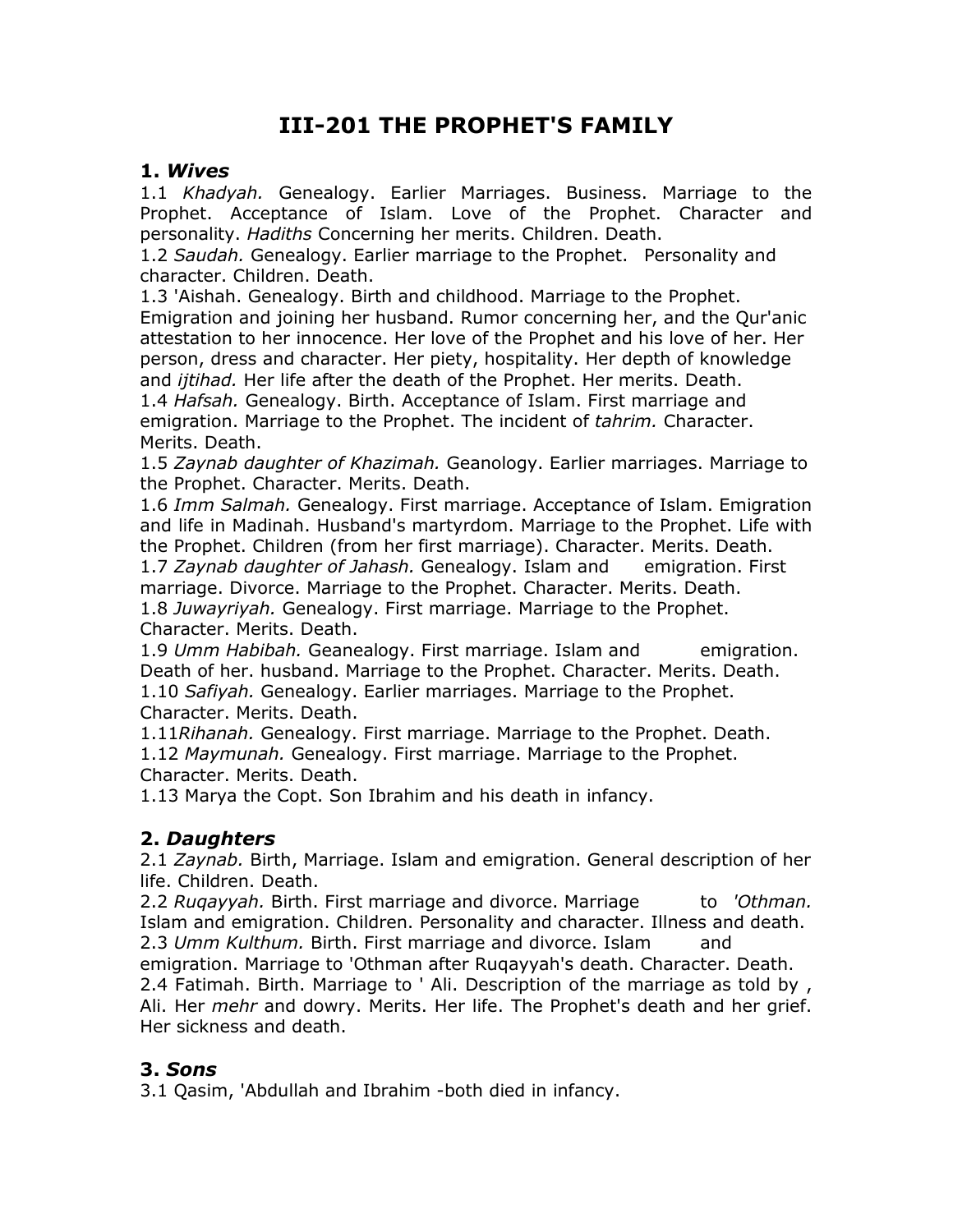4. Qur'anic verses and hadiths concerning the Prophet's household.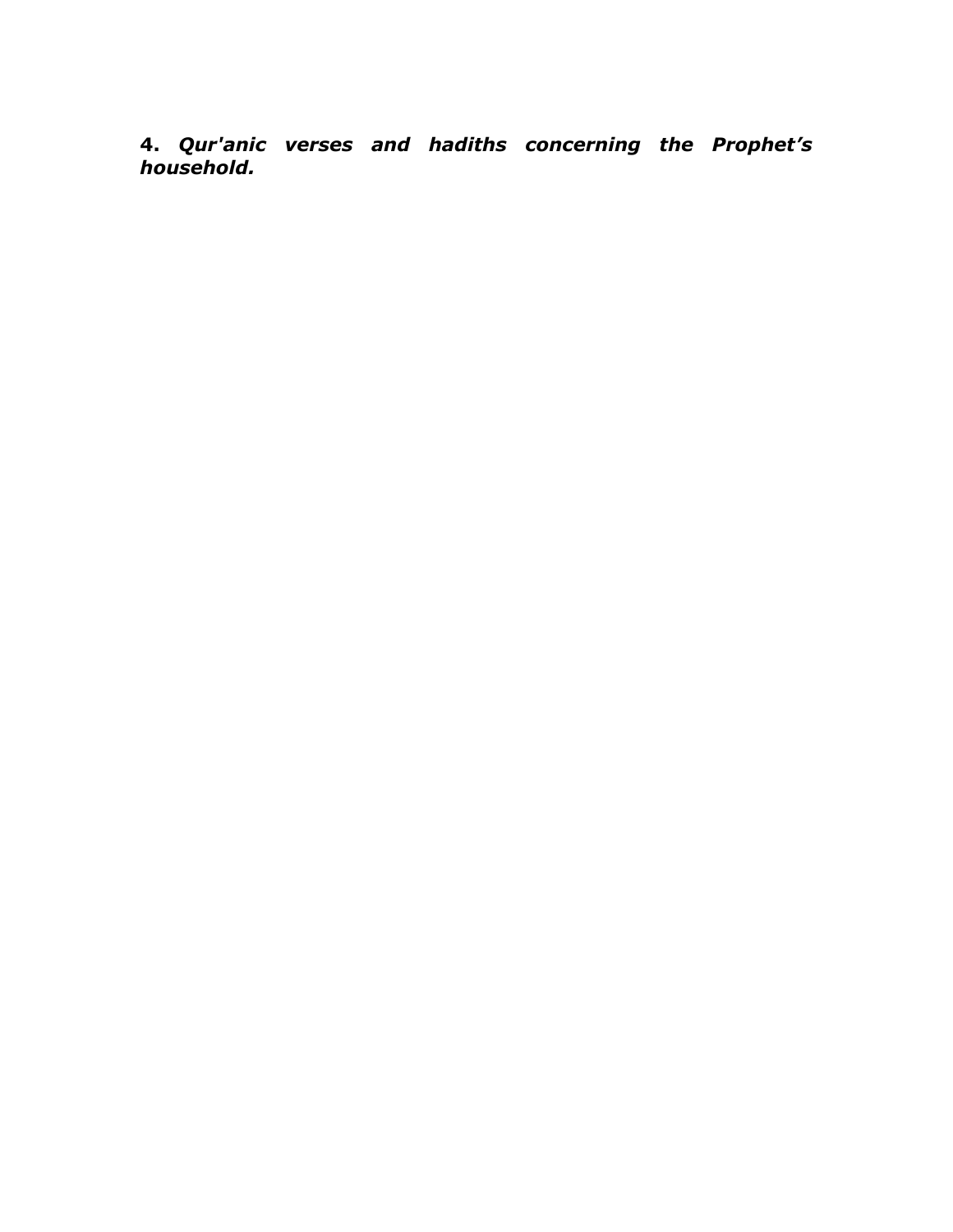# III-202 COMPANIONS OF THE PROPHET

### 1. Introduction

1.1 Who were the Companions of the Prophet?

1.2 Early Companions; Muhajirin; Ansar; participants in Badr; Ahl al-Bayt; 'Ashra Mubashshirin.

1.3 Qur'anic *ayats* concerning the Companions; hadiths concerning them.

1.4 Probity and *ijtijad* of the Companions.

1.5 Companions as an actualized ideal community.

1.6 Khulafah, generals, scholars and teachers, preachers, the pious.

### 2. Their Sabr Under Persecution

- 2.1 Yasir and his family; Bilal and K,habbab, Suhayb.
- 2.2 Migration to Abyssinia; J'afar's speech.
- 2.3 The boycott.

# 3. Their Taqwa

- 3.1 Abu Bakr's taqwa.
- 3.2 'Umar's taqwa.
- 3.3 Hanzalah's story.
- 3.4 Other Miscellaneous stories.

### 4. Their Devotion in Salat

4.1 Abu Bakr's, 'Abdullah bin Zubair's, 'Umar's, 'Uthman's, , Ali's, Muslim bin Yasir's salat.

- 4.2 Salat while watching; Ammar and' Abbad.
- 4.3 Ibn 'Abbas and salat.

# 5. Charity and Self-Sacrifice.

- 5.1 Abu Bakr's, 'Umar's, 'Uthman's and `Ali's sacrifices.
- 5.2 'Umar's trying to emulate Abu Bakr.
- 5.3 Sahabah dying thirsty for others.
- 5.4 'Uthman's generosity.
- 5.5 Abu Dharr reprimands his servant.
- 5.6 `Aisha's charity.
- 5.7 'Abdullah ibn 'Abbas' charity.

# 6. Their Love of the Prophet

- 6.1 `Ali speaks up although a boy; his sleeping in the Prophet's bed.
- 6.2 Abu Bakr in the Cave of Thawr.
- 6.3 Miqdad's speech.
- 6.4 'Abdullah bin' Abdullah bin Abi Sulul's incident.
- 6.5 Abu Ayyub Ansari's stories.
- 6.6 'Urwah bin Mas'ud's report to Quraysh after Hudabiyyah.
- 6.7 An Ansar woman's concern about the Prophet after Uhud.
- 6.8 Aby 'Ubaidah loses his teeth at Uhud.
- 6.9 Zaid' s refusal to go with his father.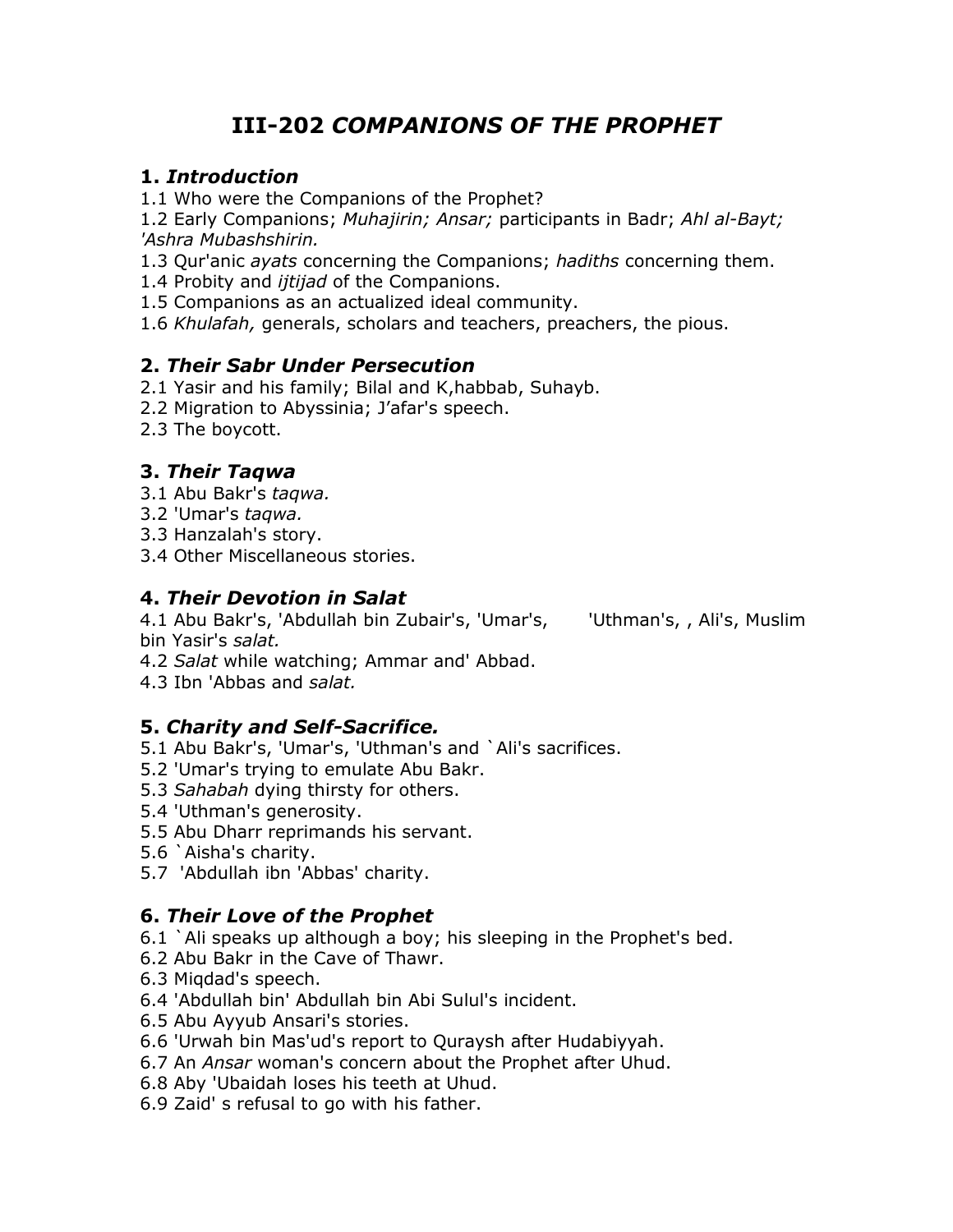6.10 Other miscellaneous incidents.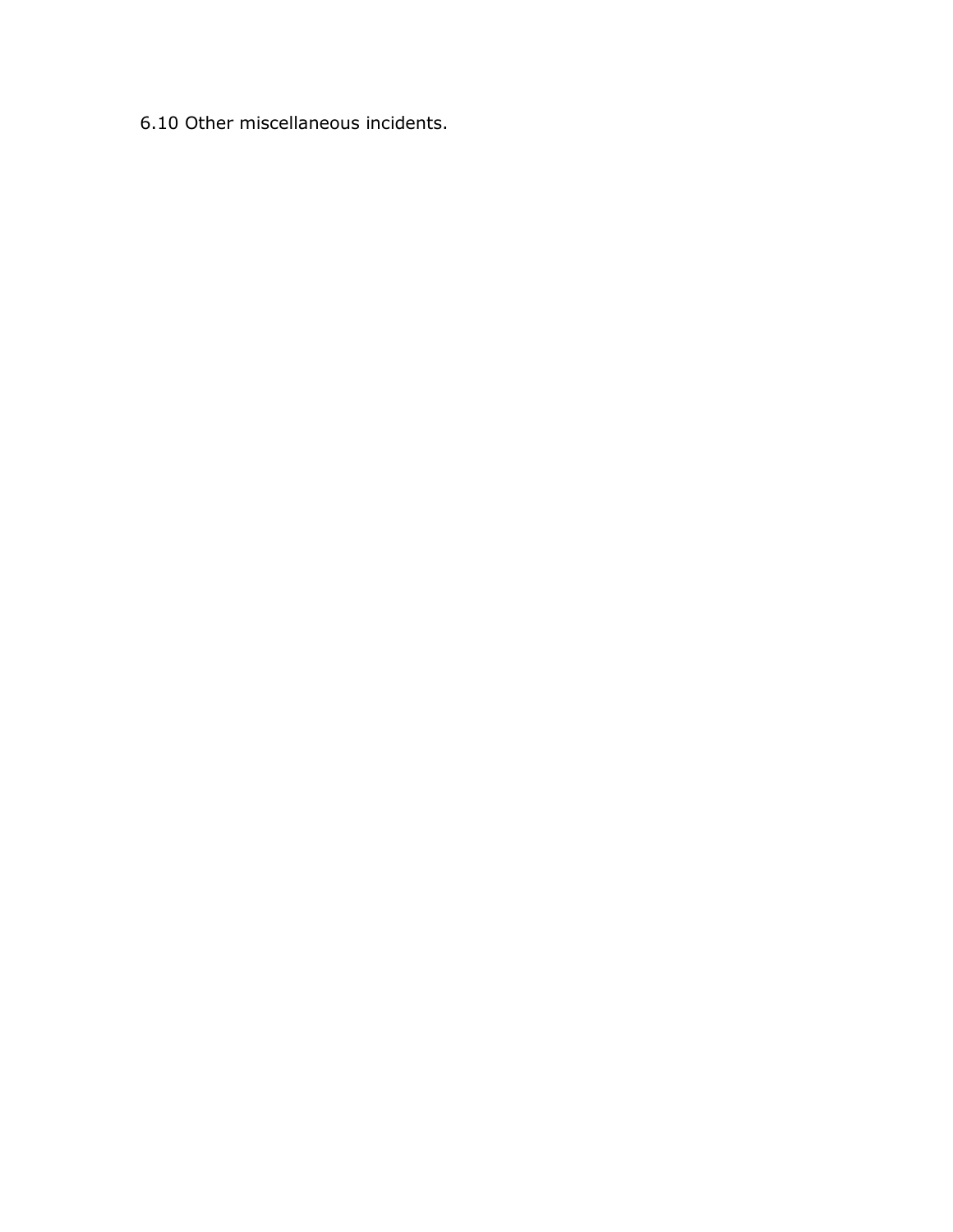# PART IV IV: POLITICAL HISTORY OF ISLAM

# IV-100 THE RIGHTLY-GUIDED CALIPHS (AL-KHULAFAH AL-RASHIDOON)

#### 1. Introduction

1.1 The meaning of caliph *(khalifah)*.

1.2 The significance of the caliphate -politico-religious office.

1.3 The principles of Islamic polity.

1.4 Caliphate and kingship.

#### 2. Abu Bakr

2.1 Fadail.

2.2 Early life; his titles; his physical appearance.

2.3 Conversion to Islam; his propagation of Islam.

2.4 His devotion to the Prophet; gives his daughter in marriage; *hijrah* with the Prophet.

2.5 Abu Bakr's sacrifices at Madinah; his participation in various battles.

2.6 As *imam* during the Prophet's *last* illness.

2.7 The Prophet's death and his election; inaugural address.

2.8 Usamah's departure to Syria. his operations and the result.

2.9 The apostates, the siege of Madinah and its defeat.

2.10 The reconquest of Arabia; Khalid's operations against Talha, reclamation of the Bani Tayyi, the Battle of Buzakhah, Bani Tamin; the trial of Khalid;

Khalid's operations against Musaylamah; Sajah, the Battle of Yamamah.

2.11 Bahrain, Oman and Mahrah, Yaman and Hadramaut.

2.12 The frontier expeditions.

2.13 Iraq, Syria; Khalid, Muthanna.

2.14 Abu Bakr's illness, choice of a Successor, testament.

2.15 His death.

2. 16 His family, his home and his habits; his love of the Prophet.

2.17 Some hadiths concerning Abu Bakr.

# 3. 'Umar

3.1 Fadail.

3.2 Early life, Grandfather, father; 'Umar's birth. 'Umar's training and achievements before Islam.

3.3 Convension of Islam.

3.4 Hijrah and his life with the Prophet.

3.5 His role in Abu Bakr's election and during his caliphate.

3.6 'Umar's caliphate.

3.7 The conquest of Iraq and Syria; the Battles of Buwaib, Qadisiyyah, Yermuk; Jerusalem and 'Umar's entry into the city.

3.8 The deposition of Khalid.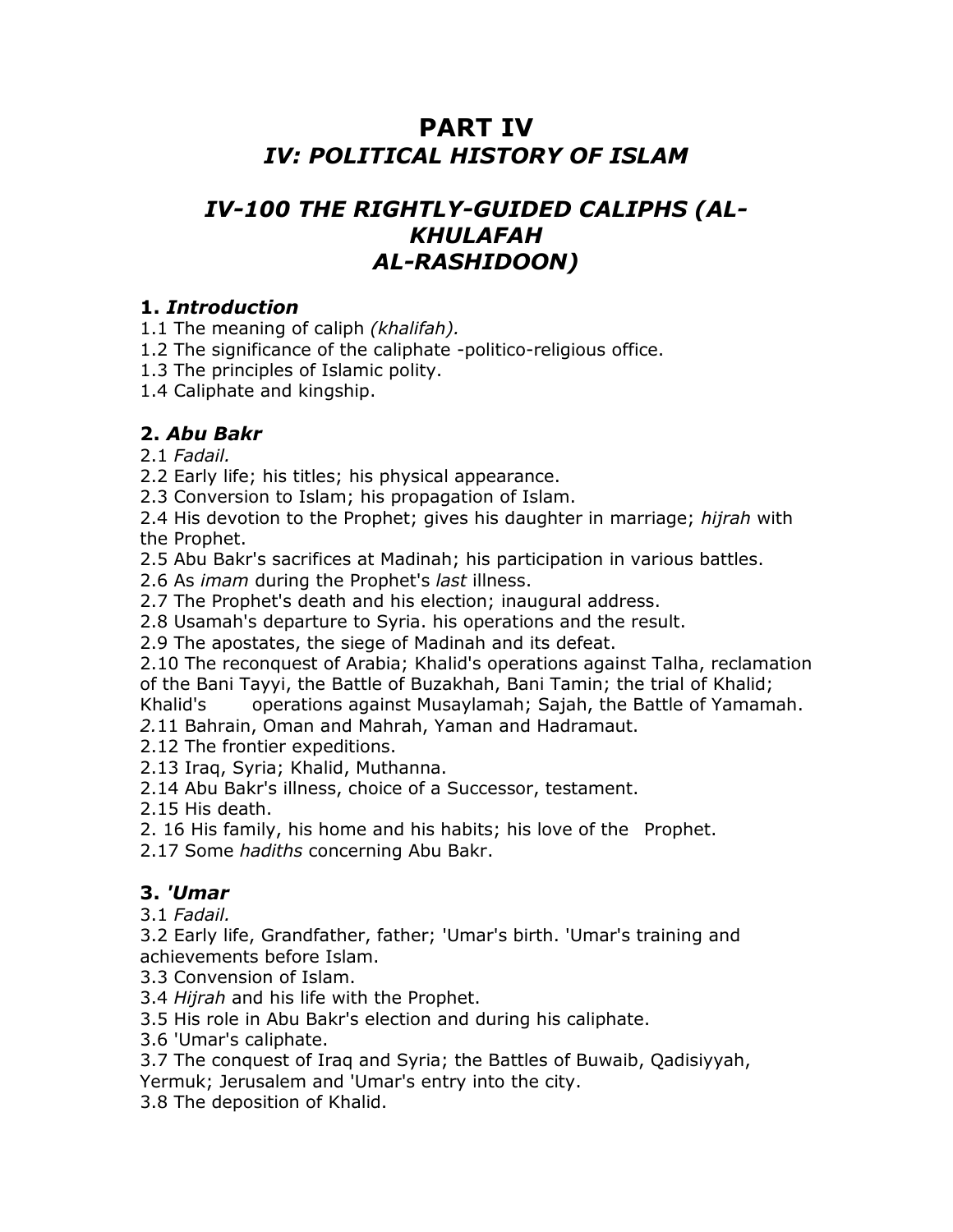3.9 The conquest of the Iranian provinces.

3.10 The assassination of 'Umar.

3.11 A review of the conquests.

3.12 'Umar's policies: toward the *dhimmis;* toward the governors; toward the people; his ijtihad.

3.14 'Umar's personal habits, characteristics and family life.

3.15 Hadiths concerning the merits of 'Umar.

### 4. 'Uthman

4.1 Fadail.

4.2 Early life.

4.3 Conversion to Islam. Marriage to Ruqayyah. Persecution and hijrah to Abyssinia. Return to Makkah and hijrah to Madinah.

4.4 Life with the Prophet. Generosity; buying of a well; buying of land near the Prophet's mosque; Badr, Uhud; Ruqayyah's death and marriage to Umm Kulthum. Chief Officer of the Prophet is Madinah. Ba'it Radwan; equipping the Tabuk expedition.

4.5 His role during Abu Bakr's and 'Umar's caliphates.

4.6 His election to khilafat.

4.7 'Uthman's khilafat. Conquests: Armenia, Caucasus, Anatolia, Afghanistan, North Africa, Cyprus, Central Asia, Nubia.

4.8 Expansion of the Prophet's mosque; copying of the Qur'an and its distribution.

4.9 Civil disturbances; their causes; Abdullah ibn Saba; the rebels' demands,

- 4.10 'Uthman's actions.
- 4.11 'Uthman's martyrdom.
- 4.12 A review of the events.
- 4.13 'Uthman's character and qualities.
- 4.14 Hadiths concerning the merits of 'Othman.

### 5. 'Ali

5.1 Fadail.

5.2 Early life. His embracing Islam; life in the Prophet's household.

5.3 Hijrah and life in Madinah. Participation in battles.

5.4 Role during the khilafats of Abu Bakr, 'Umar and 'Uthman.

5.5 Election to khilafat. Controversies; battles, Jamal and Siffin; arbitration; kharijiyyah; martyrdom.

5.6 A review of the events.

5.7 'Ali' s administration; his justice.

5.8 His other accomplishments; character and qualities.

5.9 Hadiths concerning the merits of 'Ali.

#### 6. A Review of This Period and Its Importance for Muslims

6.1 The rapid expansion of Islam.

- 6.2 Commerce.
- 6.3 Administration.
- 6.4 Finances.
- 6.5 Social structure.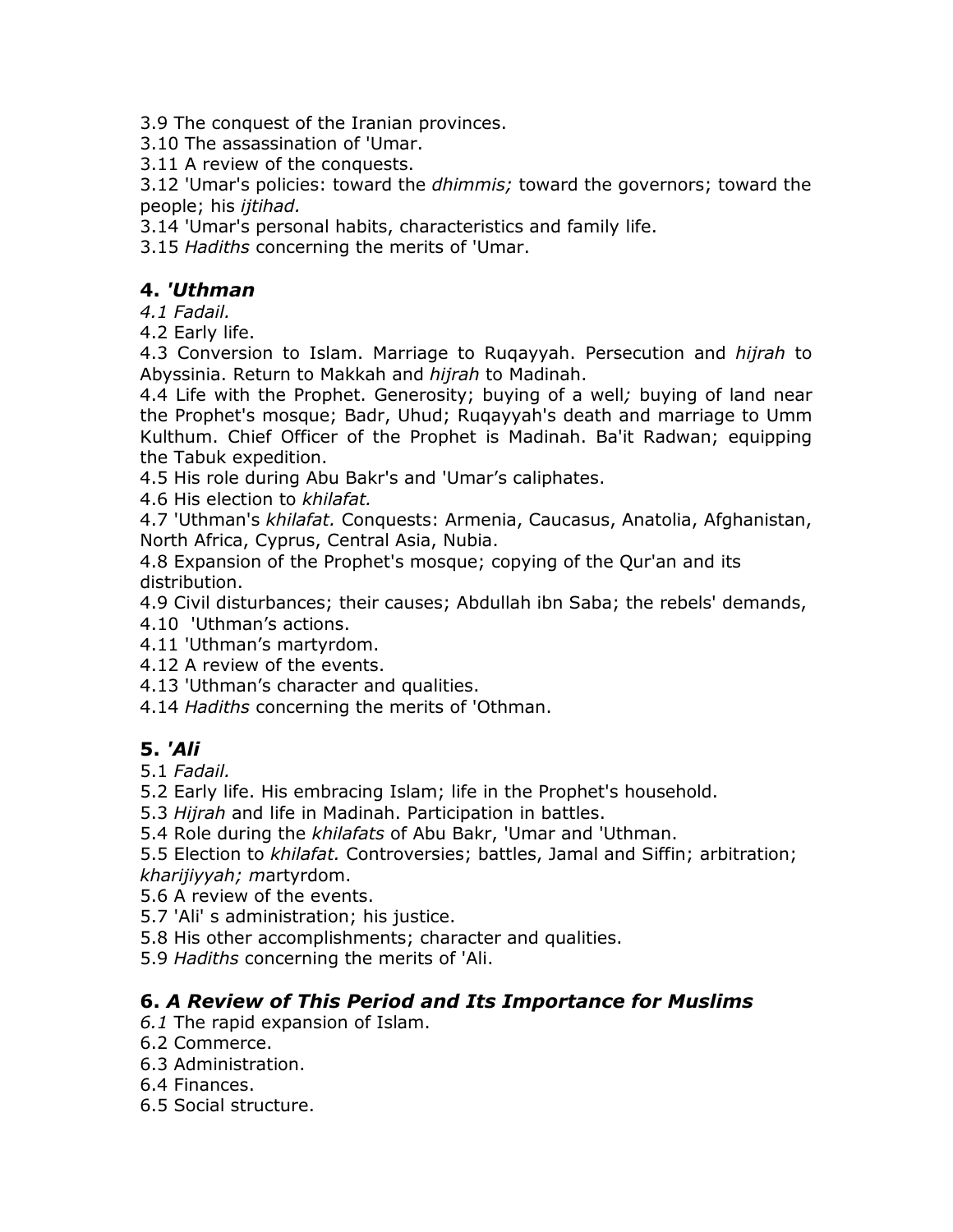6.6 The ideal Islamic state.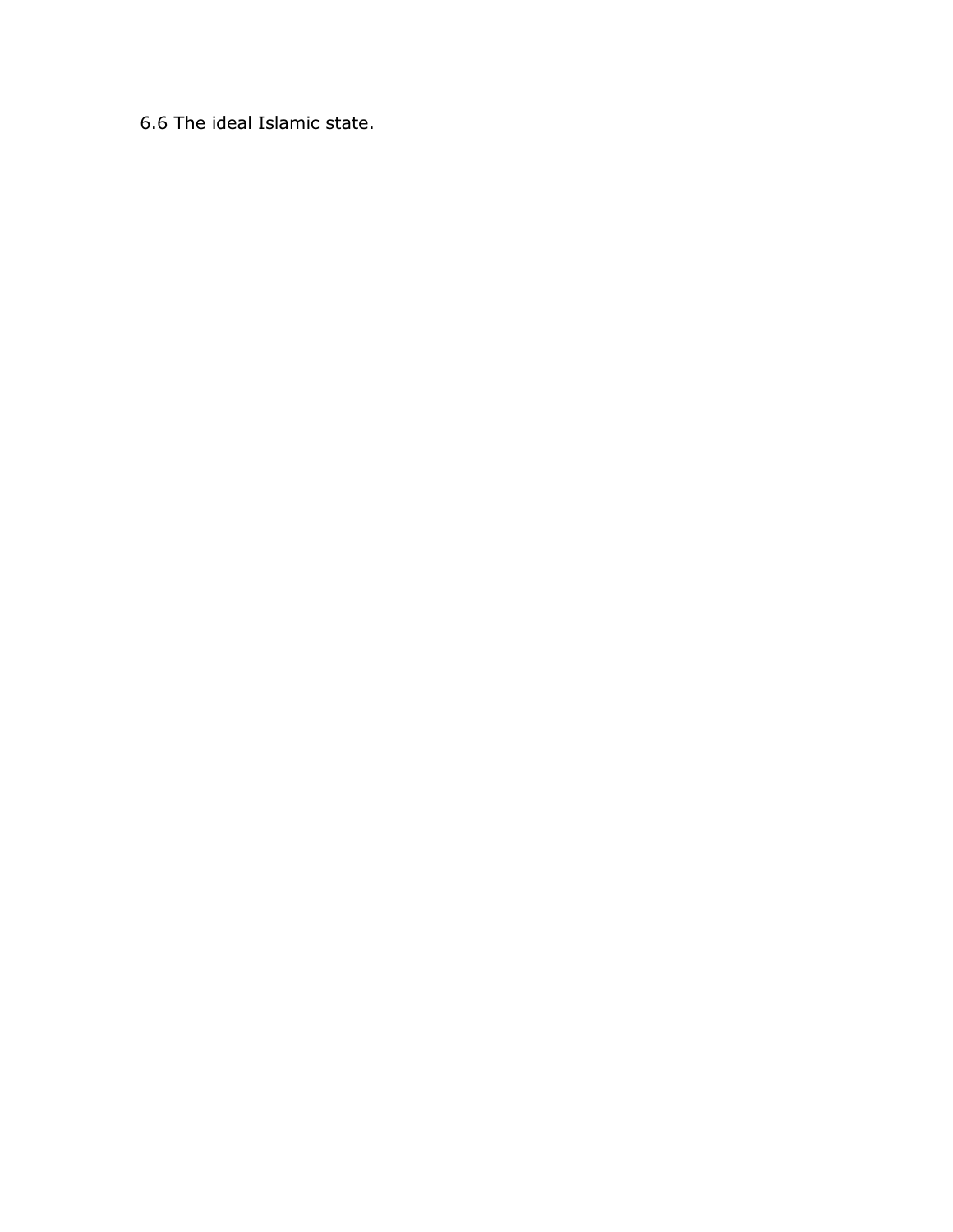# IV-200 BANU UMAYYAH

#### 1. Amir M'uawiyah

1.1 His personality; political acumen and statesmanship; his winning over of his enemies *(hilm);* his assistants; his bold campaigns.

1.2 Early life; Islam after the conquest of Makkah; Prophet's scribe.

1.3 His role during Abu Bakr's, 'Umar's and 'Uthman's khilafats.

1.4 'Ali's election. 'Ali's decision to depose M'uawiyah; M'uawiyah's insistence on retaliation of the murder of 'Othman; Siffin; arbitration.

1.5 'Ali's assassination; Hasan's abdication. M'uawiyah consolidates his rule.

1.6 Conquests: Balkh; Hirat; Khurasan; Mukran; Kabul; Ghazni, Bukhara; Tirmidh.

1.7 Attacks on the Byzantines; M'uawiyah's navy, conquest of Cyprus and Rhodes. Attack on Constantinople (Ibn 'Abbas, Husain and Abu Ayyub involved).

1.8 'Uqbah bin Naf'i's conquests in North Africa.

1.9 Bay 'ah for Yazid; wasiyyah to Yazid; concerning Husain. Death.

1.10 M 'uawiayh' s administration: army and navy; postal service; agriculture; water management; redress of grievances; injustice; religious freedom and tolerance; propagation of Islam; construction of masjids; translation of medical books.

1.11 M'uawiyah's character and qualities.

#### 2. Husain

2.1 Husain's character and qualities; his relations with M'uawiyah.

2.2 Husain leaves Madinah for Makkah after Yazid's accession.

2.3 The messages from Kufah; advoce by well-wishers; Muslim bin' Aqil sent to Kufah; betrayal by Kufans.

2.4 Husain leaves for Kufah; he is surrounded by Hurr; his attitude.

2.5 Husain's martyrdom. Effects of his martyrdom.

2.6 'Abdullah ibn Zubair's stand and khilafat.

### 3. Banu Umayyah from 680 to 750

3.1 YazifJ: (680-683).

3.2 Marwan ibn al-Hakam (683-685).

3.3 'Abdul Malik (685- 705). Al-Hajjaj ibn Usuf and' Abdullah ibn Zubair. Al-Hajjaj reduces Arabia and Iraq. Muhammad ibn Qasim's conquest of Sind; conquest of Central Asia; Byzantines and Berbers. Arabicizing of the administration. Partisans of `Ali and Khwarij. 'Abdul Malik's achievements. 3.4 Al-Walid (705-715). Conquest of Spain. Tariq ibn Ziyad, Musa bin Nusair, and Muhammad ibn Qasim.

3.5 Sulayman (715-717). Attempt to conquer Constantinople.

3.6 'Umar bin`Abdul-' Aziz (818-720). Return to Islamic rule. 'Umar's reforms. 'Umar's character and qualities.

3.7 Yazid II ( 720-724) and Hisham (724-743). The Battle of Tours (732). Uprisings of Shi'an 'AIi and the ` Abbasiyyah.

3.8 The end of the Umayyahs. The revenge by Saffah.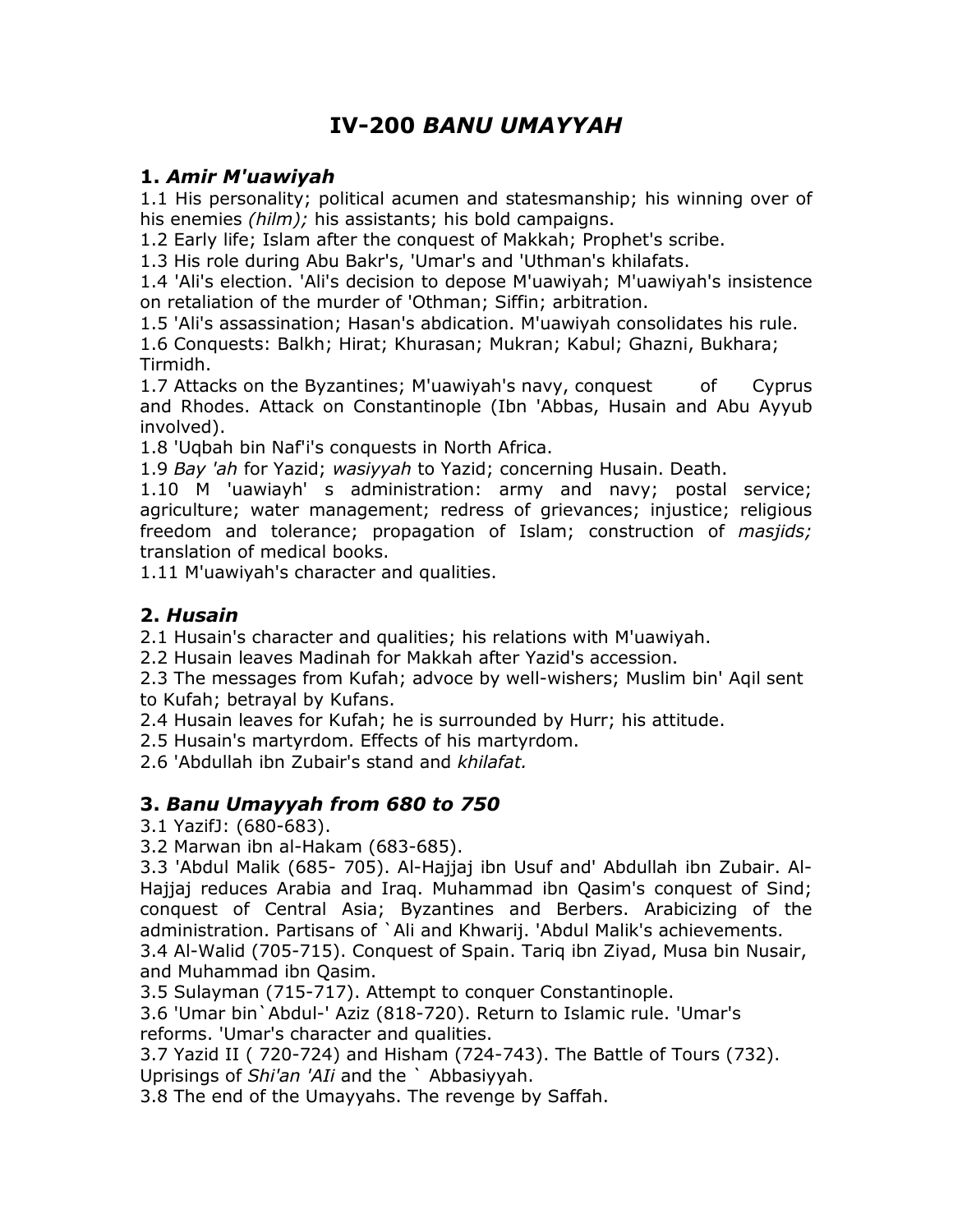3.9 A review of the Umayyahs. Administration; military organization; conquests; the people -Arabs, new Muslims, dhimmis and slaves; social life; intellectual activities; kalam, poetry, education and science, architecture; trade and commerce; control of the Mediterranean.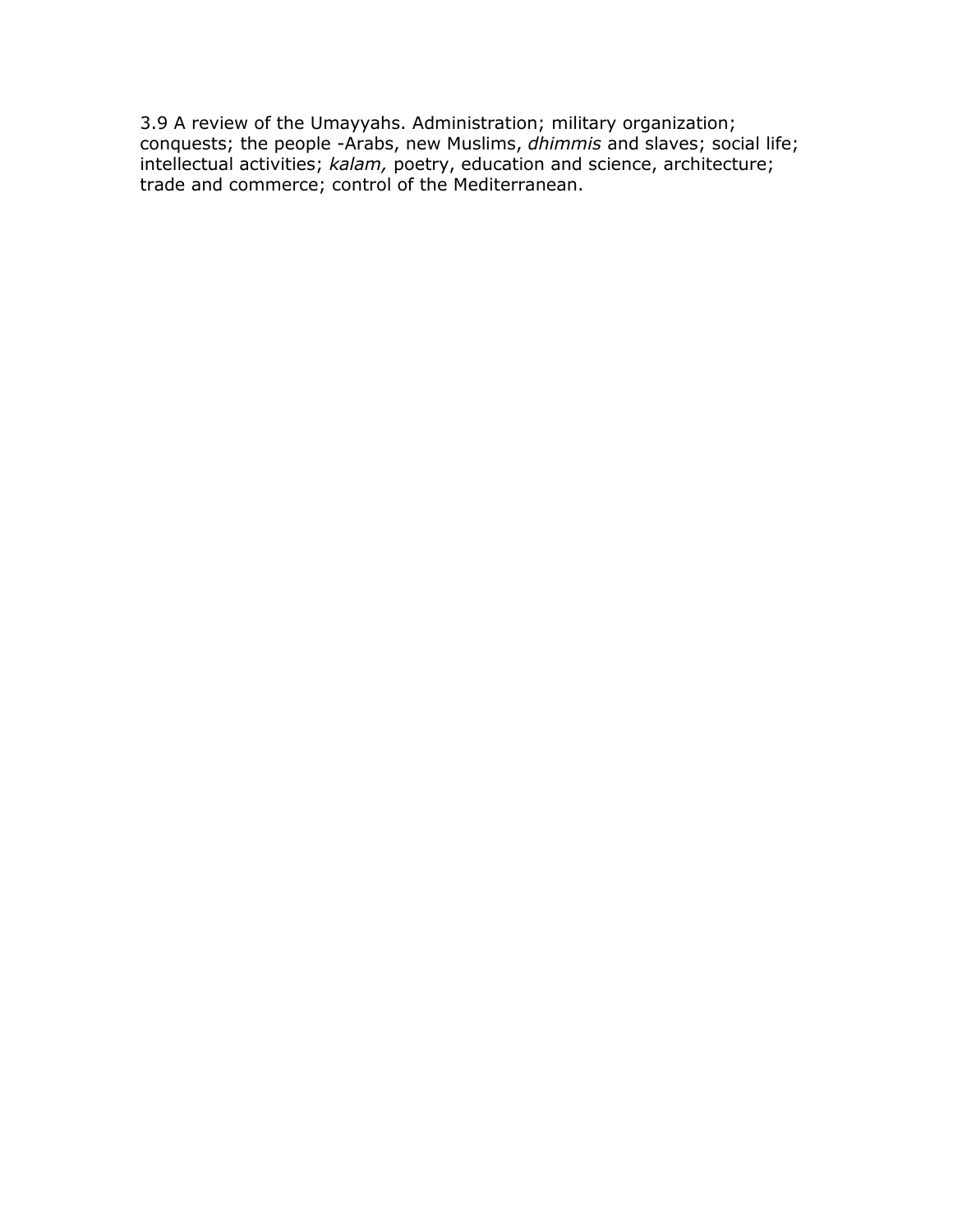# IV-201 THE 'ABBASIYYAH

#### 1. The Early 'Abbasiyyah (750-849)

1.1 ' Abbasiyyah heritage. The Muslim world and civilization in 750.

1.2 Al-Saffah (750-754) and al-Mansur (754-775). The new order;

suppression of uprisings. Wars with the Byzantines. Foundation of Baghdad (762). Barmakis.

1.3 Al-Mahdi (775-785). The rise of Barmakis. Patronage of the arts. Al-Hadi (785-786).

1.4 Harun al-Rashid (786-809).Jihad against the Byzantines. Style of life in Baghdad. Love of learning. Uprisings in al-Maghrib and Samarqand. Harun's character and qualities.

1.5 Al-Amin (809-813). Civil war.

1.6 Al-Mamun (813-833). Trouble in Iraq. Egypt. Conquest in the Mediterranean. Bait al-Hikmah. M'utazilah controversies. Imam Ahmad Hanbal.

1.7 Al-Mut'asim (822-842). Turkish bodyguard. Samarra, the new capital. Wars with the Byzantines. Afshin's revolt.

1.8 Al- Wathiq (842-849). Correcting the mistakes of his predecessors.

1.9 A review of early' Abbasiyyah. Administration: vizier; revenues; the army; postal service) provinces; *qadaat*. Social life. Sciences and arts; medicine, philosophy, mathematics, astronomy, alchemy, geography, history, al-Hadith, Figh. Sea trade, trade with Europe. Industry. Elementary and higher education.

### 2. Later 'Abbasiyyah (849-1258)

2.1 The loss of power; the slow decline.

2.2 The review of events from al-Mutawakkil to the fall of Baghdad (857- 1258). Breaking up of the khilafat. Qaramitahs, Isma'ilis, the Sufis. Autonomous kingdoms; Tahiris; Saffaris; Samanis; Ghaznavis, Mahmud Ghaznavi; Buwayhis, 'Adadul Daulah; the Seljuqis, Tughral, Alp Arsalan, Malik Shah, Nizam al-Mulk, the decline of the Seljuqis. Genghis Khan, Hulagu; Baghdad falls (1258).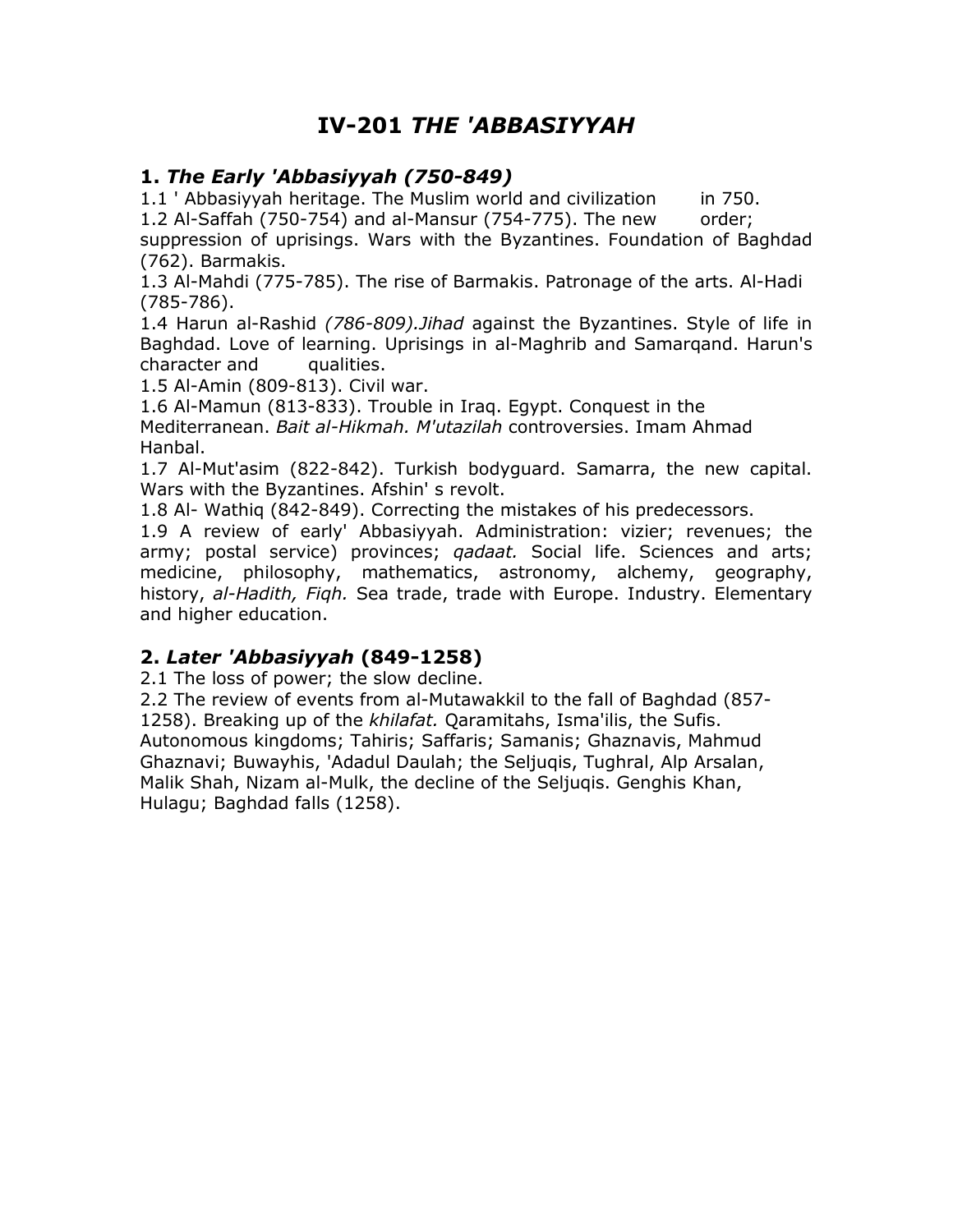# IV-202 NORTH AFRICA AND SPAIN

#### 1. Introduction

1.1 Conquests westward from 'Umar's time to Banu Umayyah's time. 1.2 Conditions after the conquest.

#### 2. Umayyah Dynasty (756-1031)

2.1 'Abdul Rahman al-Dakhil. Consolidation of territories. Beginning of Islamic culture. Treatment of dhimmis. Spread of Islam.

2.2 Al-Hakam (796-882) and' Abdul Rahman II (822-852).

The influence of Muslim culture; the Christian fanatics.

2.3 Muhammad I to Abdullah (852-912).

2.4 'Abdul Rahman III (912-961). Fatimis of Tunis. Wars with Christians. Al-Nasir. Al-Zahra. His administration.

2.5 Al-Hakam II (961-976). Peace and prosperity. The library of Qurtuba.

2.6 A brief survey of the period from 976-1492. Hisham II, Hajib al-Mansur; the Hammadis; the petty kingdoms; al-M'utamid (1068-1091); al-Maghrib and Idrisis; Aghlabis, Isma'ilis; Murabits of Morocco; Yusuf ibn Tashfin; Le Cid; al-Muwahhidin, 'Abdul Mumin, al-Mansur; Nasiris; Abu' Abdullah.

2.7 Muslim culture in Spain. The philosophers: Ibn Bajjah, Ibn Tufail, Ibn Rushd, Ibn Maimun. The Sufis: Ibn 'Arabi. Literature: Ibn 'Abd Rabbihi, Ibn Hazm. History: Ibn Khaldun. Travels: Ibn Battutah, Ibn Jubair. Translation bureau in Toledo. The sciences: al-Majriti, al-Zarqali, Ibn al-Bay tar. Medicine and surgery: al-Zahrawi, Ibn Zuhr. Industry;" Education.

2.8 Other events. Conquest of Sicily. Muslim kingdoms of Sicily. Muslim culture in Sicily. Tulunis of North Africa; Ikhshidis, Kafur. The Fatimis of Egypt. 'Ubaidullah's and al-Qaim's conquests in the Mediterranean. Jawhar and the four.dation of al-Qahirah, Nizar al-'Aziz. The

fall of the Fatimis. Al-Hakim's excesses in religion and government, the Durzis. Al-Tahir; al-Basasiri's capture of Baghdad. Arts and sciences under the Fatimis, 'Ali ibn Yunus, Ibn al-Haytham; architecture and crafts.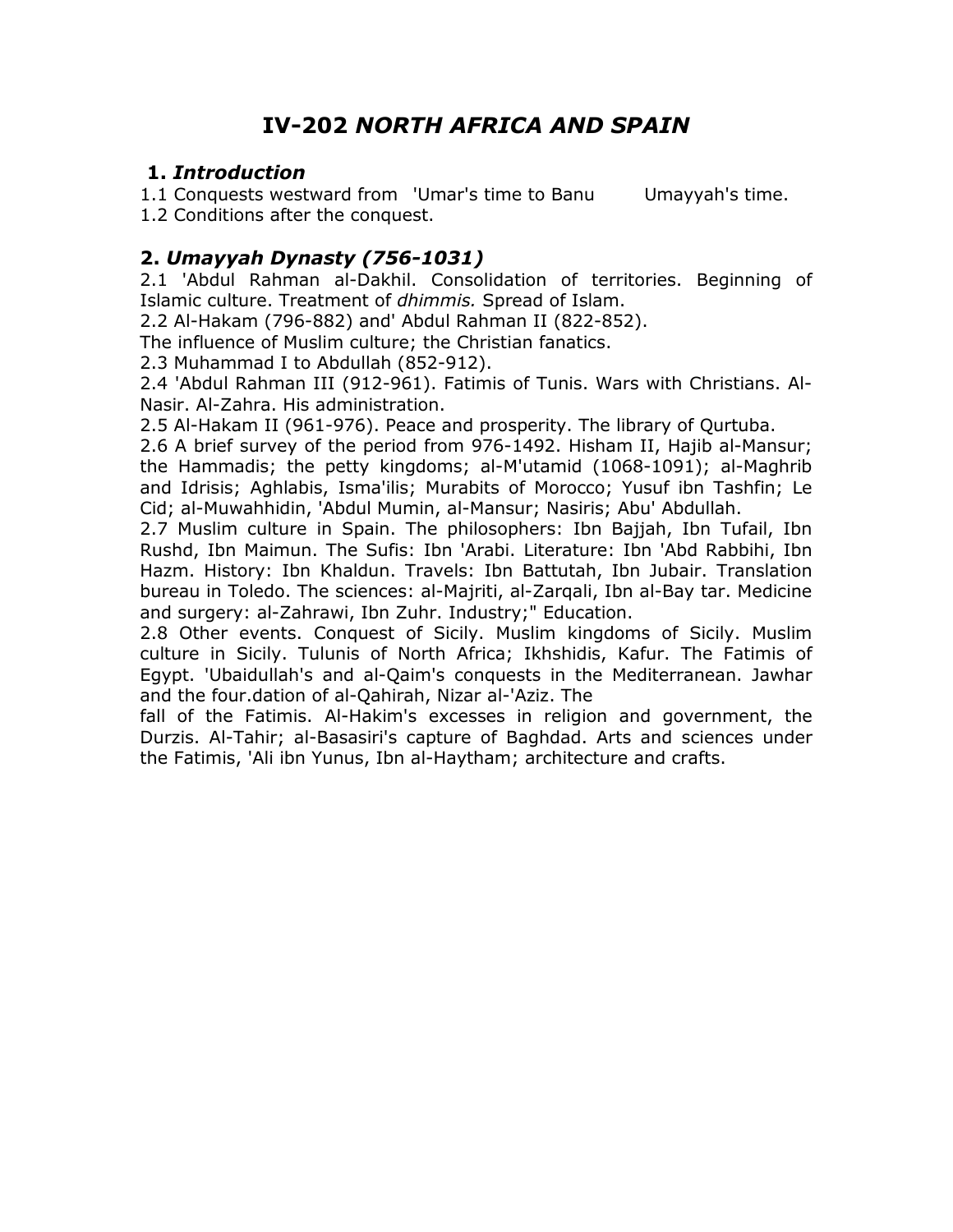# IV-203 THE CRUSADES AND THE MUSLIM KINGDOMS

#### 1. Origin of the Crusades.

 Early attempts by Christians; paper propaganda. First Crusade (1096-1099). The Christian kingdoms. Impact of Islam on the Crusaders.

#### 2. Zangis and Nuris (1127-1162).

The Second Crusade (1147-1149). Nuruddin, Shirkuh; Salahuddin Ayyubi (1169-1193). Liberation of Jerusalem. The Third Crusade (1189-1192). Fall of 'Akkah. Peace settlement. Salahuddin's character and qualities. Ayyubis.

#### 3. Fourth (1202-1204) and Fifth (1218-1221) Crusades.

The sack of Constantinople. Al-Kamil. The Sixth to the Ninth Crusades (1228- 1274). Al-Salih, Turan Shah.

#### 4. The Bahri Mamlukes (1250-1382).

Al-Zahir Baybars Ruknuddin's victory over the Mongols. Campaign against Christian kingdoms. Restoration of 'Abbasi khilafat. Character of Baybars. Qalawun and his achievements.

Burji Mamlukes (1382-1517). Timur. Capture of Cyprus.

#### 5. Culture, Ibn Taimiyyah; Ibn Khaldun; Abdul Fida; al-Maqrizi. Science and education. Industry. Trade. Social and political structure.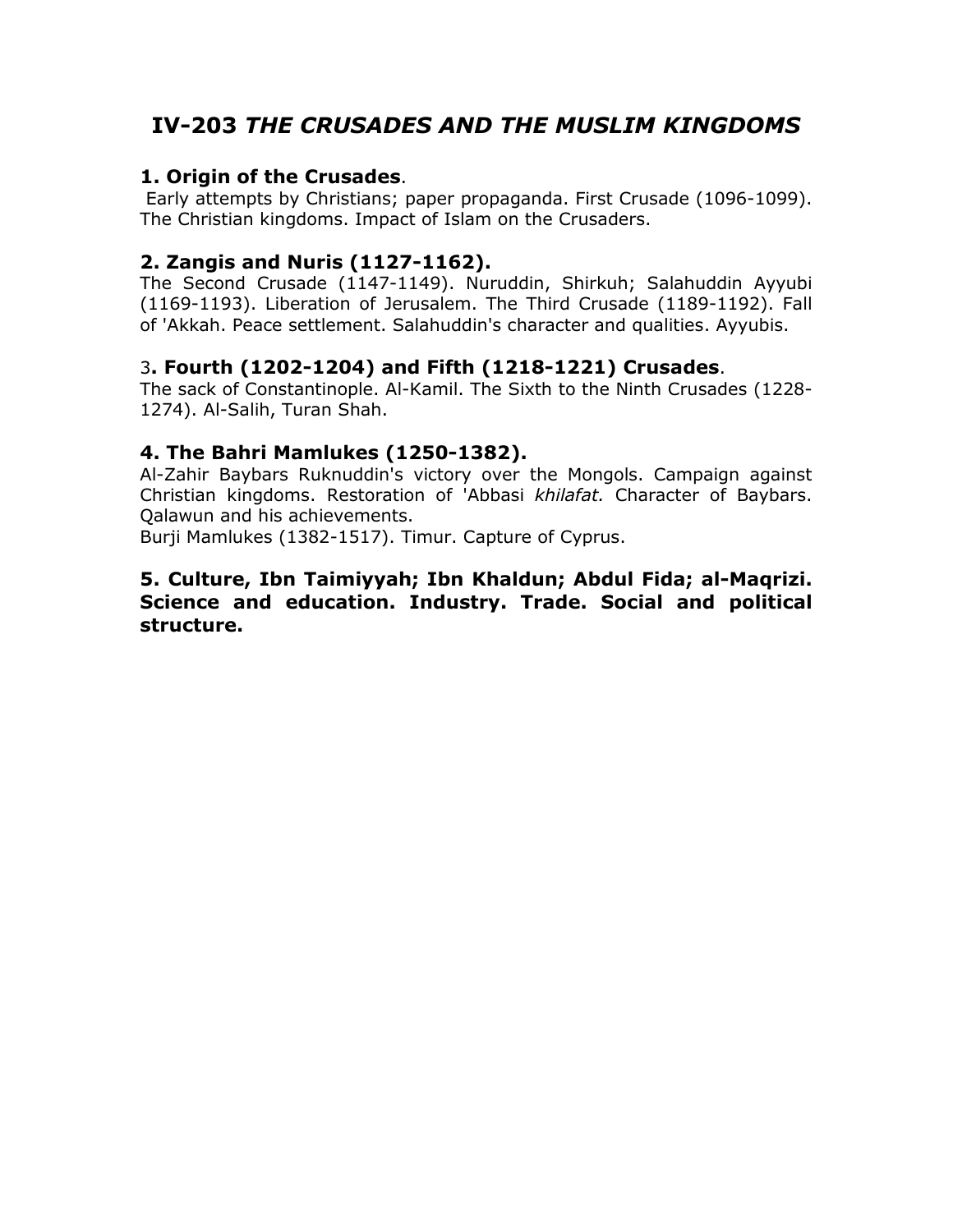# IV-204 THE 'UTHMANIYAH (OTTOMANS)

### 1. Anatolia during the Period of the Seljuqis

1.1 Turkish migrations and ghazwahs in Anatolia (1018-1071). The foundation of Seljuqi state in Anatolia. Kay-Qubad (1220-1237).

1.2 The Mongol invasion and the destruction of Seljuqi state.

1.3 The Seljuqi administration; the Islamization process; the economy, trade, and foreign relations.

1.4 The formation of principalities (Beyliks). The spirit of *ghazwah* among the Turkish tribes.

### 2. The Early 'Uthmaniyah

2.1 The origin of the 'Uthmaniyah tribe.

2.2 Osman ('Uthman) (1290-1326). His conquests; character and achievements.

2.3 Orkhan (1326-1359). Conquest of Brusa and Izmit. Building activity; educational activity. The *qanun* and Shari'ah. His administration. Conquest of Gallipoli.

2.4 Murad I (1359-1389). European conquests. Crusades. Conquests in the Balkans. Fight with the combined forces of Balkans and Murad's martyrdom. Character and achievements of Murad.

2.5 Bayazid (1389-1402). Conquests in Asia Minor. Attempts at

Constantinople. Timur crushes Bayazid. Fratricidal wars.

2.6 Muhammad I (Mehmet I) (1402-1421) and Murad II (1421-1451). Reestablishment of unity and resumption of wars in Europe.

### 3. The 'Uthmaniyah (Ottoman) Empire

3.1 Muhammad II (Mehmet Fatih), the Conqueror (1451-1481). Conquest of Constantinople (1453). Expansion in Europe and Black Sea. Reconstruction of Constantinople. Muhammad Fatih's administration; finances; land reform; trade.

3.2 Bayazid II (1481-1512), Selim I (1512-1520), and Sulayman the Magnificent (1520-1566). Wars with Venice, Persia, Egypt, Hungary; the Seige of Vienna; alliance with France; wars in the Mediterranean.

3.3 The state of the Empire at the time of Sulayman. The government; the army; the law; the people; the economy; foreign relations.

3.4 Selim II (1566-1574). The Battle of Lepanto (1571). The Turkish fleet.

### 4. The Slow Decline

4.1 Causes of Decline.

4.2 Murad III (1574-1595). Nur Banu (mother and Safiyah (wife). Wars with Persia and Austria.

4.3 Muhammad III, Admad I, Osman II (1595-1623). Treaty of Zsitva-Torok (1606). Revolt in Syria and Asia Minor. War with Shah'Abbas.

4.4 The later 'Uthmaniyah (1623-1807). Wars with European powers and Russia.

4.5 The state of the Empire at the end of the eighteenth century.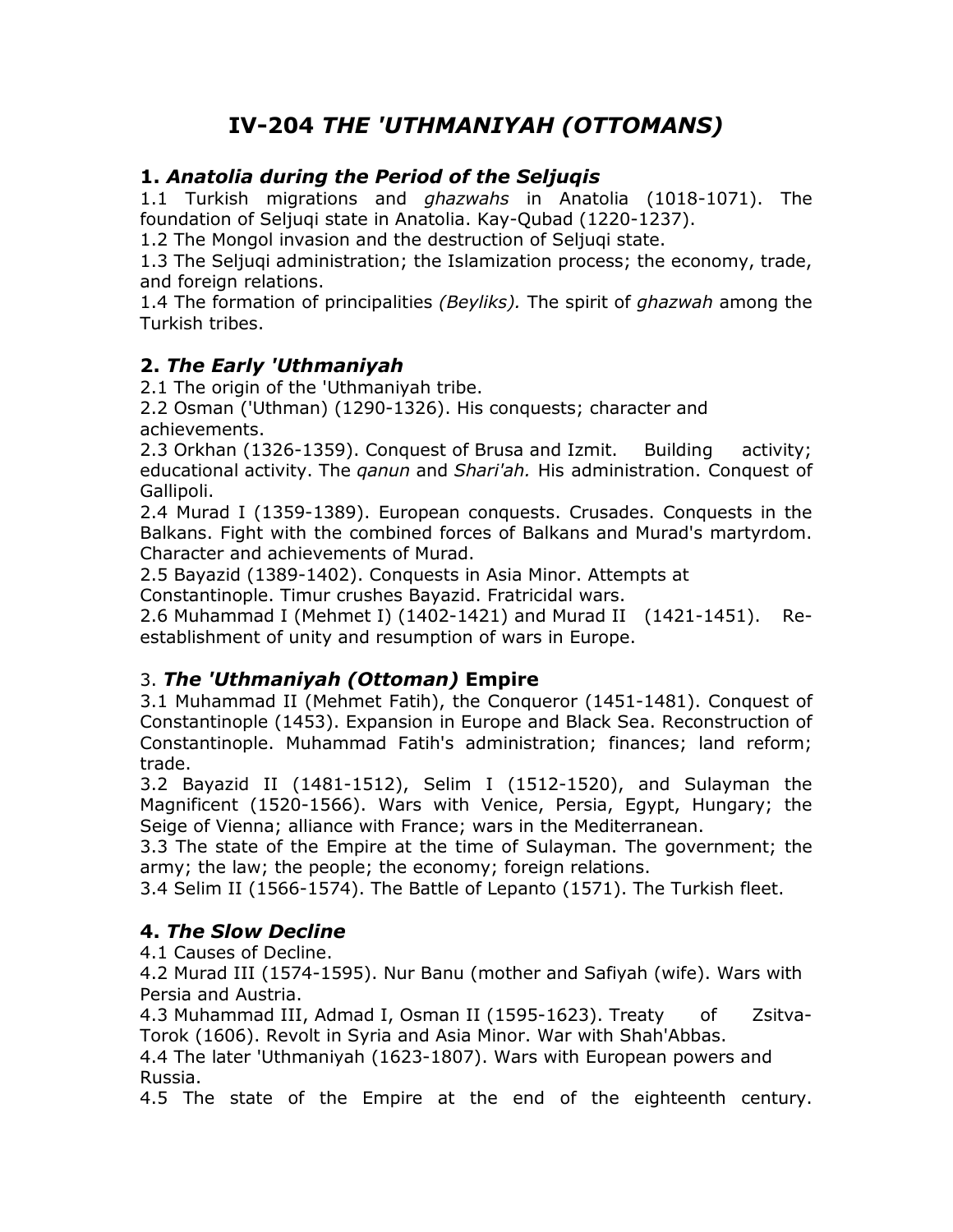Organization of the Empire; law and order; the Sufi orders; the society; Africa; Egypt, Syria and al-Hijaz.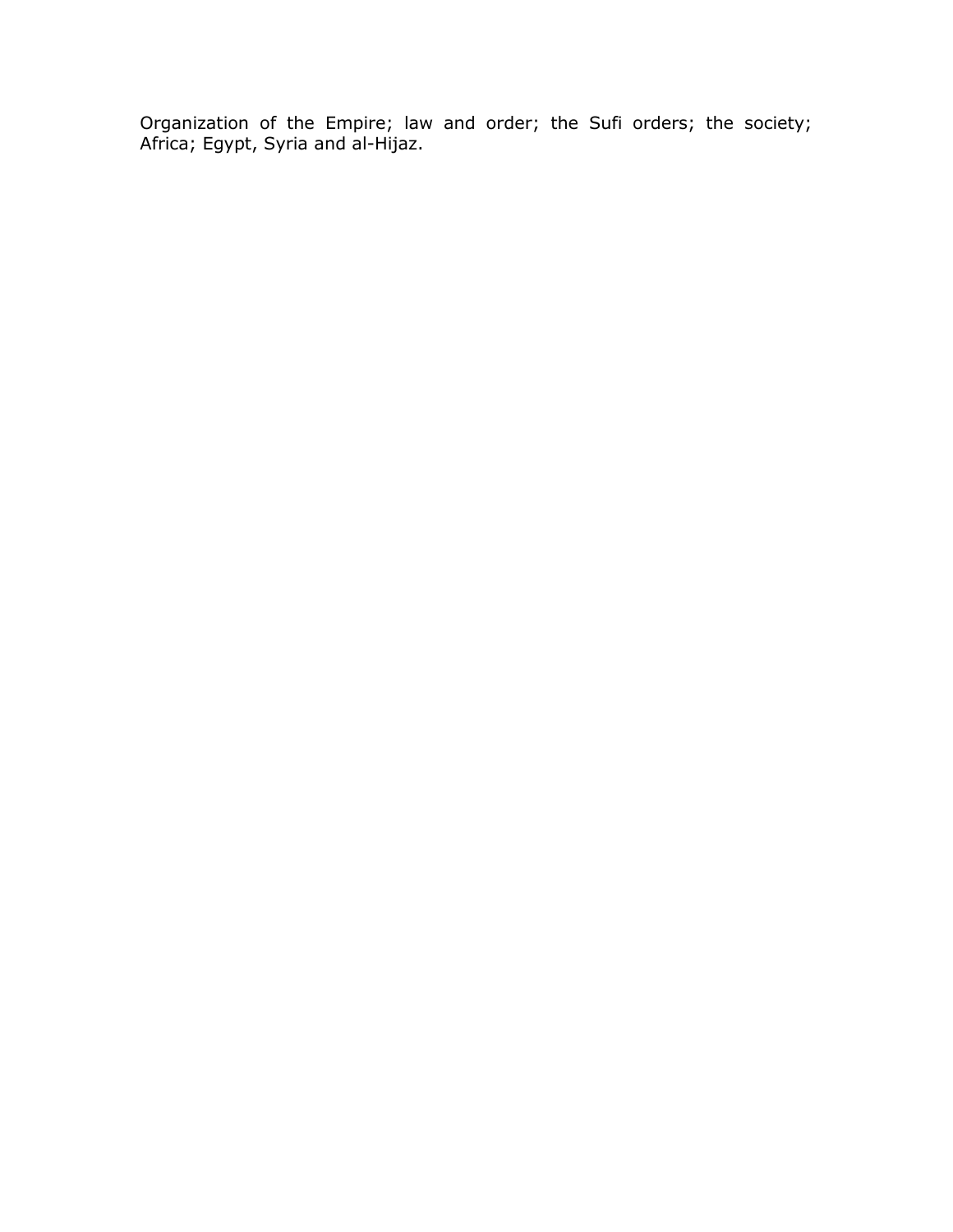# IV-205 PERSIA

#### 1. The Il Khans (1258-1349)

1.1 The Muslim world in 1260.

1.2 The Il Khans and their administration. Hulagu and his successors. Devastation of Central Asia. Ahmad (13811284), Arghun and Gaykhatu (1284-1295), and Ghazan (1295-1304). Ghazan defeats the Mamluk; conquers Syria. Ghazan builds up Islamic institutions.

1.3 Minor kingdoms.

1.4 Timur (1336-1405). Conquests begin. Timur and Bayazid. Timur's character.

1.5 Khalil Sultan (1404-1409), Shah Rukh (1404-1447), Ulugh Beg, Abu Said (1452,1469), Uzun Hasan (1453-1478), and the Turkomen of the White Sheep. Yaqub (1478-1490).

1.6 Persia at the end of the fifteen century. Rumi, Jami; historians; architecture.

### 2. The Sajavis

2.1 The origin.

2.2 Isma'il I (1500-1524). War with Uzbegs. Persecution of the Sunnis. Clash with Selim I. His character.

2.3 Tahmasp (1524-1576). Clash with Sulayman. Humayun takes refuge with Tahmasp. Treatywiththe 'Uthmaniyah; betrayal of Zayazid (1561). European intrigue.

2.4 'Abbas I (1578-1629). English advisers. Wars with Uzbegs and the 'Uthmaniyah. 'Abbas' administration.

2.5 Safi (1629-1642), and the end of the Safavis.

2.6 Safavi administration.

2.7 Persia during the eighteenth century. Nadir Shah, 'Adil Shah, Abdali, Zand dynasty, Lutf' Ali Khan.

2.8 Persian culture. Society and education; religion; architecture; crafts: carpets and textiles, ceramics, painting, enamel work.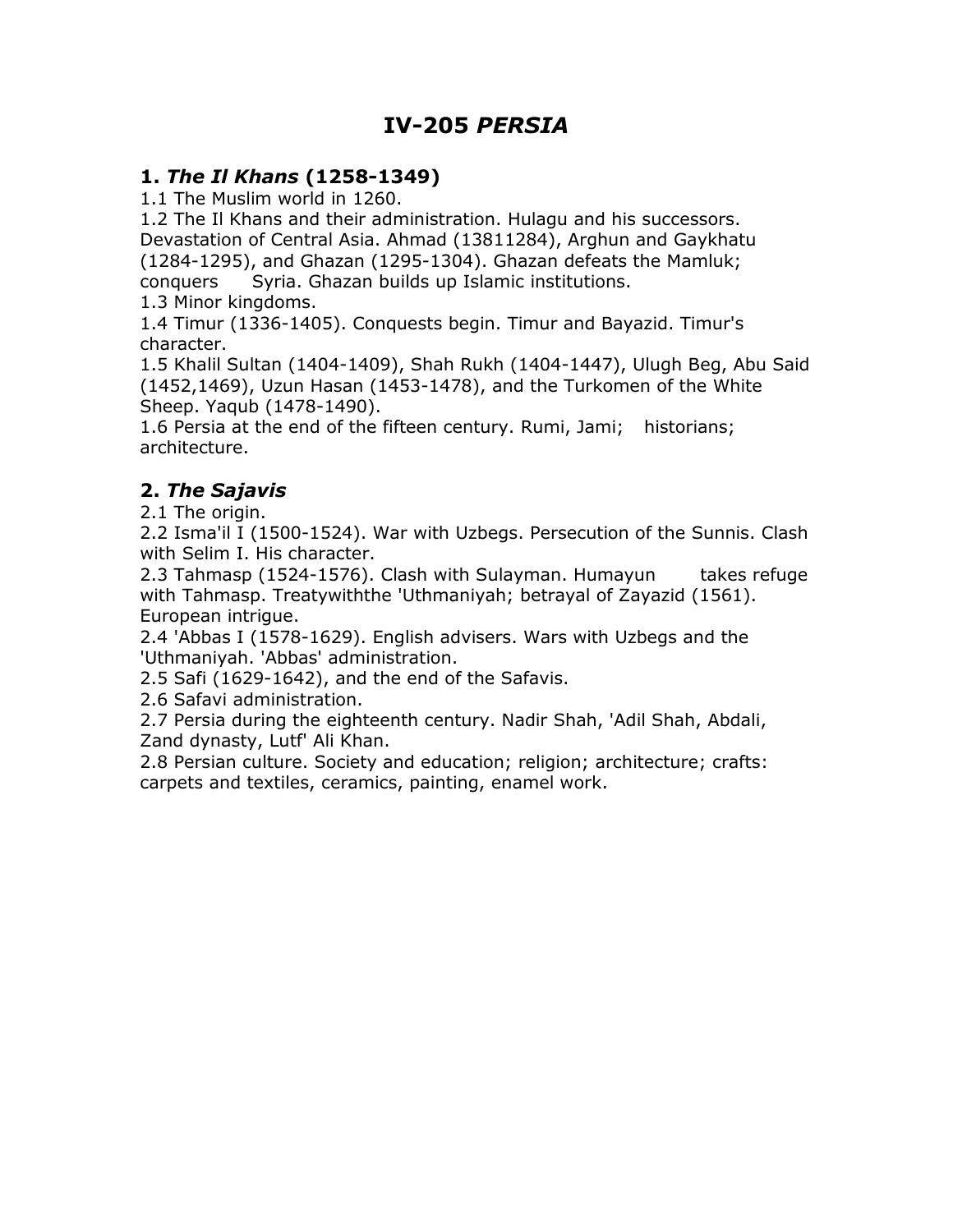# IV-206 THE INDIAN SUBCONTINENT

### 1. Arabs in India (712-1051)

1.1 Muhammad ibn al-Qasim (712) and the conquest of Sind. His recall. 1.2 Arab expeditions in western India (712-1051). Their social relations.

#### 2. Turkish and Pathan Kings (998-1526)

2.1 Mahmud (998-1030). Mahmud's expeditions in northern India. The Battle of Somnath (1926). His influence on India.

2.2 Mahmud's successors (1175-1290). Muhammad Ghauri (1175-1206). Qutbuddin Aybed (1206-1210); Iltutmash (1211-1236); Radiyah (1236- 1240); Nasiruddin Mahmud (1246-1266); Balban (1266-1290). The achievements of the "slave dynasty."

2.3 The Khiljis (1290-1320), Jalaluddin and `Alauddin. Early conquests of `Alauddin. Conquest of Deccan. 'Alauddin' s administration. His successors: Mubarak, Khusro.

2.4 The Tughluqs (1320-1413). Muhammad (1324-1351). His reforms, the shifting of the capital; token currency; Mongol invasion, internal troubles, Firuz and later Tughluqs. Timur's invasion (1398).

2.5 The Sayyids and the Lodhis (1414-1526). Khidr, Khan; Bahlul, Sikander and Ibrahim Lodhi.

2.6 Delhi *sultanate.* Administration; revenue; army; treat ment of Hindus; learning. Scholars: al- Biruni, al-Baihaqi, 'Ufi. Economic conditions; social conditions.

2.7 The Islamization process; the conversions; the Shari'ah, education.

### 3. The Mughals (1526-1857)

3.1 India at the time of Babar's invasion. Delhi sultanate of Ibrahim Lodhi. Kingdom of Kashmir (1346-1540). Sharqi kings of Jaunper. Muslim kingdoms of Malwa and Gujrat, Khandesh, and Bangal. The Bahmains of Deccan. The Islamization of India. The great teachers.

3.2 Zahiruddin Baber (1482-1530). Babar's early life. The first Battle of Paniput (1526). Babar, King of Delhi. Babar's character and achievements.

3.3 Humayun. His checkered life. His campaign against the Lodhis and Gujrat. His defeat by Sher Khan Suri, and flight to Iran. Sher Shah Suri (1540-1545). Sher Shah's achievements. Return of Humayun.

3.4 Akbar (1556-1605). Second Battle of Paniput. Bayram Khan. Akbar's political policy. Akbar's conquests. Din IIahi.

3.5 Jehangir (1605-1628). Early years. Khusro's revolt; the hostility of Sikhs. Nur Jehan's influence. His wars. Shah Jehan's revolt. Jehangir's character. Shaikh Ahmad Sirhindi. European interests.

3.6 Shah Jehan (1628-1658). Consolidation of power. Shah Jehan as a ruler; as a builder. The four sons of Shah Jehan and their struggle for power. 3.7 Aurangzeb 'Alamgir (1658-1707). Extension of empire. Restoration of Islamic practices. His treatment of nonMuslims. The Sikhs, Rajputs and Maratthas. Rise of Sivaji. The campaign against Deccan. Aurangzeb's character and achievements.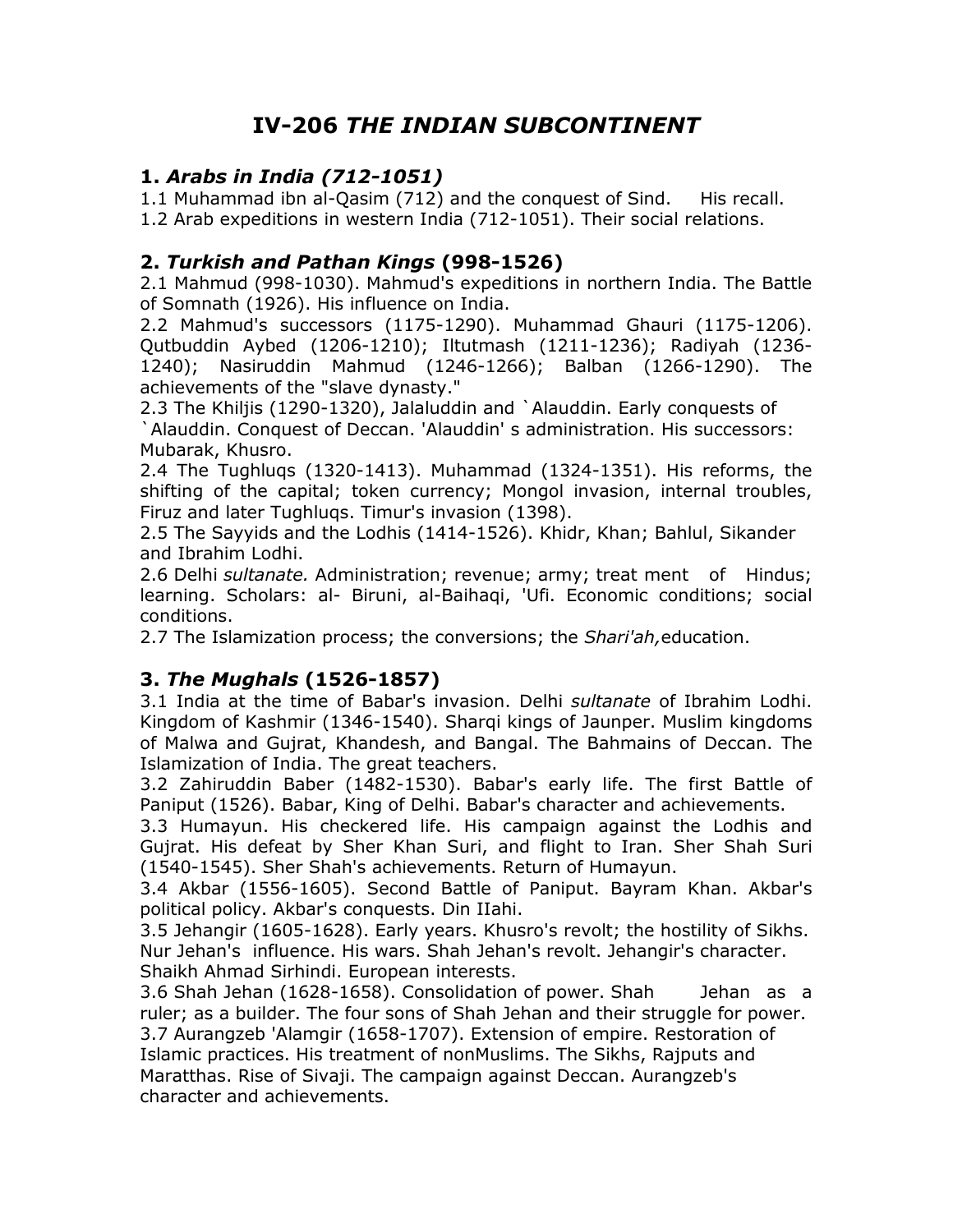3.8 The Mughal administration; public services; the army; law and order; revenue system; education and learning; urban life; industry; communication; social life.

3.9 The decline of the Mughals. Aurangzeb's successors. The rise of Maratthas; Ahmad Shah Abdali and the third Battle of Paniput (1761). The Sikhs. The coming of Europeans.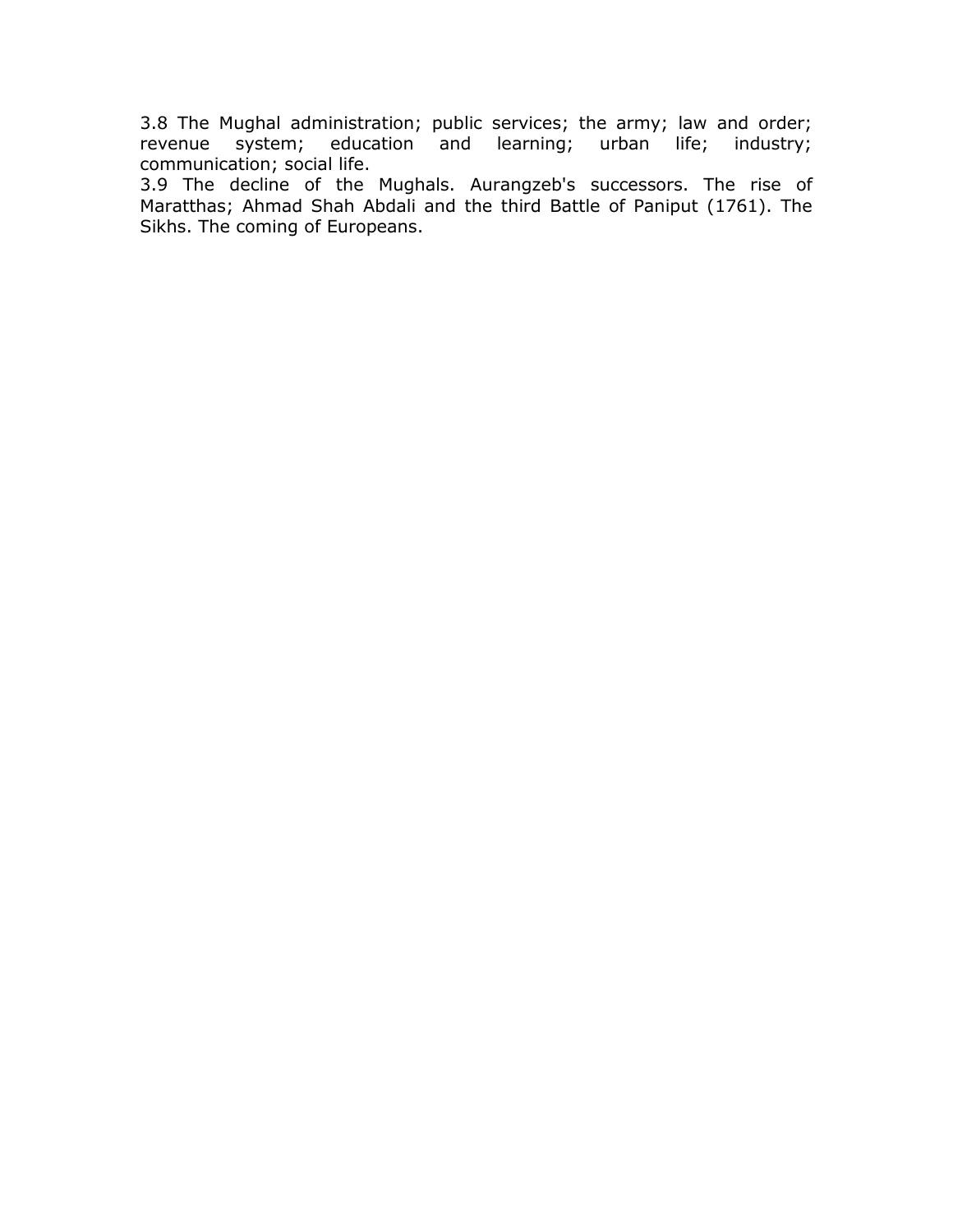# IV-207 THE SPREAD OF ISLAM IN OTHER AREAS

### 1. Southeast Asia

1.1 The coming of Islam. Traders, awlia, and native kings. Sumatra's Muslim islands, Ferlec and Pasai (Samudra, 1281 or before). Ibn Battuta's visit (764/1345).

1.2 From Sumatra to Malacca (1400). Sultan Muzaffar Shah (1445-1459). Malaccan dependencies adopt Islam.

1.3 Acheh adopts Islam in the mid -fourteenth century. 'Ali Mughayat Shah captures Pasai in 1524 from Portuguese. 'Alauddin (1548-1571) fights Portuguese. Iskander Muda (6108-1637). Women's rule :1641-1699). Islamization of neighboring islands.

1.4 Borneo, Sulu and Mindanao Islamized by Arab traders. Spainards' resistance (1570).

1.5 Islam in Java (1400-). Islamic preachers' activity. Shaikh Ibn Maulana's efforts in west Java (1526). South and central Java's conversion by awlia.

1.6 Moluccas. Maulana Husain's preaching of Islam. Zain al-'Abidin (1486- 1500). Islamization of the island. South Borneo's conversion.

1.7 Celebes and East Borneo. Prince of Tallo embraces Islam (1605). His subjects adopt Islam and become its champions. The conversion of Raja Makota by two preachers, followed by his court and later his people.

1.8 Javanese Islam. Sultan Agung (1613-1646) and mystics.

### 2. Sub-Saharan Africa

2.1 Bilad aI-Sudan. Al-Fazari's mention of Ghana in eighth century; al-Bakri (460/1067-1068) supplies more detail. Muslim traders and their superior position.

2.2 Takrur (Senegal) and Malal were Muslim in eleventh century. 'Abdullah bin Yasin's preaching and reform; his conquest of Sijilmasa.

2.3 Mali. Mansa Musa's (1312-1337) conquests. Ibn Battuta's description (753-4/1352-3). Mali's relations with pagan tribes, North Africa and Middle East.

2.4 Songhay empire. The king adopts Islam in the fifth/eleventh century. Mali's and Songhay's relationship. Sonni `Ali, Baru, and Askiya Muhammad. The influence of Muhammad bin `Abd al-Karim al-Maghidi; Takedda, Katsina and Kano; jihad against' 'mixers." Daud bin Muhammad (956-991/1545-1583).

2.5 Bornu-Kanem. Umayyah influence on Kanemi Islam. Links North Africa, the Middle East, and with Mali.

2.6 Hausa. Islam comes from Mali in early eighth/fourteenth century. Fulani 'ulama's influence. Muhammad Rumfa's centralization of power.

'Umaru bin Kanajeji' s rule (9th/15th). Fulani 'ulama's influence in Bagirmi and Waday.

2.7 Moroccan conquest and the rule of the pashas (1591-1660).

2.8 Mande groups. Islam in Gambia, Ivory Coast, Upper Guinea and Liberia.

2.9 Reform movements of eighteenth century. Ibrahim Musa's jihad (1725)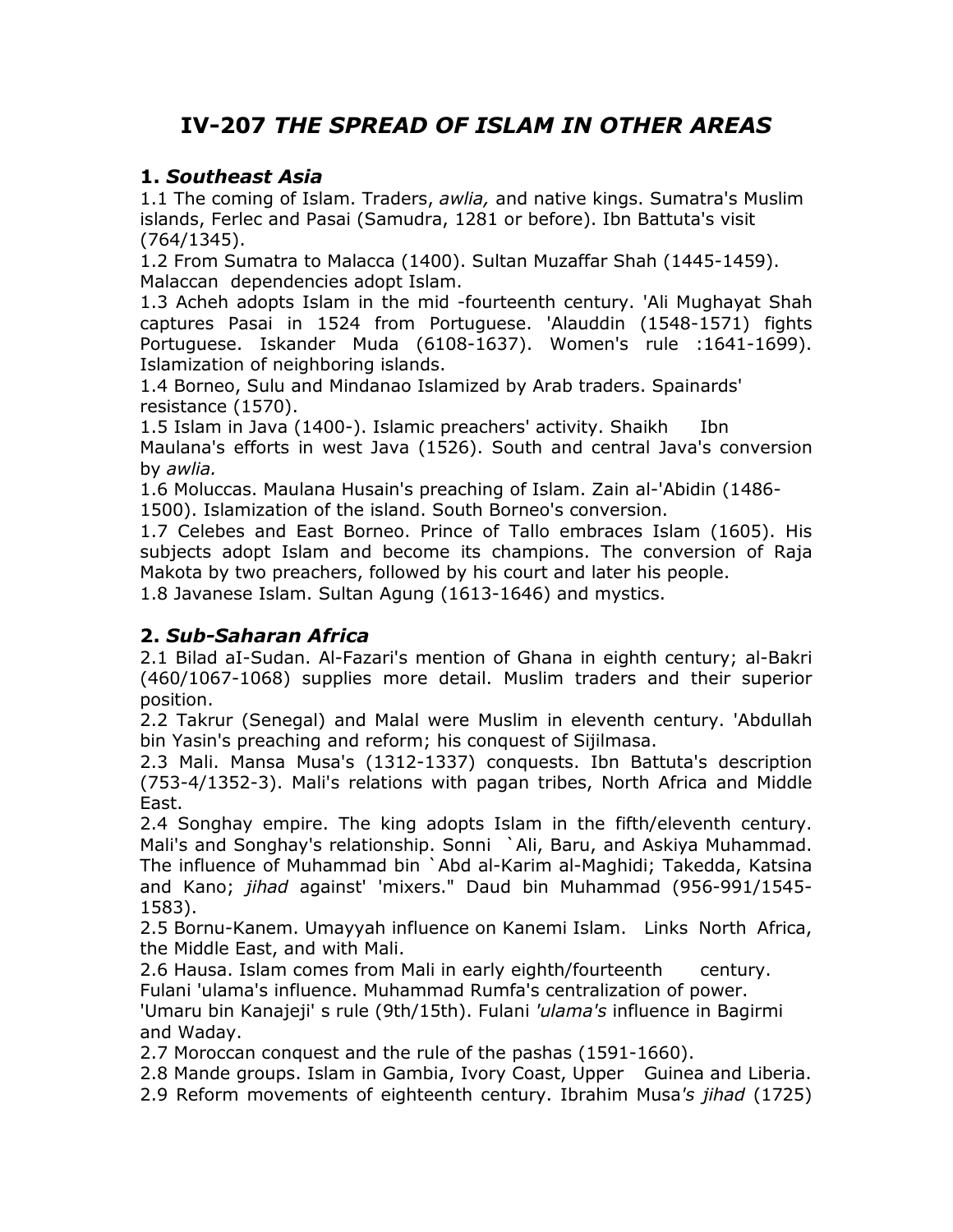in Futa Jallon (Senegal and Gambia). Futa Toro's reform movements. Sulayman Bal and `Abd al-Qadir.

2.10 'Uthman dan Fodio (b. 1167/1754). 'Uthman's jama'a and its influence and power. 'Uthman's jihad.

#### 3. East Africa

3.1 Early contacts. The first *hli'rah* to Abyssinia. Trade along the coast. Coastal settlements of Kilwa. Ibn Battuta's visit (731/1331).

3.2 The Horn of Africa. Somali coastal towns, Zayla, Mogadishu. Islamization of Zanzibar. Arab traders and immigrants. Muslim states in the interior, in Shoa (238/896-7). Seven kingdoms as tributaries of Abyssinia. Description of the Muslim society by Ibn Battuta. Relations with Christians and nomadic tribes.

3.3 Portuguese and 'Uthmaniyah interests in the sixteenth century. Ahmad Gran's jihad. Harrar as a center of Islamic learning. The Galla kingdoms; Gall influence.

3.4 The Yao people south of Somalia.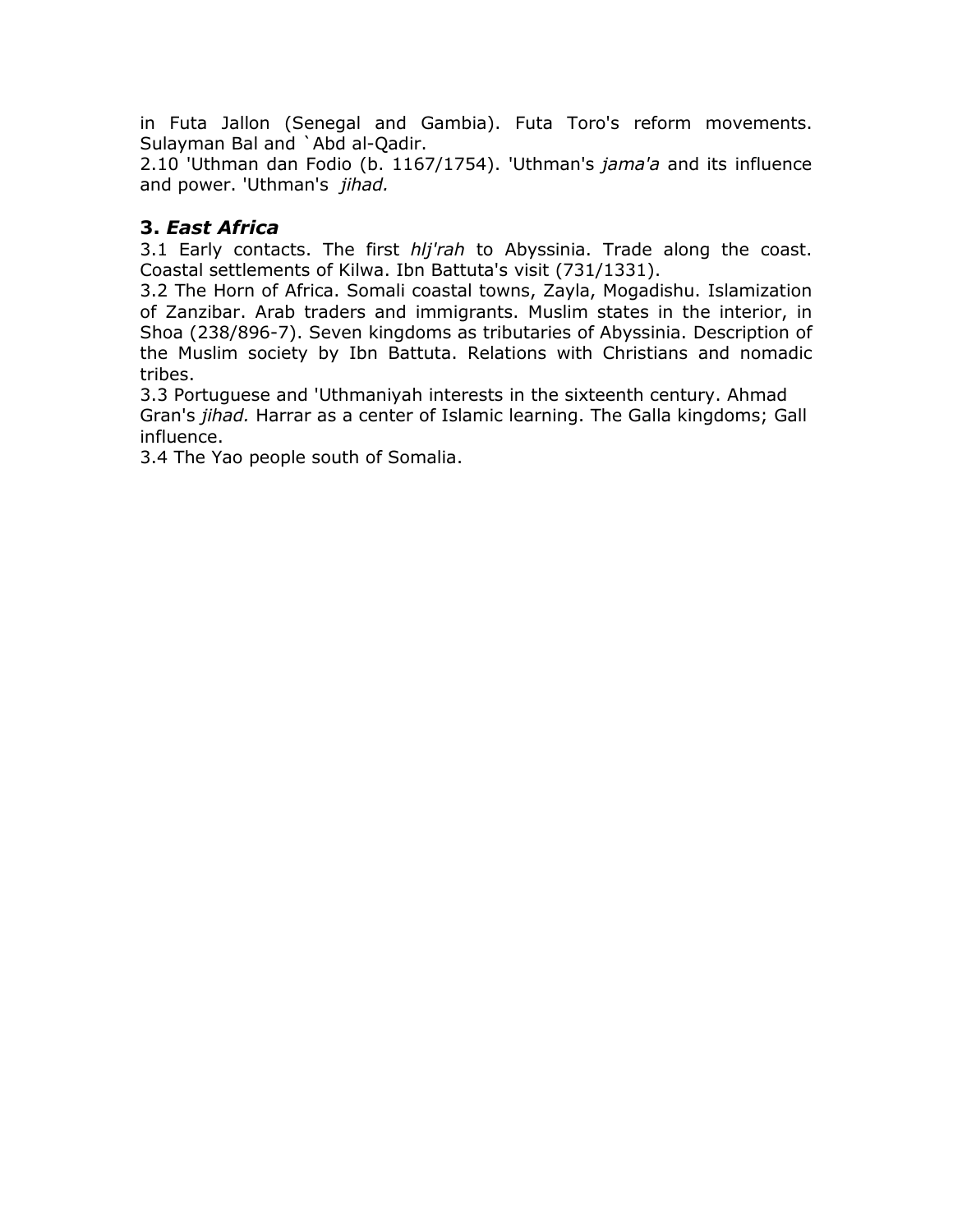# IV-208 THE MUSLIM WORLD TODAY

#### I. Disintegration of Muslim Power

1.1 The decline of the 'Uthmaniyah Empire. Napoleon in Egypt; risings in Europe; Serbia, Greece, Muhammad `Ali of Egypt and his revolt. Wars with Russia. The Wahhabi movement; Saud ibn 'Abd al-'Aziz. The mahdi of Sudan. 'Abd al-'Aziz (1861-1876) and 'Abd al-Hamid

(1876-1909).

1.2 North Africa. French imperialism in Algeria, Tunisia and Morocco.

1.3 the British in East and West Africa; the Dutch in Indonesia.

1.4 Persia: the Qajar dynasty (1795-1825). Muhammad Shah. Nasiruddin. Babism and Baha'ism. Muzaffaruddin.

1.5 The disintegration of the Mughal Empire. Mysore. Shah `Alam and the Marhattas. The British East India Company and its conquests. The revolt of 1857 and British rule. British prejudice against the Muslims of India.

1.6 Attempts at Islamic revival. Jamaluddin Afghani. Sir Syyed Ahmad Khan and his defeatist mentality. Apologist writers of Turkey, Egypt and India.

### 2. The Muslim World Today

2.1 The state of the Muslim world after World War I. The Europeans rule supreme.

2.2 Turkey. Ataturk and his hatred of Islam. Turkish nationalism, secularism and westernization. 'Ismet Inonu. Restoration of democracy. Islamic movements in the Turkish population. The continuing struggle.

2.3 The Arab countries. Revolt against the 'Uthmaniyah. Betrayal by the British and French. The history of Zionism. Struggle for independence. The Muslim nation states and kingdoms. Islamic movements. Gamal 'abd al-Nasir and his hatred of Islam. The wars with Israel. The newfound wealth: oil. The Arab world today.

2.4 Iran. Ahmad Shah (1909-1929). World War I and the rise of Reza Khan. Reze Shah Pahlavi (1925-41). Iran after World War II. The Islamic movement and the tyranny of the Shah.

2.5 India and Pakistan. Struggle for independence. The Indian National Congress and the Muslim League. The partition of India. The Islamic movements in India and Pakistan. Hindu and Western-influences on the Muslims of the subcontinent. The Indo-Pakistani wars and the

separation of Bangladesh. India, Pakistan and Bangladesh today.

2.6 South-East Asia. Independence of Indonesia and Malaysia. The Philippines. Islamic movements.

2.7 The African countries. The emergence of African nationalism.

Independence of African countries. Islam in Africa today.

2.8 Muslims in the communist world: China, USSR and Eastern Europe.

### 3. A Review of the Muslim World

3.1 Independent Muslim countries. Population. Political structures. The economics. Education.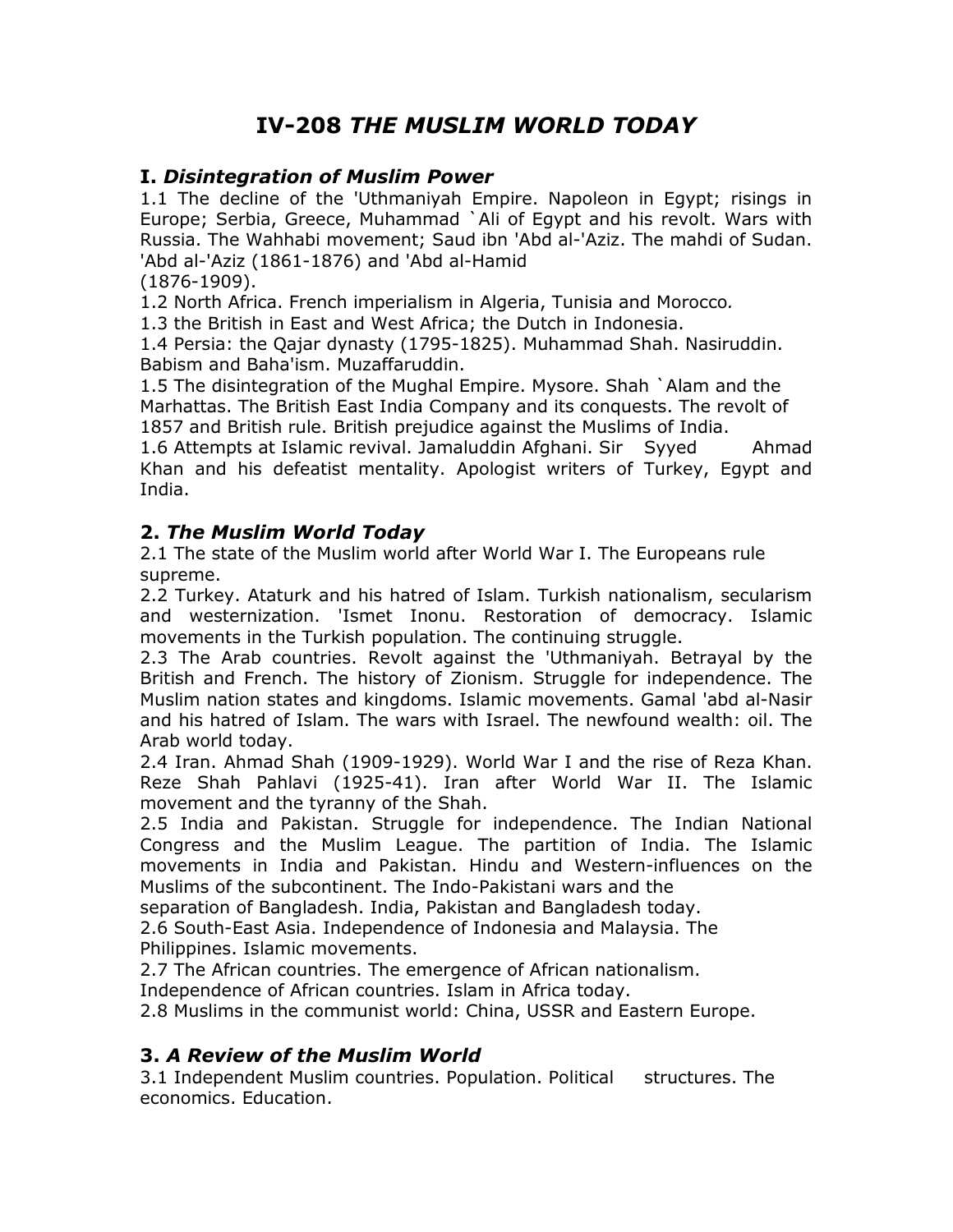3.2 The rise of Islamic consciousness. Anti- and un-Islamic

governments. The Islamic movements and their role in awakening the Muslim conscience.

3.3 Islamically-oriented governments and their efforts in restoring the Islamic way of life.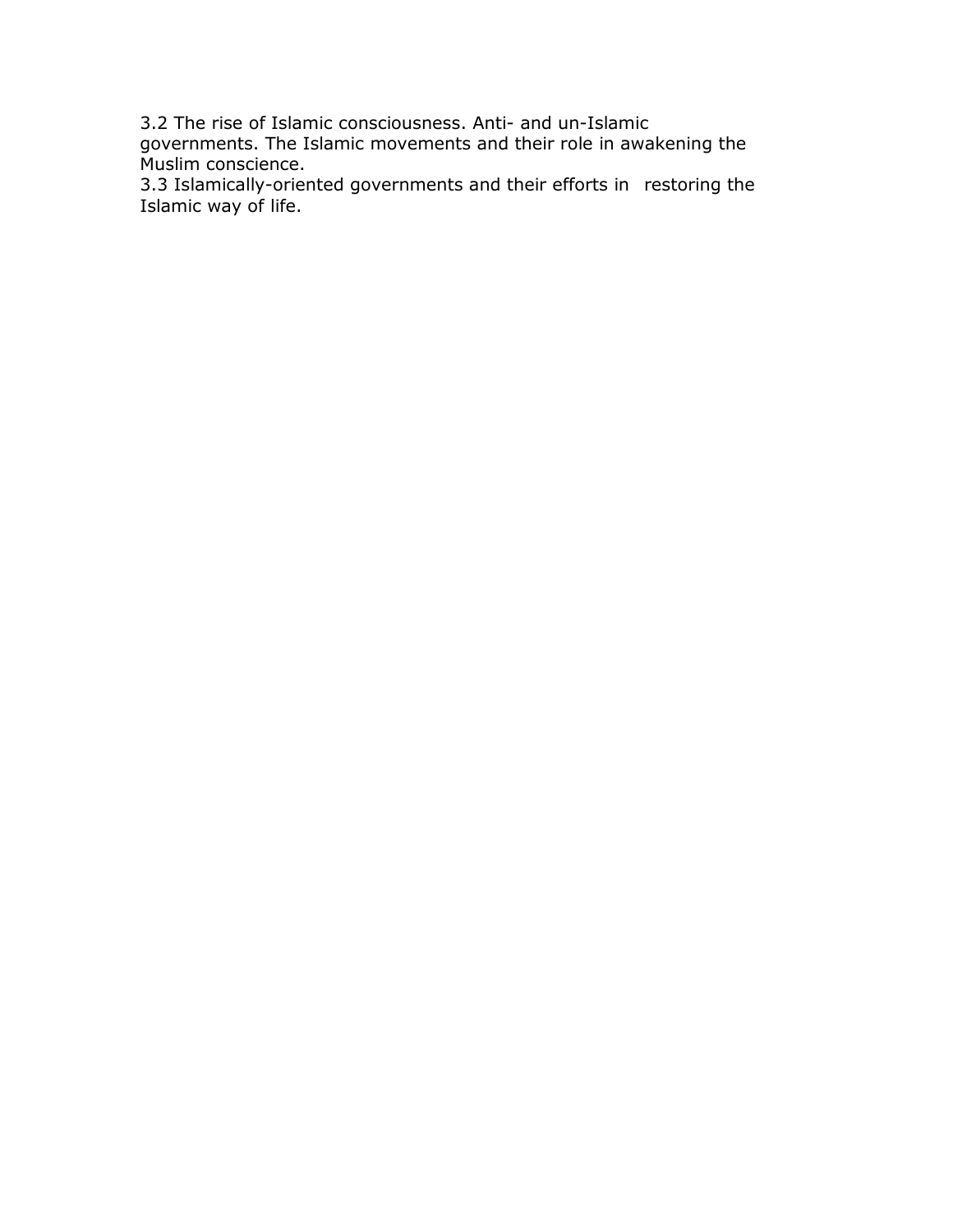# PART V V: CULTURAL HISTORY OF ISLAM

# V-200 HISTORY OF RELIGIOUS THOUGHT AND **PRACTICE**

#### 1. Tafsir of the Qur'an

1.1 Meaning of tafsir. Principles oftafsir (or tawil). Need for tafsir. Tafsir as one of the functions of messengership.

1.2 Companions of the Prophet: Abu, Bakr, 'Umar, 'Uthman, 'Ali, 'Aishah, Ibn Mas'ud, Ibn 'Abbas, Ibn K'ab, Ibn Zubair, Abu Musa.

1.3 Famous tafsirs: Tabari, al-Ash'ari, Zamakhshari, al-Razi, al-Baydawi, Ibn Kathir, al-Suyuti, Jalalayn.

1.4 Recent tafsirs: Tantawi, Syyed Qutb, Maududi, Said Noorsi.

1.5 Dangers of far-fetched tawil: words lose meanings; no solid foundation.

### 2. The Hadith

2.1 Hadith during the Prophet's time.

2.2 Companions: Abu Bakr's and 'Umar's attitudes. Abu Huraira, 'Aishah, Ibn 'Abbas, Ibn Mas'ud, Anas.

2.3 Compilations of *hadith: "Al-Muwatta"* of Malik and "Al-Musnad" of Ahmad Hanbal. The two "Sahihs" of Bukhari and Muslim. "The Six Sahihs." Other collections.

2.4 The science of critical biography. "Tabagat" of Ibn s' ad.

# 3. The Fiqh

3.1 The meaning of *Figh.* The Qur'an and Hadith as the main sources. Other sources: analogy, concensus, considered opinion.

3.2 The Companions: 'Umar, 'Ali, Ibn 'Abbas, 'Aishah.

3.3 The Qur'an and *Hadith* as Sources of legal judgments judgments during the period of the Khulafah al-Rashidoon and during the Umayyah period.

3.4 Formalization of Figh. Major schools: Maliki, Hanifi, Shafi'i, and Hanibali. Other schools: J'afari, Zahiri, and 'Ibadi.

3.5 Harun al-Rashid adopts hanafifiqh. "Kitab al-kharaj" of Abu Yusuf. Popularity of the various schools.

3.6 Principles of *ijtihad.* Knowledge and understanding of the Qur'an and Hadith; knowledge of subject matter; consistency with other principles of Shari'ah; the principle of *istihsa*; the concept of *dururah* (Necessity and duress).

# 4 .The Kalam

4.1 Hadiths concerning speculation in theology.

4.2 What kinds of rational debates are permissible: the attributes of Allah, their perfection; the relationship between man and Allah; the nature of human knowledge.

4.3 Hasan al-Basri, M'utazilah, al-Ash'ari.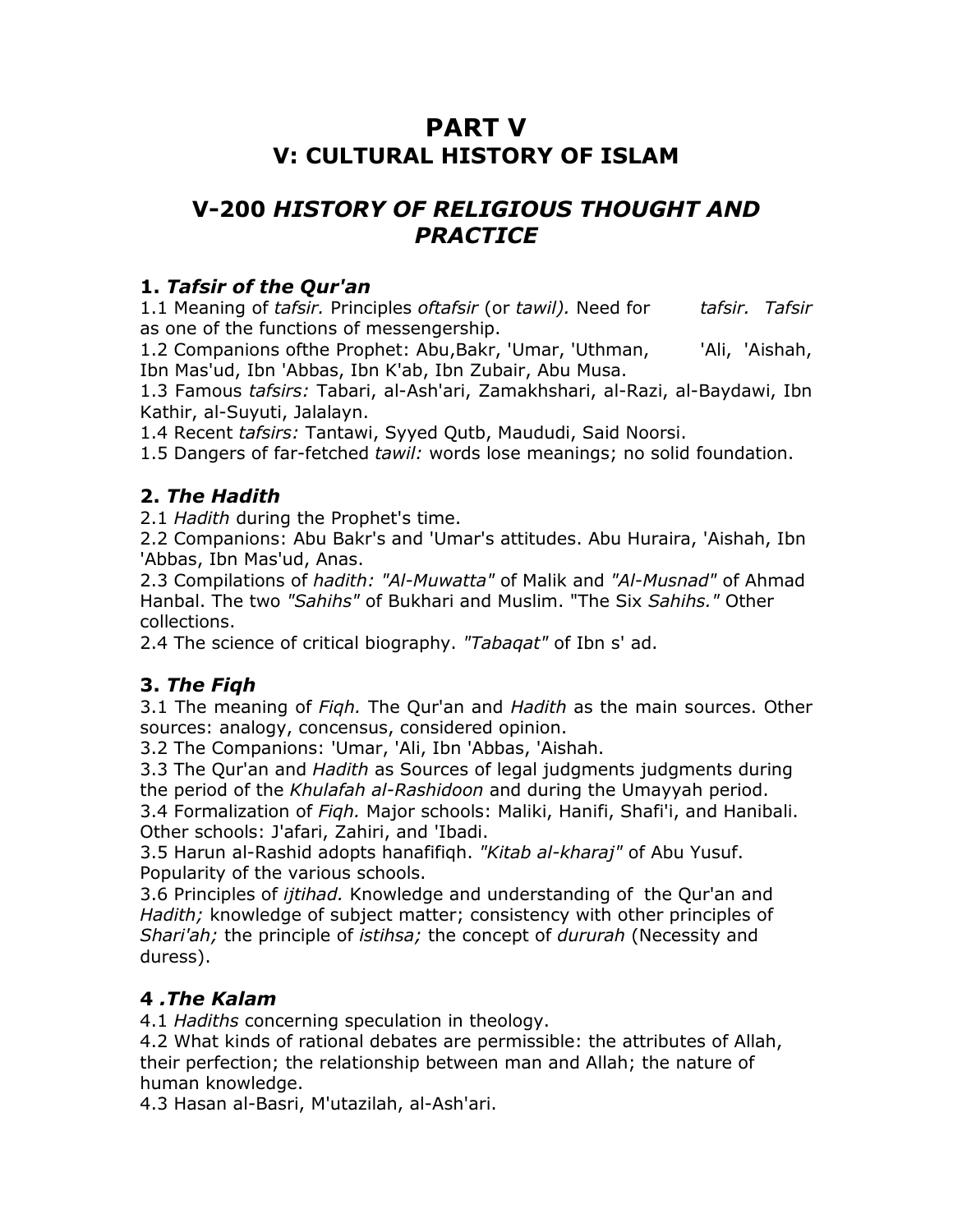4.4 The philosophy: al-Razi, al-Farabi, Ibn Sina, Ibn Rushd. Al-Ghazzali's "Incoherence of the Philosophers."

#### 5. The Theories of Leadership

5.1 The Prophet's various roles: bearer of revelation and its expounder, example in character and conduct, teacher of beliefs and religious practices, titular head of the Muslim community, commander-in-chief, chief judge.

5.2 Succession in Prophetic roles: *'ulama* as successors in religious teaching, khulafah as successors in the political sphere, faqihs as successors in legislation, *qadis* as successors in settling disputes and determining punishments.

5.3 The characteristics sought in a political leader.

5.4 Islamic democracy. The sovereignty of Allah; obedience to Allah and His Prophet; election of the ruler; principle of consultation and advice *(shura)*.

5.5 The development of political theories: the emergency of monarchy; khalifah and sultans; the role of 'ulama; the Shaikh al-Islam during 'Uthmaniyah and Mughal periods.

5.6 The Shi'a theory of *Imamat*. The Khariji theory. Rebellions and failures.

5.7 Islamic democracy in modern times. Pakistan, a case study.

#### 6. Tasawwuf

6.1 The 'Unity of Allah' from the Qur'an and Hadith: neither monism nor pantheism.

6.2 The concept of 'nearness to Allah' in the Qur'an and Hadith, and the way to attain it.

6.3 The concepts of 'ishan' and poverty (jagr), purification of self (tazkiyyah), religious practice (riyadah), and detachment from the world as exemplified in the lives of the Prophet and his Companions.

6.4 Islamic tasawwuf taqwa, jihad, and following the Sunnah in its totality. 6.5 Examples of Muslim Sufis: Junayd, 'Abd al-Qadir Jilani, Mu'inuddin Chishti.

6.6 The theory of tariqah. What is praiseworthy and what is reprehensible in it. The dangers: monasticism, limited brotherhoods, association with Allah, contempt of Shari'ah, laziness and easy way out.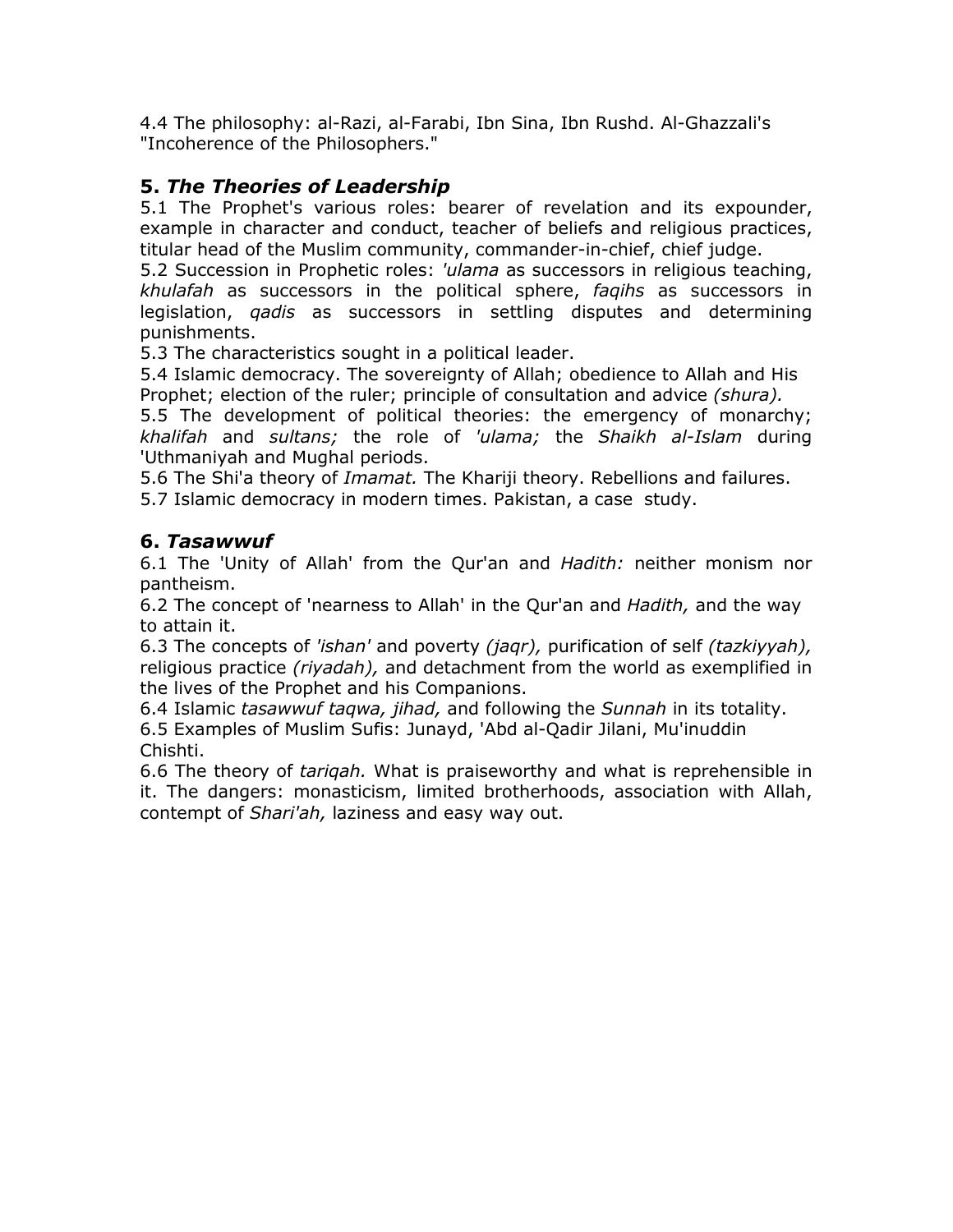# V-201 HISTORY OF EDUCATION

#### 1. Aims of Muslim Education

1.1 The importance of the knowledge of religion from the Our'an and Hadith. 1.2 Religious aims: to understand Islamic faith and practice; to develop Islamic personality in morals and manners; to read and understand the Qur'an; study of the Prophet's life and Sunnah; to grasp the dynamic

principle of Islam; to be a Muslim by commitment by realizing Islam's perfection and superiority over all man-made systems.

1.3 Secular aims: pursuit of all knowledge as the revelation of the attributes of Allah; to learn some profession or means of livelihood.

1.4 Universality of elementary education.

### 2. The Organization of Education

2.1 The *halgah* (the circle).

2.2 The *maktab* (the writing school).

- 2.3 The mosque school; the bookshop school.
- 2.4 The *madrasah* (school of public instruction).
- 2.5 The university.

### 3. The Curriculum

3.1 Academic: Tafsir, hadith, Figh; mathematics, science, medicine, logic and philosophy, language and literature; social sciences, history, geography, political science, law, sociology, psychology.

3.2 Vocational: very comprehensive studies in all applied Sciences.

3.3 University curricula: Shar'iyyat, literary studies, rational studies (including science).

# 4. The Teacher-Pupil Relationship.

### 5. Methods

5.1 Formal lectures, Reading of a text, explaining difficult passages. Threestep presentation: general outline, more depth, singling out difficult portions. 5.2 Memorization by students, repetition of what is memorized, reflection on the content, and application.

5.3 Service of the teacher and close personal association with him.

### 6. Libraries

6.1 Libraries as centers of education. Important Muslim libraries. Their destruction.

# 7. Classification of Subjects.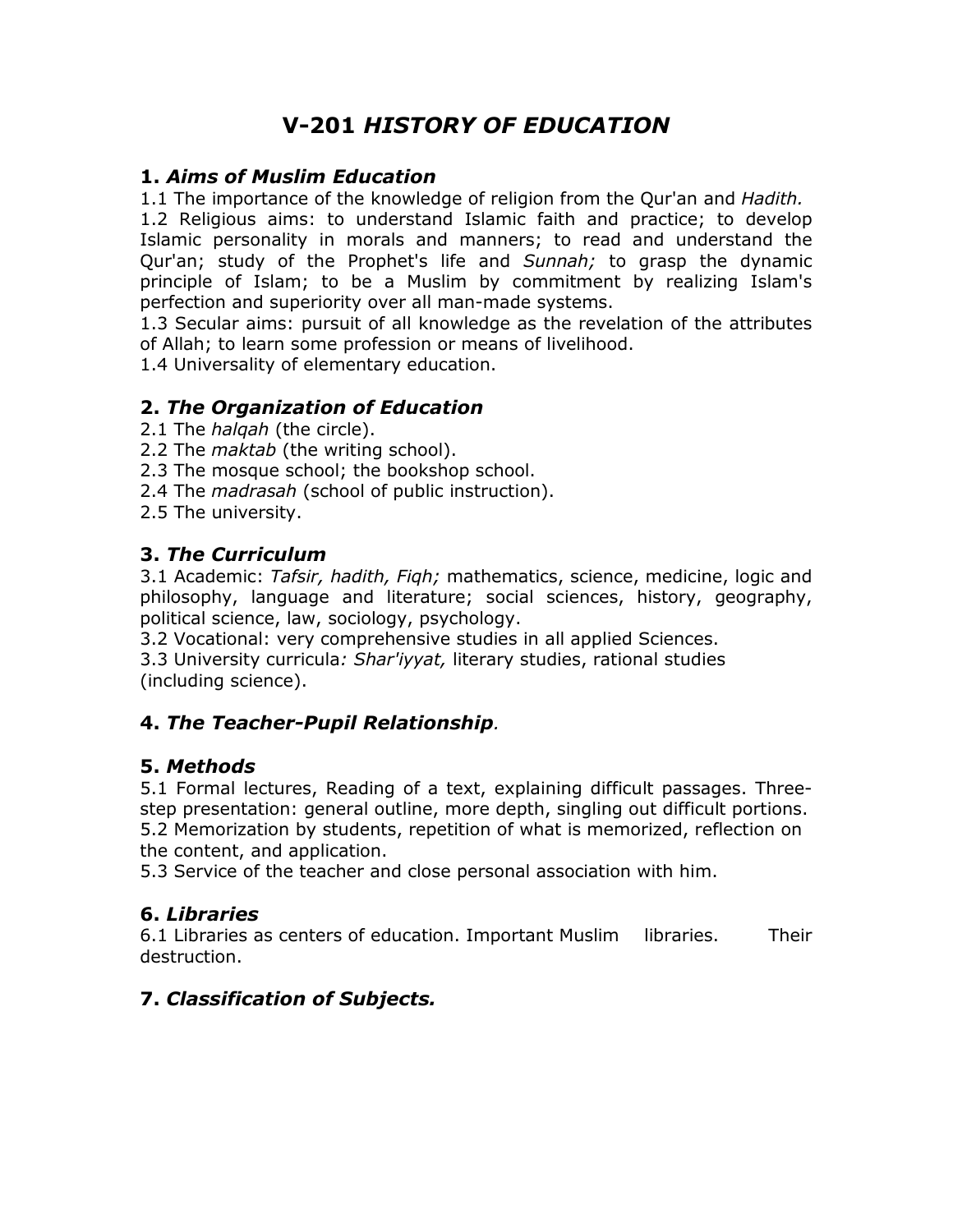# V-202 CIVIL LIFE

#### 1. Cities

1.1 The early settlements: Basra and Kufah in Iraq, Fustat in Egypt, Qayrawan in Maghrib. Baghdad a little later.

1.2 Population: Arab tribes, mawali (the new Muslims), dhimmis. Fusion of different groups in 'Abbasiyyah times.

1.3 The layout of cities: the *jan'i* the palace of surroundings, the sugs and grouping of trades, quarters for various religious and ethnic groups; city planning, streets, gardens and parks, residential quarters.

1.4 Life in the capital: the khalifah and his court, the princes and the high officials, the bureaucracy. The wazir. Various departments: army, land distribution, treasury, justice. The *qadis*. The merchants, craftsmen and artisans. Muhtasib. Mosques, schools and colleges. The

servants and slaves. Baths and public places.

#### 2. Countryside

2.1 The Muslim world in early period: desert and sub-desert regions, oases, fertile land along the rivers. Water: network of irrigation, wells and wheels, fair distribution of water.

2.2 Nomadism: camel-nomadism and sheep- and cattle nomadism.

2.3 Agriculture: the science of agronomy, development of large estates into gardens. Old methods and crops. Introduction of new crops: mills, sugarcane. New methodology: sugar, flax, cotton, wheat, barley. Fruits and vegetables. Classification of land: subject to kharaj, waqf Large and small estates. Peasants, land owners.

2.4 Mineral resources: iron and copper as the basis of metallurgy; silver and gold. Other minerals: alum and natron, rock salt, stone quarries.

### 3. Industry.

3.1 State-regulated industries: arms and arsenals, papyrus and paper, luxury fabrics, coinage mints.

3.2 Free crafts, numerous and varied. Textiles and textile corporations: workshops, artisans and apprentices. Guilds of craftsmen. Muhtasib.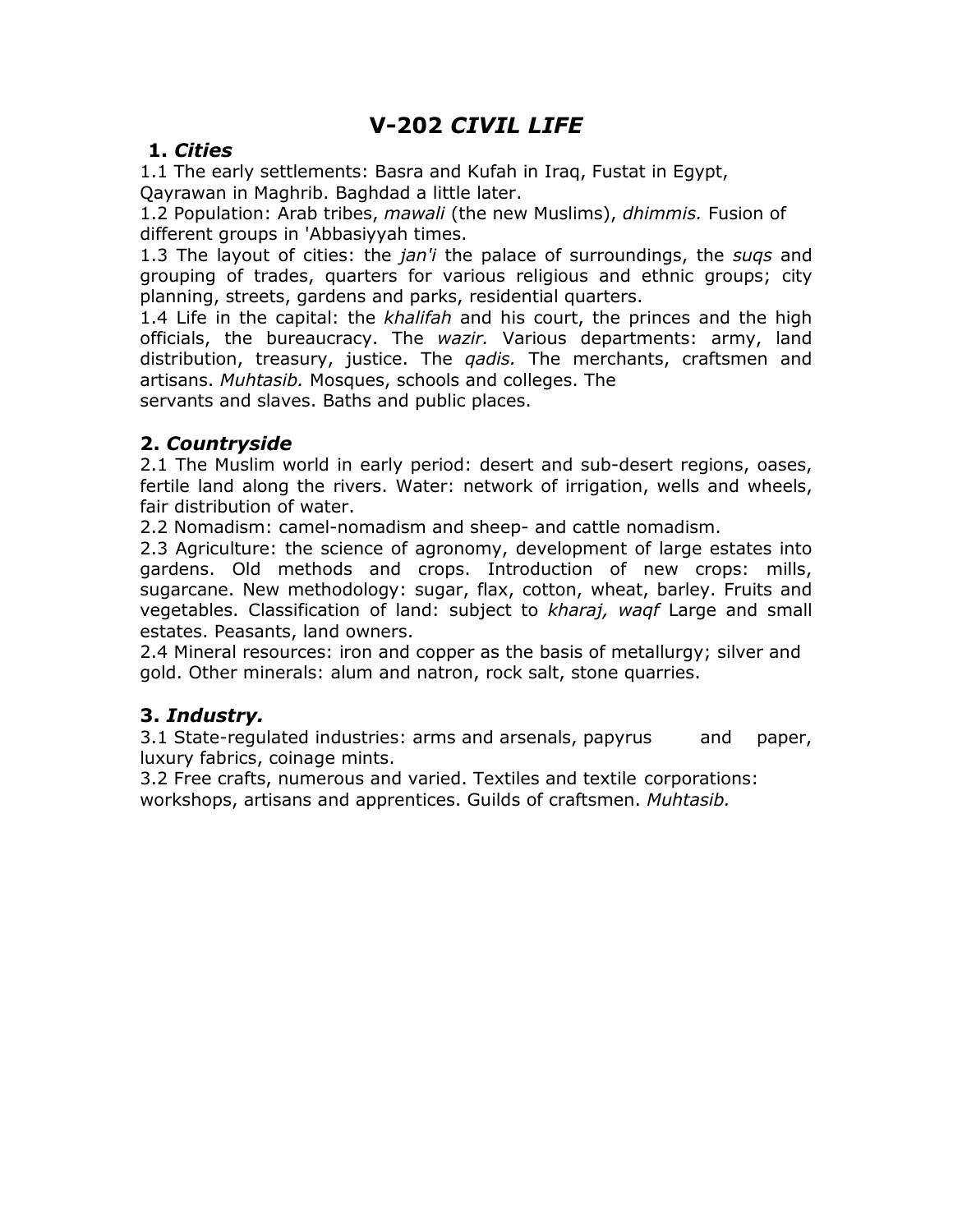# V-203 ARCHITECTURE AND ART

Note: This course should be taught with slides of buildings and art objects, and if possible with displays of actual art and and craft objects.

#### 1. Architecture

1.1 Mosques. Basic elements of a mosque: mihrab) minbar and covered area. Other parts: courtyard, water fountain, minerets, dome, windows.

1.1.1 Prophet's mosque: at the time of the Prophet; later additions; the present mosque. Mosques of early khulafah's time in Basra, Kufa and Fustat. Dome of the Rock and Umayyah mosque in Damascus.

1.1.2 Architecture of the mosque from the time of the Umayyah to the present: structure, mosaics, calligraphy, geometric designs. The concepts of simplicity, unity, abstraction and infinity as expressed in large mosques.

1.1.3 Umayyah, 'Abbasiyyah, Seljuqi, Fatimi, Moorish, Ayyubi, Mamluk, 'Uthmaniyah, Safavi, Mughal and South Asian architecture, with emphasis on their different styles and characteristics. Names of great architects and patrons.

1.2 Tombs and palaces. Umayyah buildings in Jericho, Syria and Jordan. 'Abbasiyyah buildings in Baghdad and vicinity, Alhambra in Granada, Fatimi buildings in Tunis and Cairo, tombs of Seljuqi period in Anatolia and USSR. Safavi. 'Uthmaniyah and Mughal tombs, palaces and public buildings.

1.3 Public works. Famous irrigation works, bridges, karavanserai, madrasahs and universities.

### 2. Arts and Crafts

2.1 Decorative art: on mosques and buildings, on textiles, enamels.

- 2.2 Pottery: unglazed, glazed, paint, lustre technique.
- 2.3 Metalwork and woodwork.
- 2.4 Miniature painting: the Seljuqi, Persian and Mughal schools.
- 2.5 Calligraphy: Kufi, Naskhi, Nast'aliq.
- 2.6 Carpets, rugs, brocades, velvet and embroideries.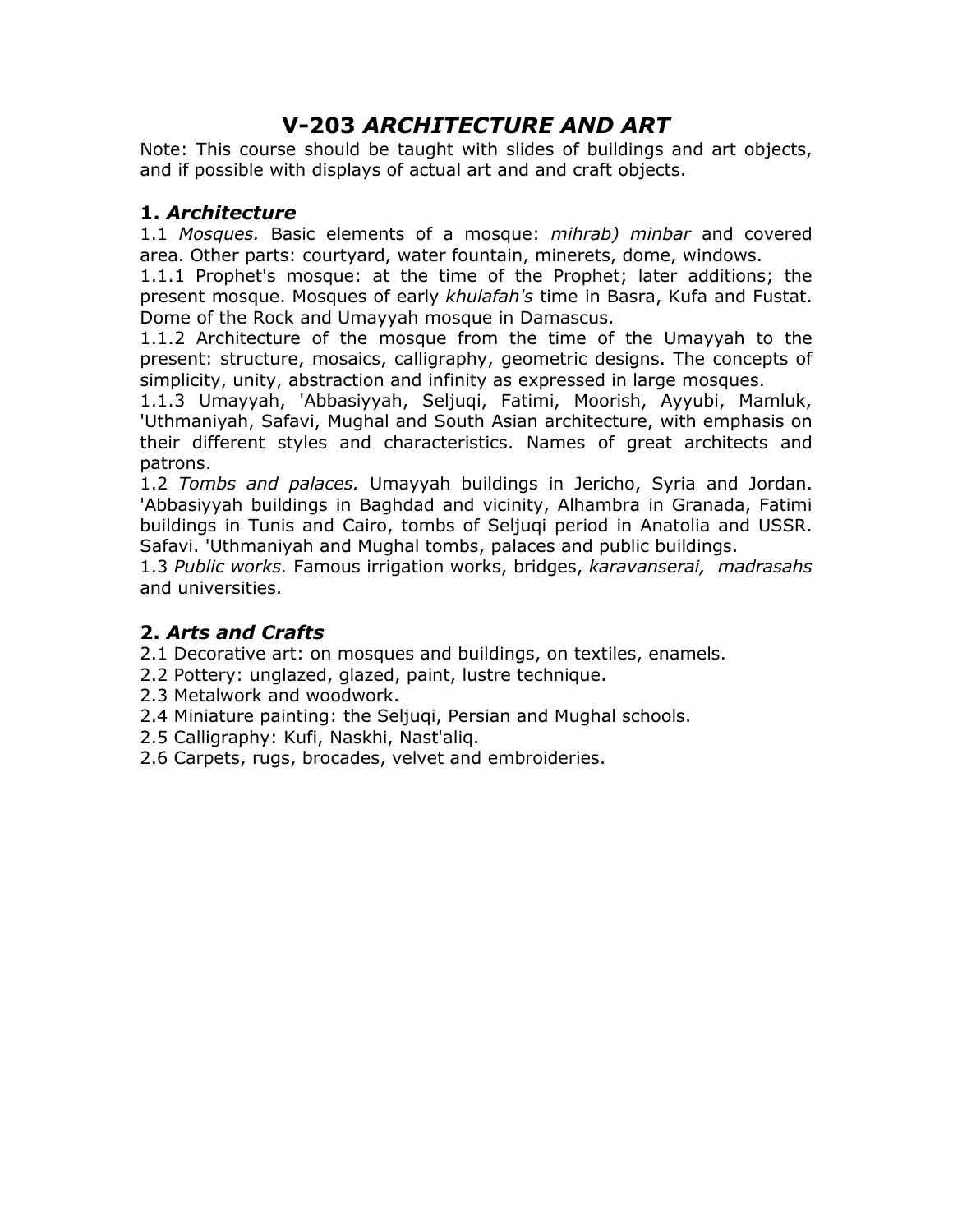# V-204 HISTORY OF SCIENCE

#### 1. Mathematical Sciences.

1.1 Arithmetic. Translations. Hindi-Arabic numerals, Methods of calculation. Thabit ibn Qurra, al-Karaji and al-Kashi.

1.2 Geometry. Translations. Contributions of Abu Kamil, Abu al-Wafa, al-Kuhi, 'Umar Khayyam and Ibn alHa 'ytham. Applications.

1.3 Algebra. The origination. Al-Khwarizmi and 'Umar Khayyam.

1.4 Trigonometry. Invention of Plane and spherical trigonometry. Abu al-Wafa's and al-Battani's

contributions.

1.5 Astronomy. Translations. Al-Farazi, al-Khawarizmi, al-Farghani, al-Battani, al-Zarqali, al-Biruni, Ulugh Beg. Observatories, instruments, theories.

1.6 Applications. Music. Mechanics and hydraulics. Astrology. Daily matters: kharaj) zakat) inheritance, specific gravity.

### 2. Natural Sciences

2.1 Physics. Properties of matter. Studies of sound, light, magnetism, motion, weight and gravity. Al-Kindi, al-Razi, al-Farabi, Ibn al-Ha'ytham, al-Biruni, 'Umar Khayyam.

2.2 Alchemy and chemistry. Chemical properties of matter. Chemical processes. Application of chemical knowledge. Al-Razi, Abu Mansur Muwaffak, Abu al-Qasim, al-Mardini, Ibn Sina.

2.3 Natural history. Plants and animals. AI-Asma'i, 'Ali al- Tabari, al-

Dinawari, Ibn Wahshiyah, Muwaffak, al-Biruni, al-Bakri.

2.4 Geography. Geodetic measurements, description of geographicsl features of countries, road maps, largescale maps, influence of geography on civilizations. Al-Khwarizmi, Ibn Khurdadhbih, al- Y'aqubi, Abu Zaid, Ibn Serafion, Ibn Fadlan, al-Mas'udi, al-Balkhi, Ibn Hawqal, al-Maqaddasi, al-Bakri, Nasir-i-Khusro.

2.5 Other sciences: agriculture, biology, geology, botany and zoology.

### 3. Medical Sciences

3.1 Physicians of Umayyah and 'Abbasiyyah courts. Translations.

3.2 The great masters: al-Razi, al-Zahrawi, Ibn Sina.

3.3 Research in diseases, infections and cures. Surgery.

3.4 Hospitals and dispensaries. Pharmacology. Al-Biruni, Ibn aI-Bay tar, ]abir ibn Hayyan, al-Razi, Muwaffak.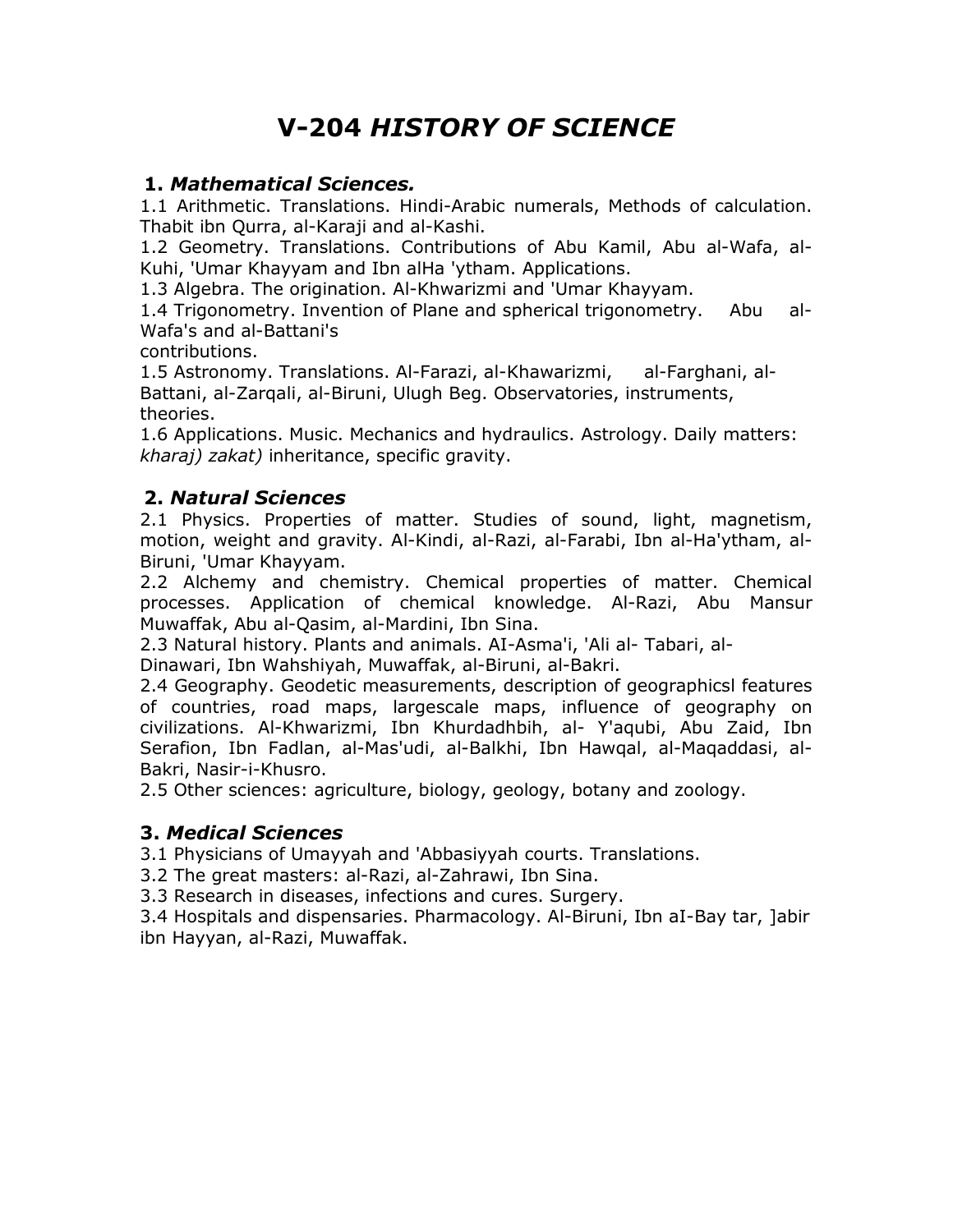# PART VI VI: ISLAM IN NORTH AMERICA

# VI-I00 THE AMERICAN SCENE

#### 1. The Bases of Western Thought and Practice

1.1 World view: the influence of Greek thought, the supremacy of human reason; the influence of Christian theology: sin, guilt and vicarious atonement. Lack of integration.

1.2 Duality, man as a tragic hero; the resultant pessimism and humanism.

1.3 Branches of Western thought. Individualism and human rights; democratic tradition; liberalism and secularism. Dialectic materialism and communism; the rights of society and state.

#### 2. American Culture

2.1 The utilitarian principle and materialism. Land and wealth as status symbols. Success and progress. Reaction among the young and its various manifestations.

2.2 Individualism. The Protestant work ethic. English elitist and the frontier experience. The industrial revolution. The loss of religious values following Christianity's encounter with science. The breakdown of the family. Alienation and isolation.

2.3 Patriotism. Loyalty to the country, to group and race. Secret

organizations. Pressure groups. Ethnic loyalties. Zionism.

2.4 Free enterprise. Money makes money. Utilitarian principle; theories of optimization. Big versus small business. Upward mobility. The end (making money) justifies the means. Consumption and waste; built-in obsolescence; decline in quality in favor of quantity;

lack of respect for environment and resources; business pressure groups.

2.5 Freedoms. From what? for whom? to do what? The U.S. Constitution. Slavery. Emancipation. The development of democracy.

2.6 Work. The Protestant theology: work as a Divine norm necessary for salvation. Efficiency. Lack of personal fulfillment in present work systems. Women better the home and the labor market.

2.7 Religion. Protestantism; attitude toward other religions. Church: leader or follower? Skepticism, atheism, existentialism. How American society is inimical to faith and real religious values. Trend toward Eastern religions.

2.8 Family. Nuclear family. Parent-child relationship. Child-parent relationship in adulthood. Equality of sexes. Housework -who shall do it? Wife and mother or secretary. Birth control and abortion. Lack of religious constraints equals lack of concept of limits and concept of responsibility. Sexual chaos.

2.9 Leisure. Recreation and sports. Travel: the ever beckoning outdoors and recreation spots. Literature, theatre, music, cinema, television, art. Sports. Socializing. Drugs and alcohol.

2.10 Science, pure and applied. Technology and labor-saving machines. Is man obsolete? Medicine and public health. The immense increase in knowledge in the second half of the twentieth century. Myths we live with: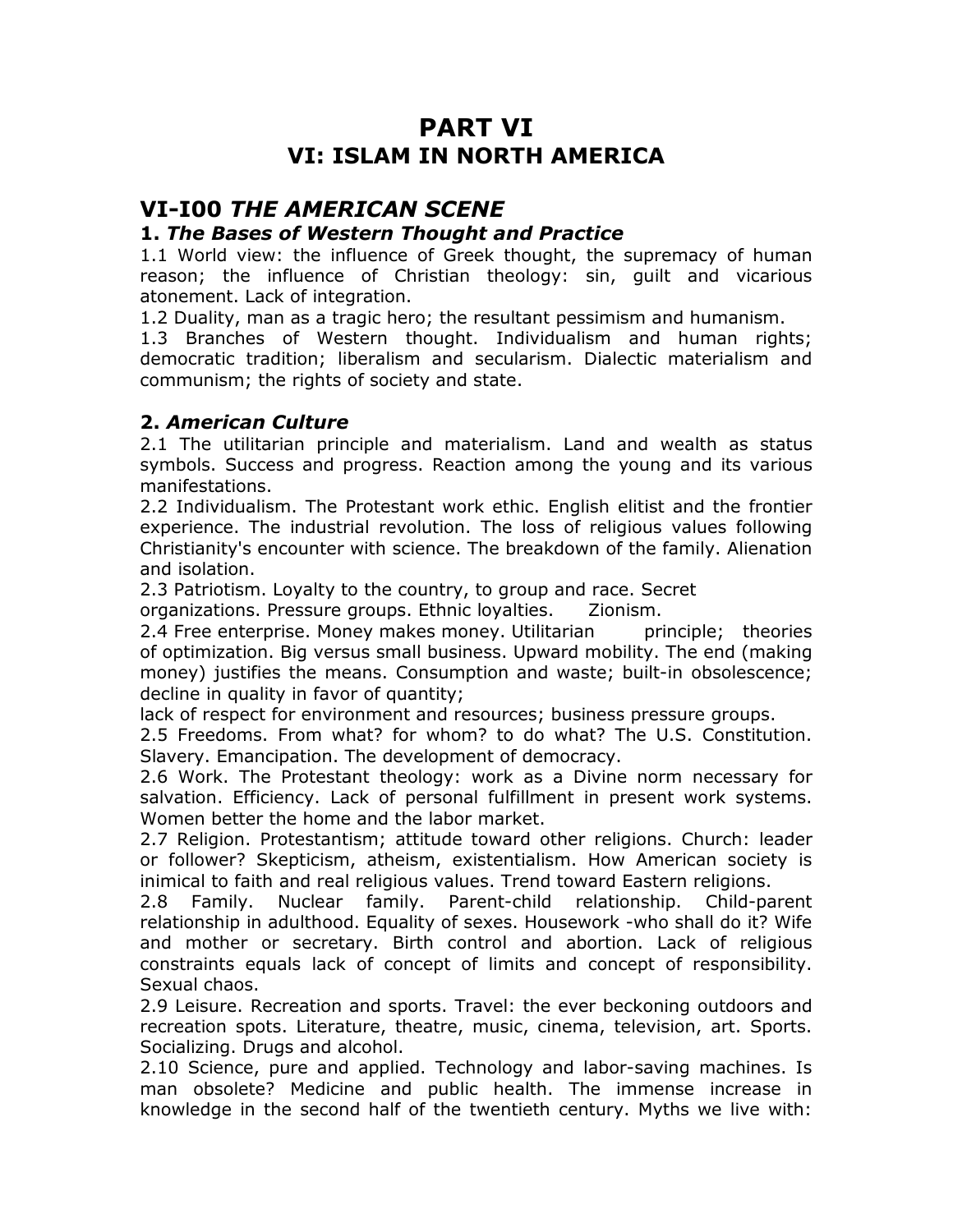man is all-powerful; no limit to his knowledge; what he cannot find out on his own is not worth knowing about; he is responsible to no one but himself.

2.11. Social sciences. Genetics and evolutionary theory: man is an animal. Sociology: religion is a response to human societal needs. Psychology: the importance of the self; how one feels is the determining factor; the discarding of common sense approaches in favor of "the experts"

approaches. Since religion is a man-made system, it can be discarded or replaced; the concept of sin and accountability are lost.

2.12 Professions. Specialization. Professionals: the new priests.

2.13 Education. Experiments with methodology. School atmosphere, the role of the school in the attitude and value-training of the youngster, the roles of the teachers and administrators. Higher education.

2.14 The American Dream. Dream or reality? Ideas versus ideologies.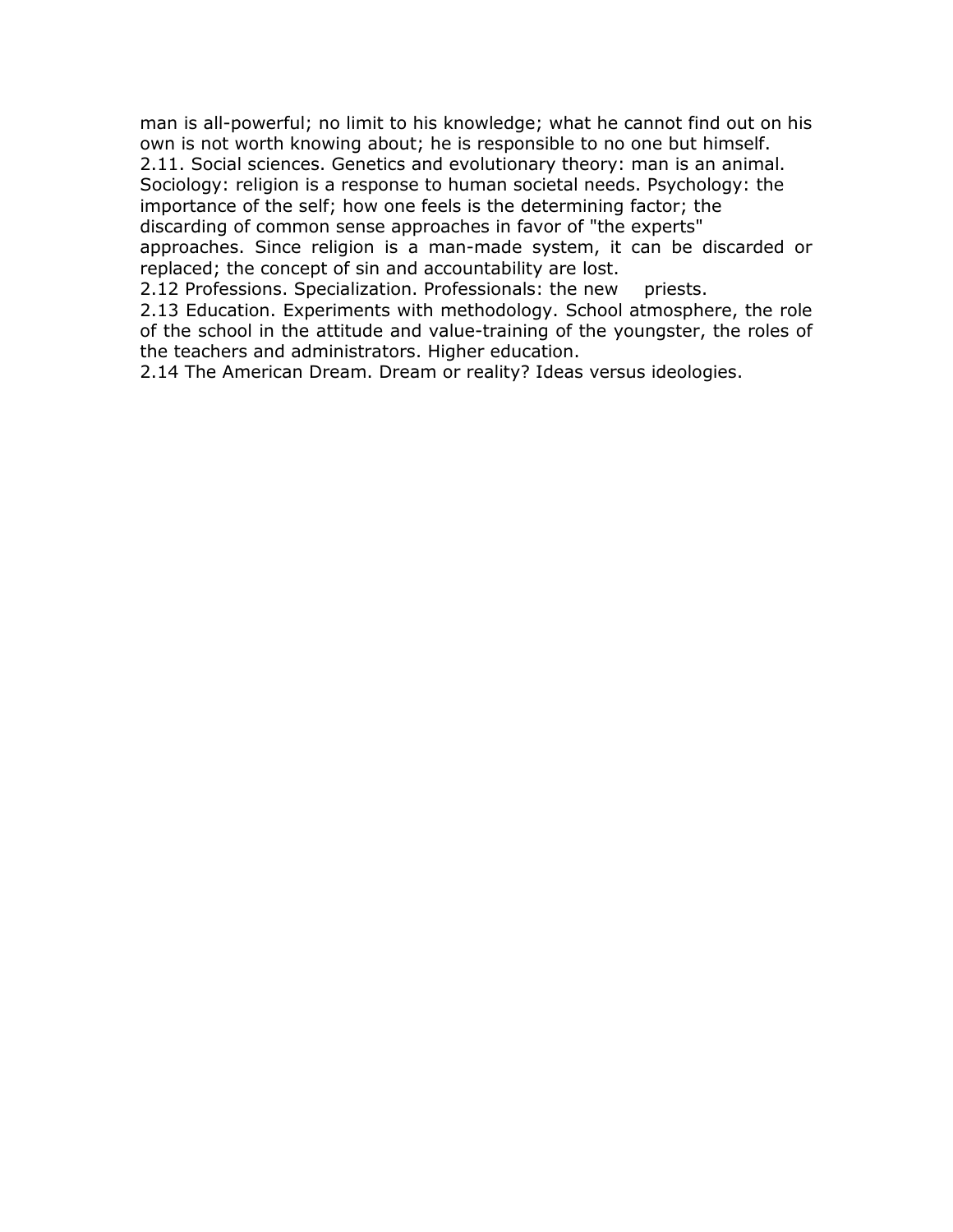# VI-I0l A MUSLIM'S VIEW OF CHRISTIANITY

### 1. Christian Theology

1.1 Man's relation to God through Christ. Trinity. Resurrection, judgment, heaven and hell.

1.2 View of man. Original sin. Vicarious atonement. "God so loved the world. .." "Being saved" through faith. Belief versus action. Abolition of Divine law of Moses. Christian virtues: celibacy, monkery. View of women.

1.3 The Our'an's critique of the Trinity. Jesus in the Our'an and Hadith.

1.4 The history of Christian theology from the time of Christ to the present day.

### 2. Catholicism

2.1 The Catholic Church. Its structure and heirarchy.

2.2 The role of the church in the life of a Catholic. Infalliability of the Pope.

The Sacraments. Mortal and venial sins, confession and absolution.

2.3 History of the Church. Popes and kings in the Middle Ages. Indulgences. The Inquisition. The Church and scientists. Reformation.

2.4 The influence of Islamic thought.

### 3. Protestantism

3.1 Historical aspects: Luther, Calvin, Zwingli. The place of the Bible. Faith in the prophecies.

3.2 Dozens of denominations; what is common among them.

3.3 Social concerns: missionaries and their activities.

3.4 The Protestantethic:liberalism,individualism, humanism, hard work, thriftiness.

3.5 Splinter groups: Mormons, Christian Scientists, Unitarians, Quakers.

### 4. Historical Relationship Between Muslims and Christians

4.1 The Qur'anic injunctions concerning relations with People of the Book.

4.2 The Prophet's treatment of the Christians of Najran.

4.3 'Umar's document to the Christians of Eilia.

4.4 Christian subjects under various Muslim dynasties: Umayyah,

'Abbasiyyah, Umayyah of Spain, 'Uthmaniyah.

4.5 Muslim subjects under Christian rule: Spain, Czarist Russia, French, British and Dutch imperialism, Ethiopia, Philippines.

4.6 Crusades. Propaganda against Islam, the Prophet and Muslims, and its lasting effect to the present time.

4.7 Christian 'scholars' of Islam. Orientalists and their antiIslamic propaganda.

4.8 The influence of Muslim scientists and philosophers. Renaissance, Reformation, the scientific awakening, medicine and hygiene.

4.9 The interface: the essentially fixed boundaries of Christendom; Islam and Christianity in Africa, Islam in Europe, America and Australia.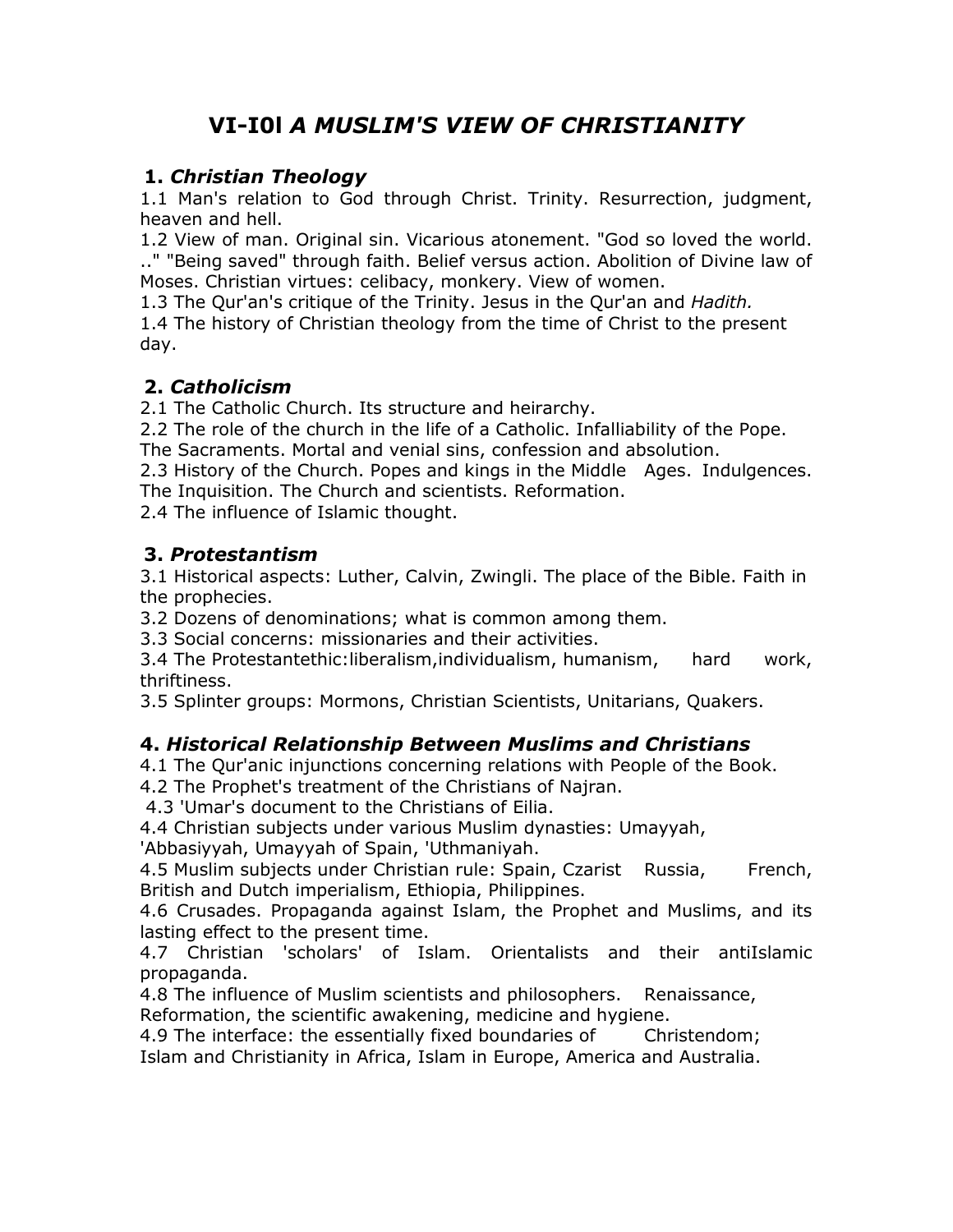# VI-I02 THE ISLAMIC CALL

#### 1. The Plight of the Kafir

1.1 Varieties of kufr: Unbelief, Association, Ingratitude, Pride.

1.2 Manifestations of kufr: self-indulgence, pessimism, loss of direction and purpose, tyranny, alienation, crime.

1.3 Modern expressions of kufr,' Scientism, Secularism, Humanism, Materialism, Communism, Nationalism, Existentialism, Racism, Socialism and Capitalism.

1.4 Man against his own soul; man against man; man against nature; man against God.

1.5 The search for knowledge and truth. The expanding universe and the shrinking man. Man the unknown. Movement without progress.

### 2. The Islamic Call

2.1 Call toward submission: belief, gratitude, humility, acknowledgement of being a creature.

2.2 Manifestations of Islam: self-discipline, hope, direction and purpose, justice, love, doing good to others.

2.3 The Islamic 'hammer:' breaking of modern idols. Islamic foundations of science, of life on this earth, of human relationships, of wealth and resources, of human ranking, of human groupings.

2.4 Man is united with his own soul, with his fellow man, with nature and with God:

2.5 Knowledge and truth. The revealed knowledge and truth. The acquisition of knowledge, revealed and learned. The ultimate goal.

### 3. Methodology of the Islamic Call

3.1 Formation of a vanguard. Association on the basis of commitment to Islam; mutual training and education.

3.2 Formation of an association. Inviting others. Selection of active persons, and their training and education. Speakers, writers and organizers. Rules for change of leadership. Shura.

3.3 Characteristics of the association: Islamic objectives, spiritual and moral strength of its workers, Islamic limits on its activities.

3.4 Activities: spreading the message of Islam through the spoken and written word, publications, seminars, conferences, camps, schools, Islamic centers and mosques, circles for teaching and learning, circles for dhikr and 'ibadat.

3.5 The MSA as a case study. Its formation and growth, constitution, activities. Future goals.

### 4. Muslim Communities

4.1 Definition of a community. Association on the basis of objectives.

4.2 Elements of a community: objectives; leadership and *shura;* active workers; planning; finances; participation of members.

4.3 Methodology for establishing a Muslim community. Requirements: a group of Muslim families in one town, and a desire for Islamic identity. Steps: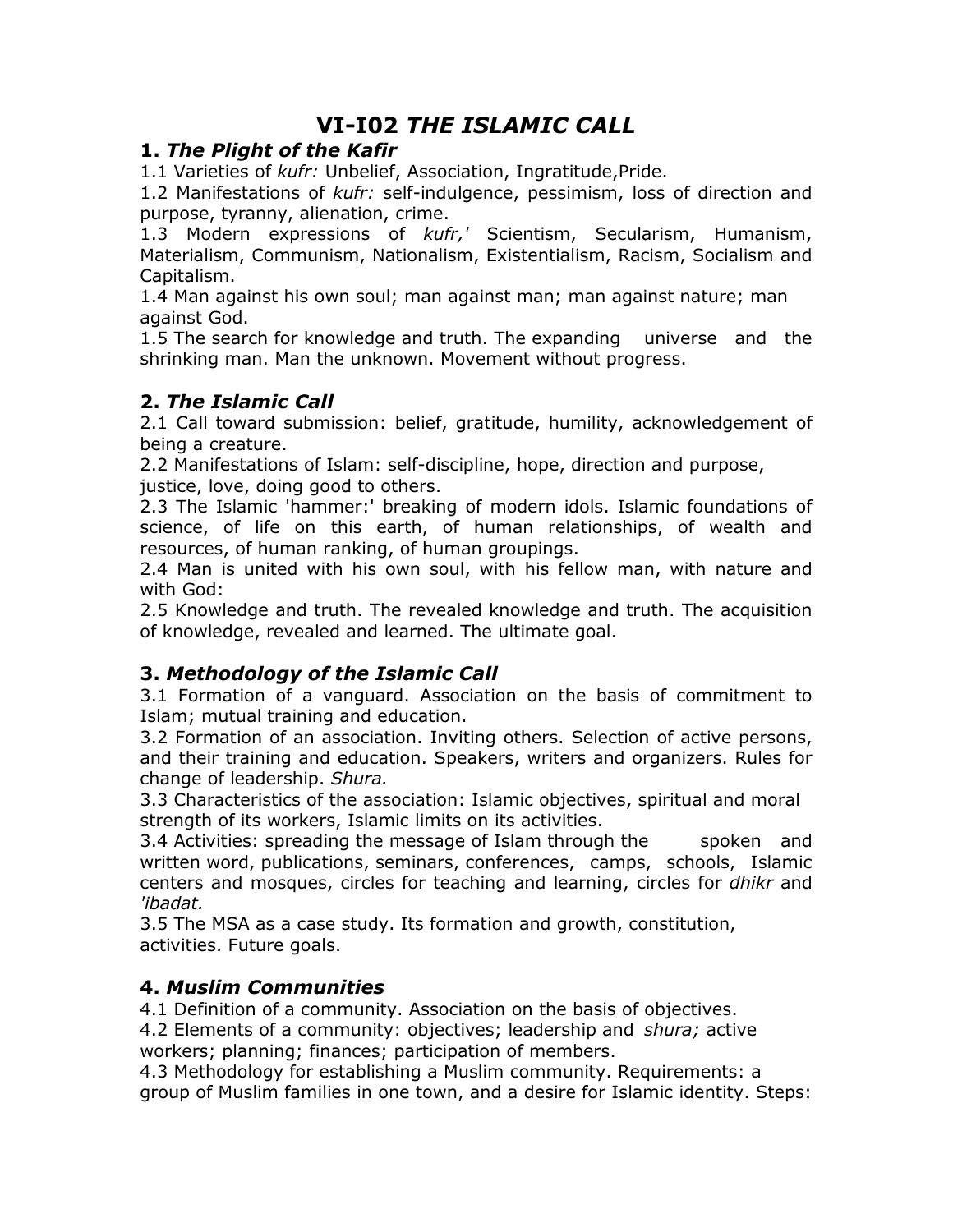forming an association; establishing Friday prayers and fasting of Ramadan; celebrating Islamic occasions; collection of Zakat; purchasing homes in the same locality; starting businesses; Muslim professionals and workers; mosque, school and cemetery; participation' in civic affairs; representation in city, county and state governments.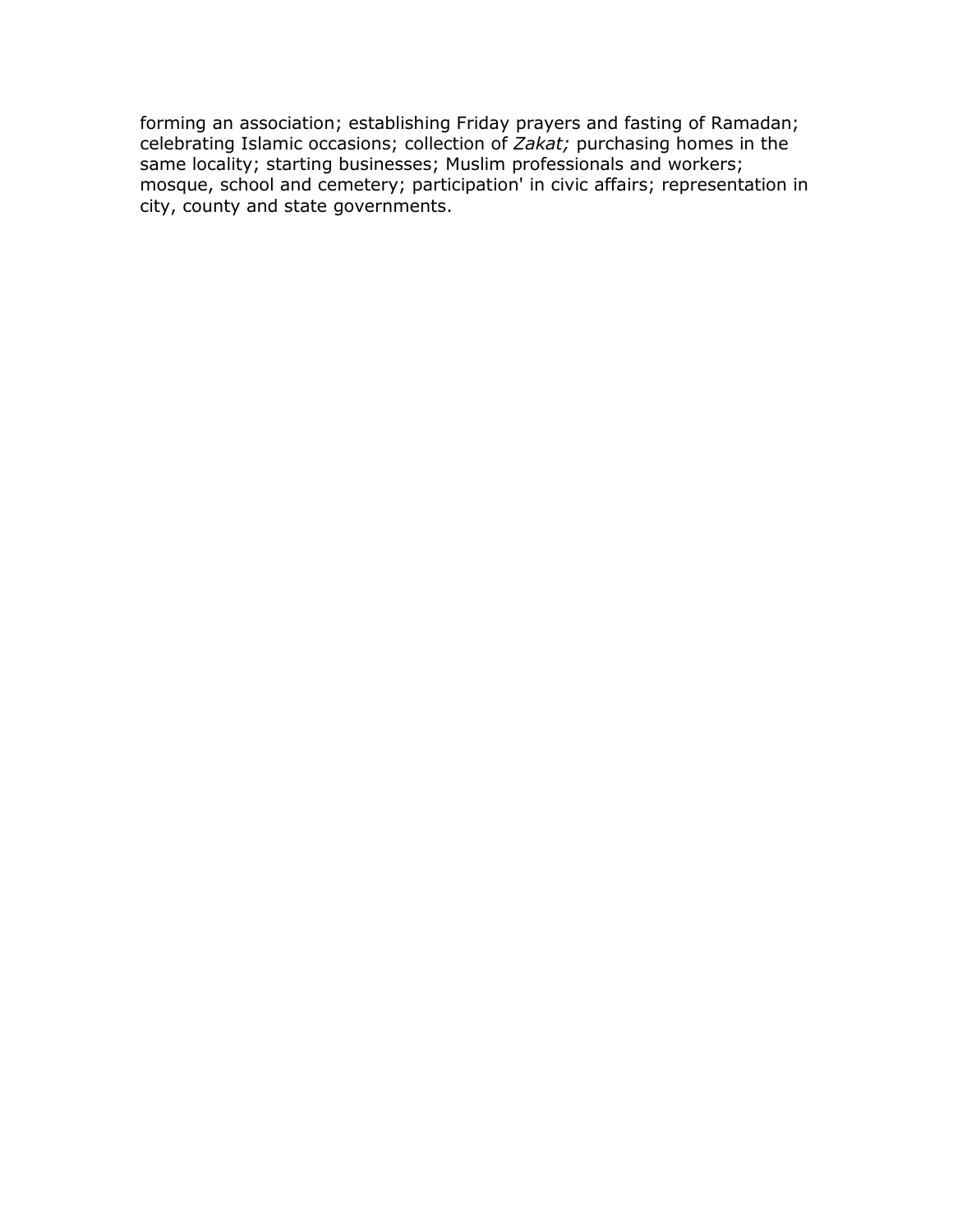# VI-IO3 THE HISTORY OF ISLAM IN AMERICA

#### 1. The first Muslims in America

1.1 Muslim explorers.

1.2 The Atlantic Slave Trade and Muslim Africa.

1.3 The preservation of a syncretized Muslim consciousness in Slave societies.

#### 2. The Rise of "Back to Islam" Movements

2.1 The existence of Muslims after the legal abolition of slavery.

2.2 The possible influence of Muslims on Marcus Garvey.

2.3 Noble Drew Ali and the Moorish Americans.

2.4 Elijah Muhammad and the Nation of Islam.

2.5 Fard Muhammad's role in the development of the Nation of Islam.

### 3. Indigenous American Muslims in the Twentiety Century

3.1 Muslim organizations, centers and masjids in North America.

3.2 The World Community of Islam in the West and Wallace D. Muhammad.

3.3 National Muslim movements.

### 4. The Impact of Immigrating Muslims on Islam in America

4.1 The main source areas of immigration.

4.2 The probable reasons for immigration.

4.3 Prospects for cooperation among all the various groups.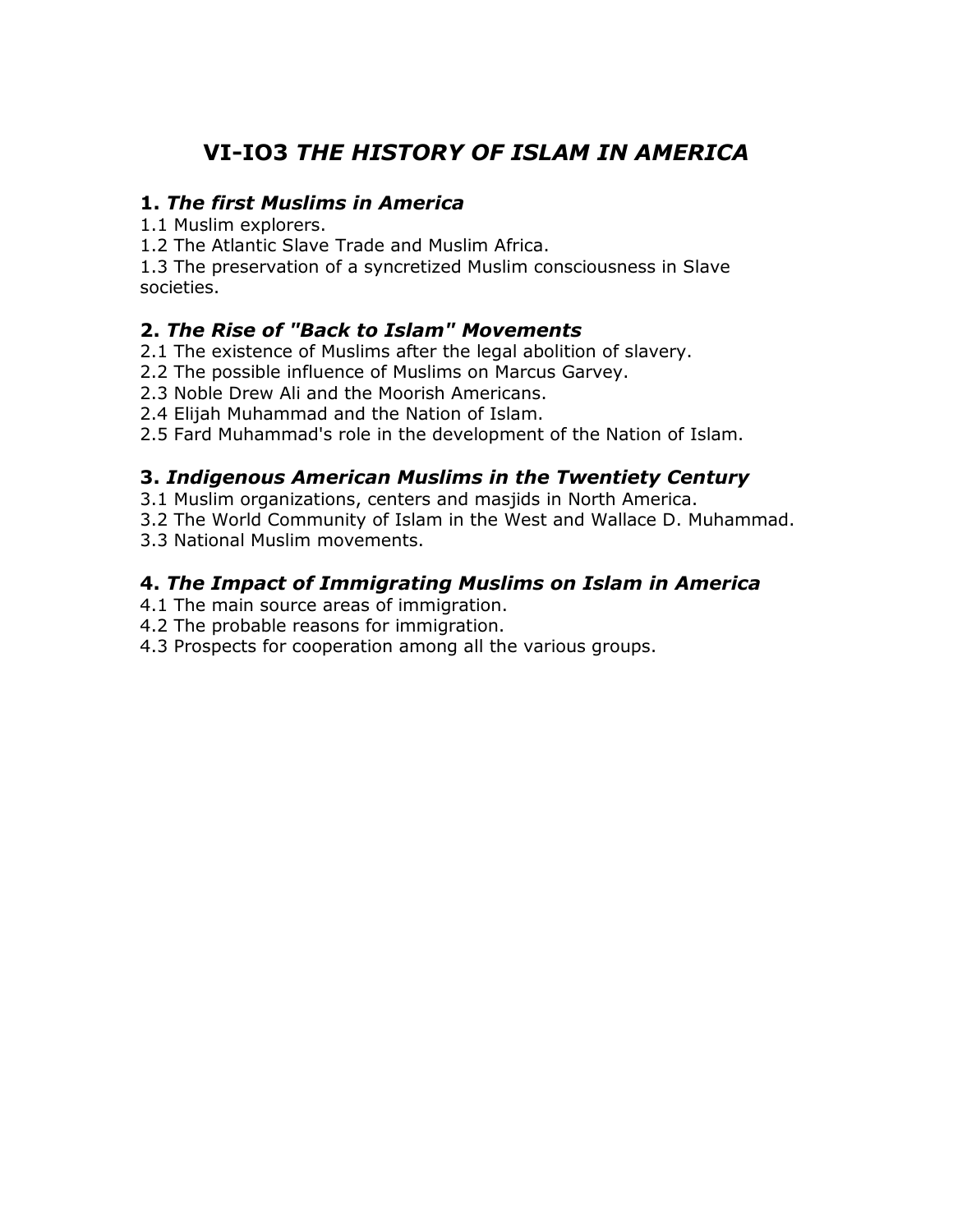# PART VII VII: SUPPLEMENTARY SUBJECTS

# VII-IOO ARABIC I

1. The alphabet.

- 2. Common Arabic expressions used by Muslims.
- 3. Arabic words.
- 4. The Arabic article.
- 5. Gender.
- 6. Nouns and adjectives.
- 7. Pronouns.
- 8. Verbs: simple conjugations.
- 9. Simple forms of broken plural.
- 10. Special vocabulary of important words.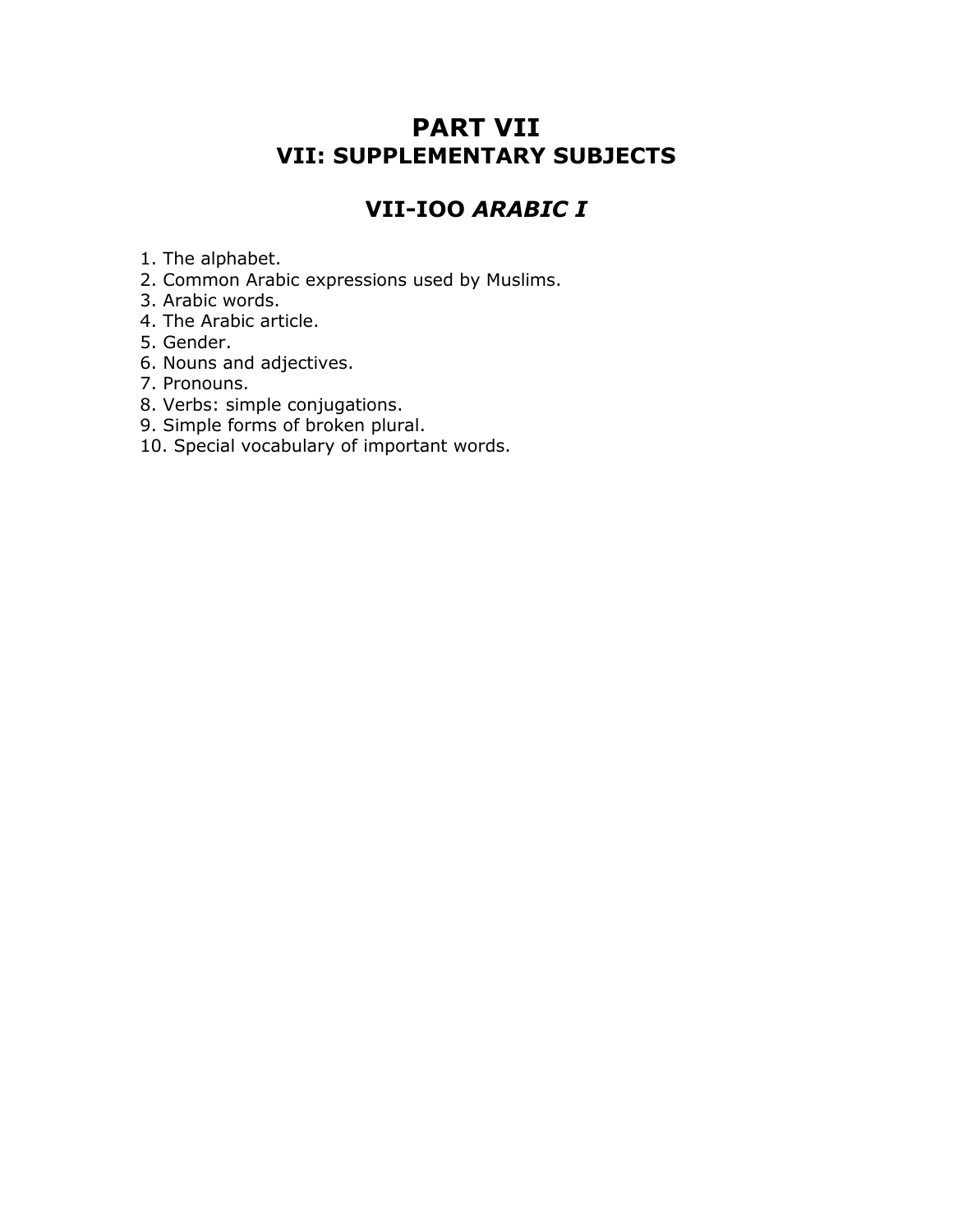# VI-IOI ARABIC II

- 1. Nouns: duals and cases.
- 2. Verbs: derivatives and their conjugations.
- 3. Adjectives: comparatives and superlatives.
- 4. Adverbs.
- 5. Prepositions and their effect in sentences.
- 6. Structure of the Arabic sentence.
- 7. Numbers: cardinals and ordinals.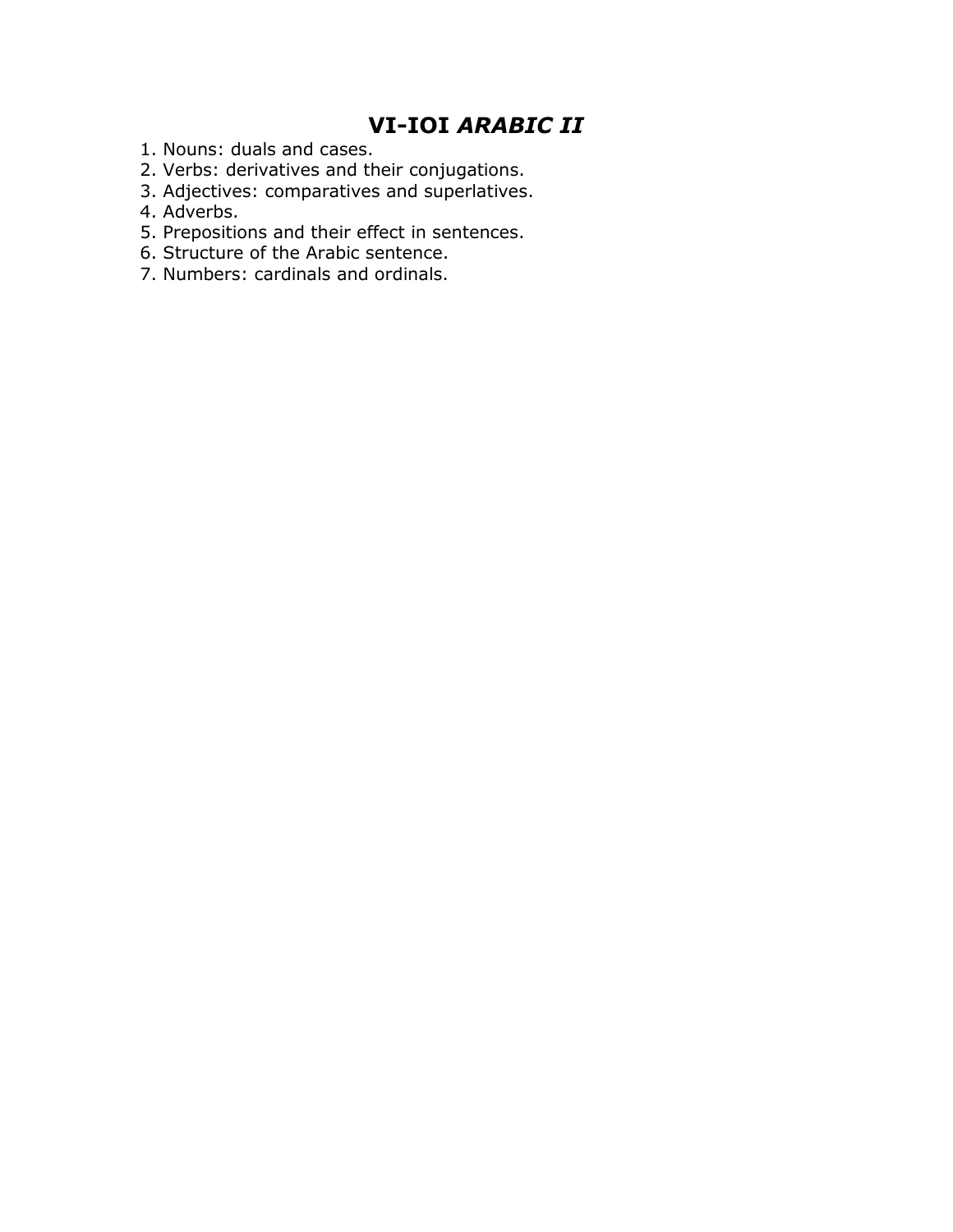# VII-I02 QUR'ANIC ARABIC

1. The Qur'anic vocabulary.

2. The reading of *juzu* 30 with word-by-word translation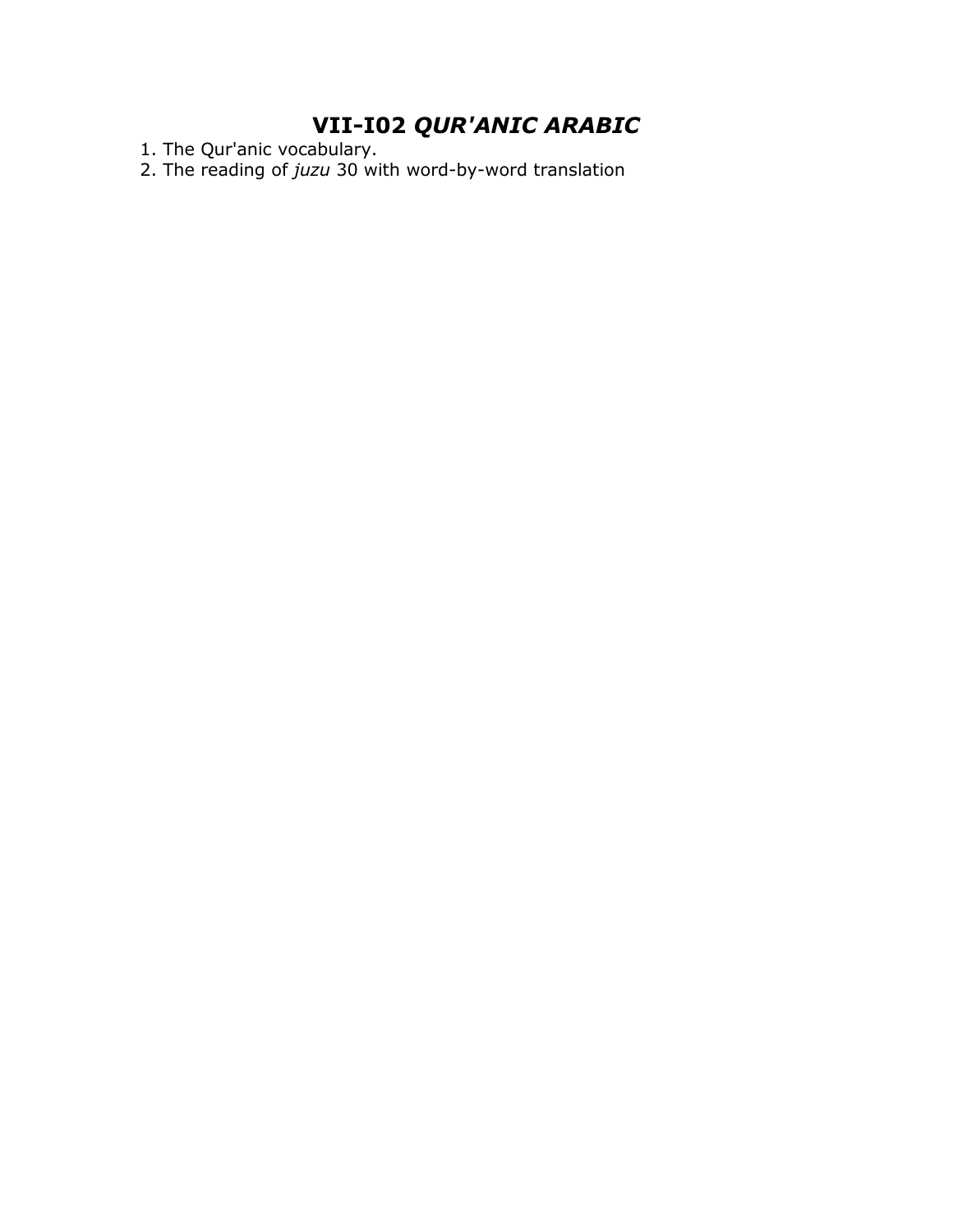# REFERENCE MATERIAL

### VIII: REFERENCE MATERIALS I. ISLAMIC **TEACHINGS**

The Message of Islam M. M. Siddiqui

Islamic Correspondance Course (11 units) M. M. Siddiqui

Towards Understanding Islam A. A. Maududi Islam in Focus **H. Abdul Ati** Mysteries of Fasting al.Ghazzali Marriage in Islam M. ABdul Rauf Purdah **A. A. Maududi** Milestones Syyed Qutb Social Justice in Islam Syyed Qutb Parents' Manual leba Siddiqui Economic Problems of Man A. A. A. Maududi Islamic Theory of Interest A. I. Qureshi Political Theory of Islam A. A. Maududi First Principles of the Islamic State A. A. Maududi Articles from Islamic journals

### II. THE QUR'AN AND THE SUNNAH

The Holy Qur'an Text, and A.Yusuf Ali's translation Tafhim al-Qur'an Text, and commentary by A. A Maududi Sahih Muslim Translation by A. H. Siddiqi Mishkat al.Masabih Translation by James Robson Islam in Focus, Appendix I H. Abdul Ati Islamic Correspondence Course (Unit 0) M. M. Siddiqui

#### III. LIFE OF THE PROPHET

Islamic Correspondence Course (Unit 2) M. M. Siddiqui The Benefactor National Communication of the Manuscript Communication of the Waheeduddin **Life of Muhammad** Ibn Hisham Life of Muhammad M. H. Haykal Only a Prophet Could Do It A. H. Nadwi Some Companions of the Prophet Fazl Ahmad Heroes of Islam Series **A. H. Siddiqi** 

### IV. POLITICAL HISTORY OF ISLAM

Islamic Correspondence Course (Unit 7) M. M. Siddiqui Life of Abu Bakr **H. R. Sherwani** Omar the Great, Volumes 1 and 2 Shibli Numani Some Companions of the Prophet (1, 2 and 3) Fazl Ahmad A Short History of Islam S. F. Mahmud The Preaching of Islam T. W. Arnold